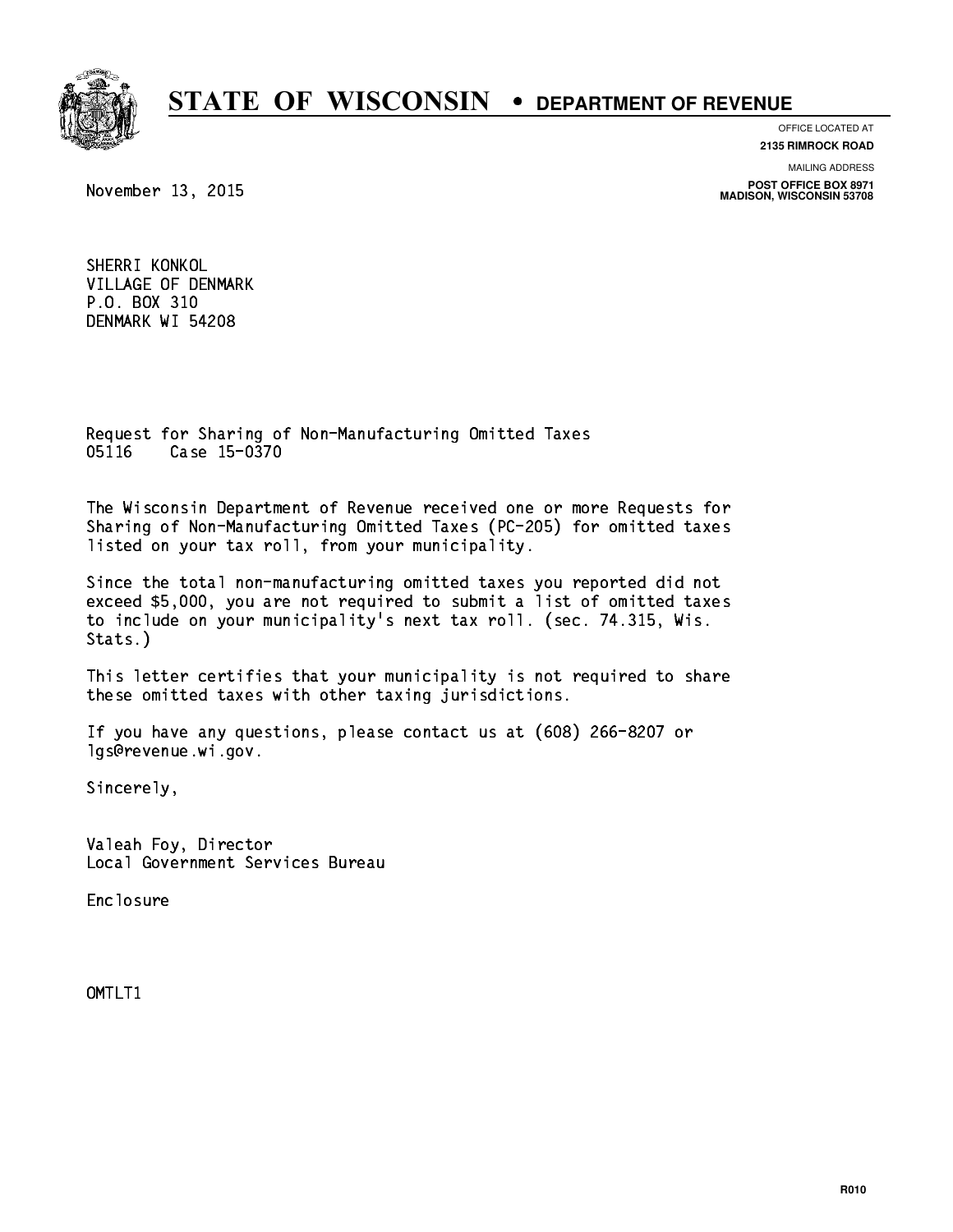

**OFFICE LOCATED AT 2135 RIMROCK ROAD**

November 13, 2015

**MAILING ADDRESS POST OFFICE BOX 8971 MADISON, WISCONSIN 53708**

 LISA BRAATEN TOWN OF BUFFALO W394 BLUFF SIDING RD FOUNTAIN CITY WI 54629

 Request for Sharing of Non-Manufacturing Omitted Taxes 06006 Case 15-0443 060 Case 15-04-05-06

 The Wisconsin Department of Revenue received one or more Requests for Sharing of Non-Manufacturing Omitted Taxes (PC-205) for omitted taxes listed on your tax roll, from your municipality.

 Since the total non-manufacturing omitted taxes you reported did not exceed \$5,000, you are not required to submit a list of omitted taxes to include on your municipality's next tax roll. (sec. 74.315, Wis. Stats.)

 This letter certifies that your municipality is not required to share these omitted taxes with other taxing jurisdictions.

 If you have any questions, please contact us at (608) 266-8207 or lgs@revenue.wi.gov.

Sincerely,

 Valeah Foy, Director Local Government Services Bureau

Enclosure Enclosure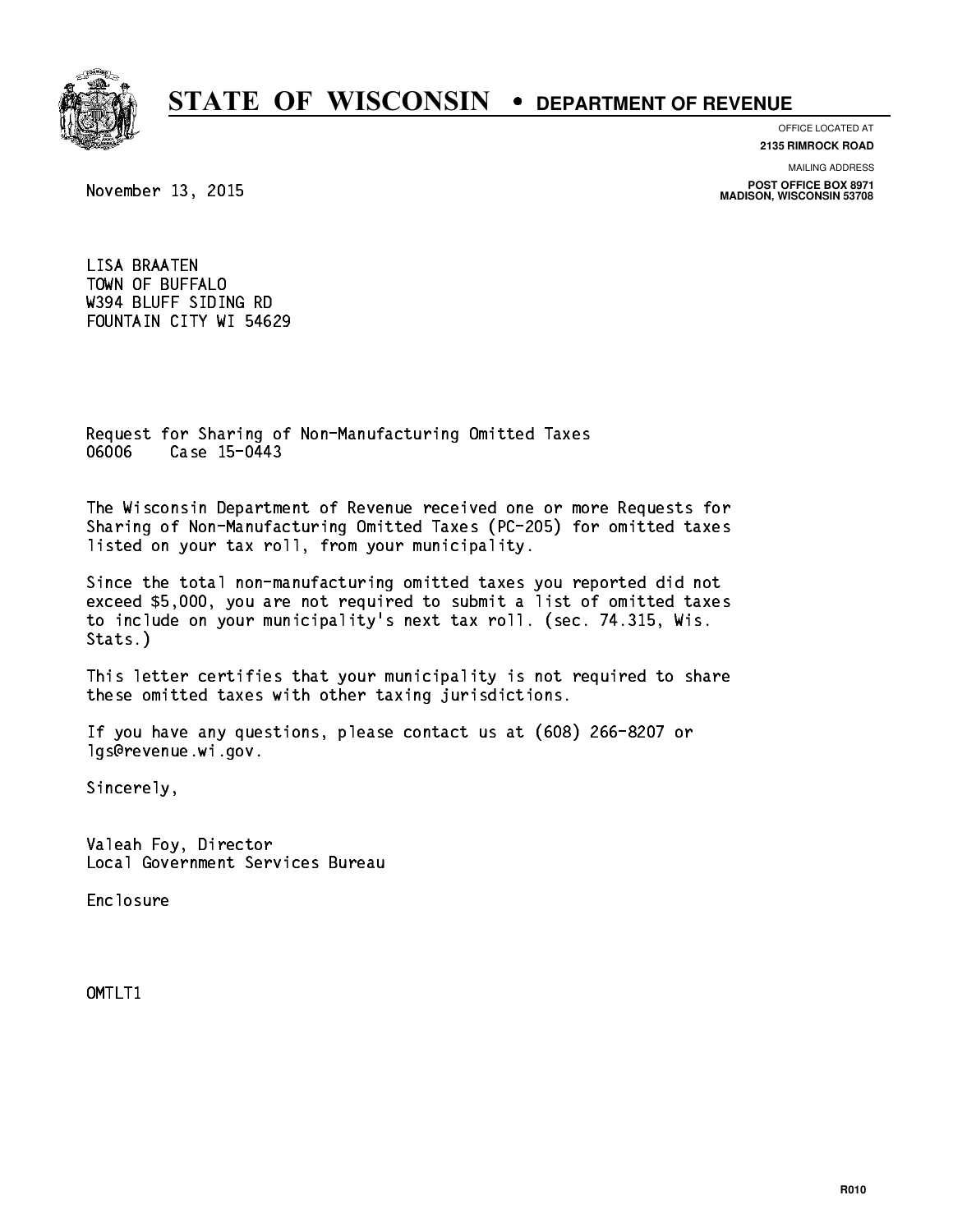

**OFFICE LOCATED AT 2135 RIMROCK ROAD**

**MAILING ADDRESS**

**POST OFFICE BOX 8971 MADISON, WISCONSIN 53708**

November 13, 2015

 NICOLE BRONKHORST TOWN OF YORK 398 SUN PRAIRIE ROAD WATERLOO WI 53594

 Request for Sharing of Non-Manufacturing Omitted Taxes 13070 Case 15-0002 13070 Case 15-0002

 The Wisconsin Department of Revenue received one or more Requests for Sharing of Non-Manufacturing Omitted Taxes (PC-205) for omitted taxes listed on your tax roll, from your municipality.

 Since the total non-manufacturing omitted taxes you reported did not exceed \$5,000, you are not required to submit a list of omitted taxes to include on your municipality's next tax roll. (sec. 74.315, Wis. Stats.)

 This letter certifies that your municipality is not required to share these omitted taxes with other taxing jurisdictions.

 If you have any questions, please contact us at (608) 266-8207 or lgs@revenue.wi.gov.

Sincerely,

 Valeah Foy, Director Local Government Services Bureau

Enclosure Enclosure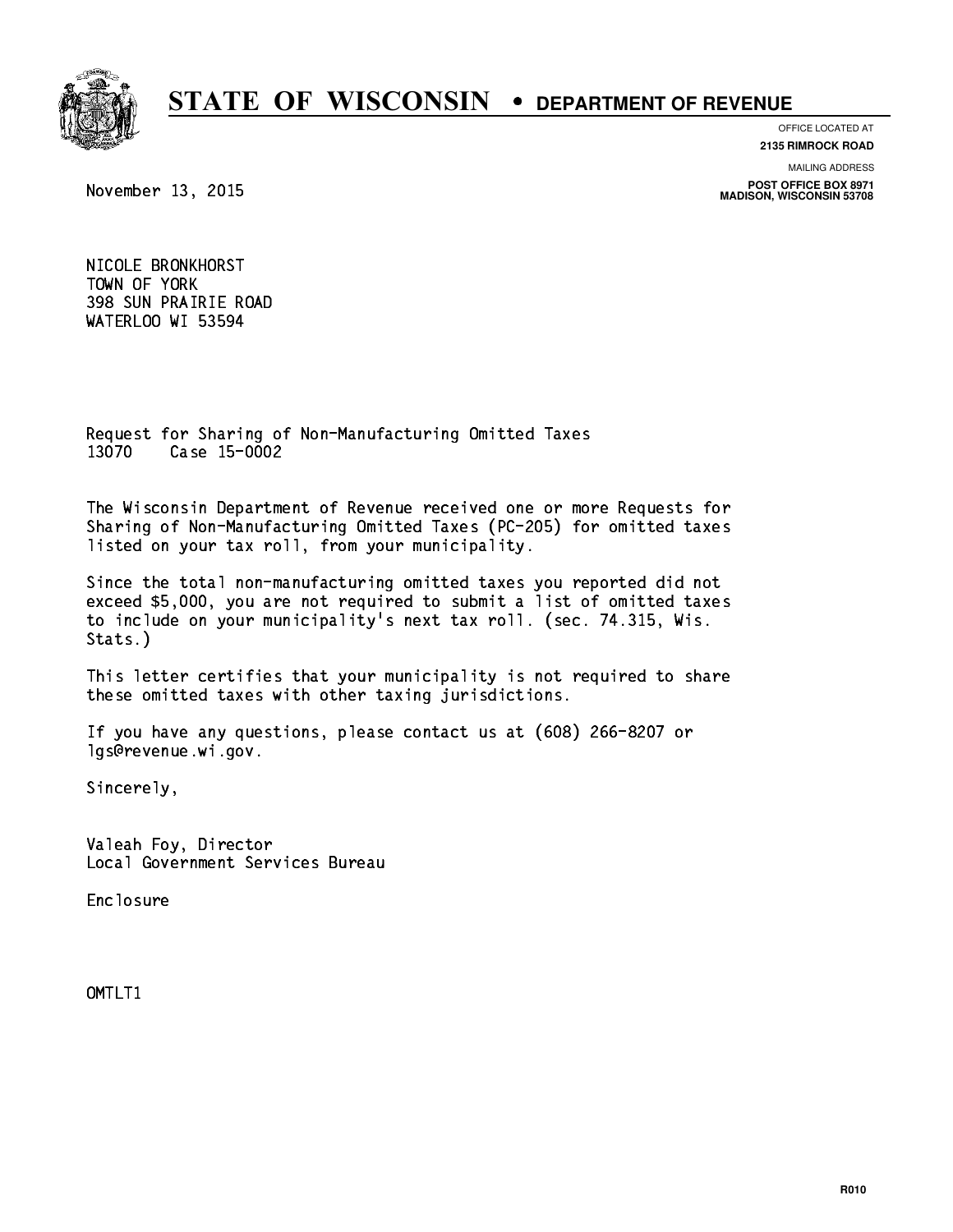

**OFFICE LOCATED AT**

**2135 RIMROCK ROAD**

**MAILING ADDRESS**

**POST OFFICE BOX 8971 MADISON, WISCONSIN 53708**

November 13, 2015

 REBECCA KIESOW TOWN OF COLFAX N8582 COUNTY RD A COLFAX WI 54730

 Request for Sharing of Non-Manufacturing Omitted Taxes 17002 Case 15-1167 1700 Case 15-1167 Case 15-1167 Case 15-1167 Case 15-1167 Case 15-1167 Case 15-1167 Case 15-1167 Case 15-1167 C

 The Wisconsin Department of Revenue received one or more Requests for Sharing of Non-Manufacturing Omitted Taxes (PC-205) for omitted taxes listed on your tax roll, from your municipality.

 Since the total non-manufacturing omitted taxes you reported did not exceed \$5,000, you are not required to submit a list of omitted taxes to include on your municipality's next tax roll. (sec. 74.315, Wis. Stats.)

 This letter certifies that your municipality is not required to share these omitted taxes with other taxing jurisdictions.

 If you have any questions, please contact us at (608) 266-8207 or lgs@revenue.wi.gov.

Sincerely,

 Valeah Foy, Director Local Government Services Bureau

Enclosure Enclosure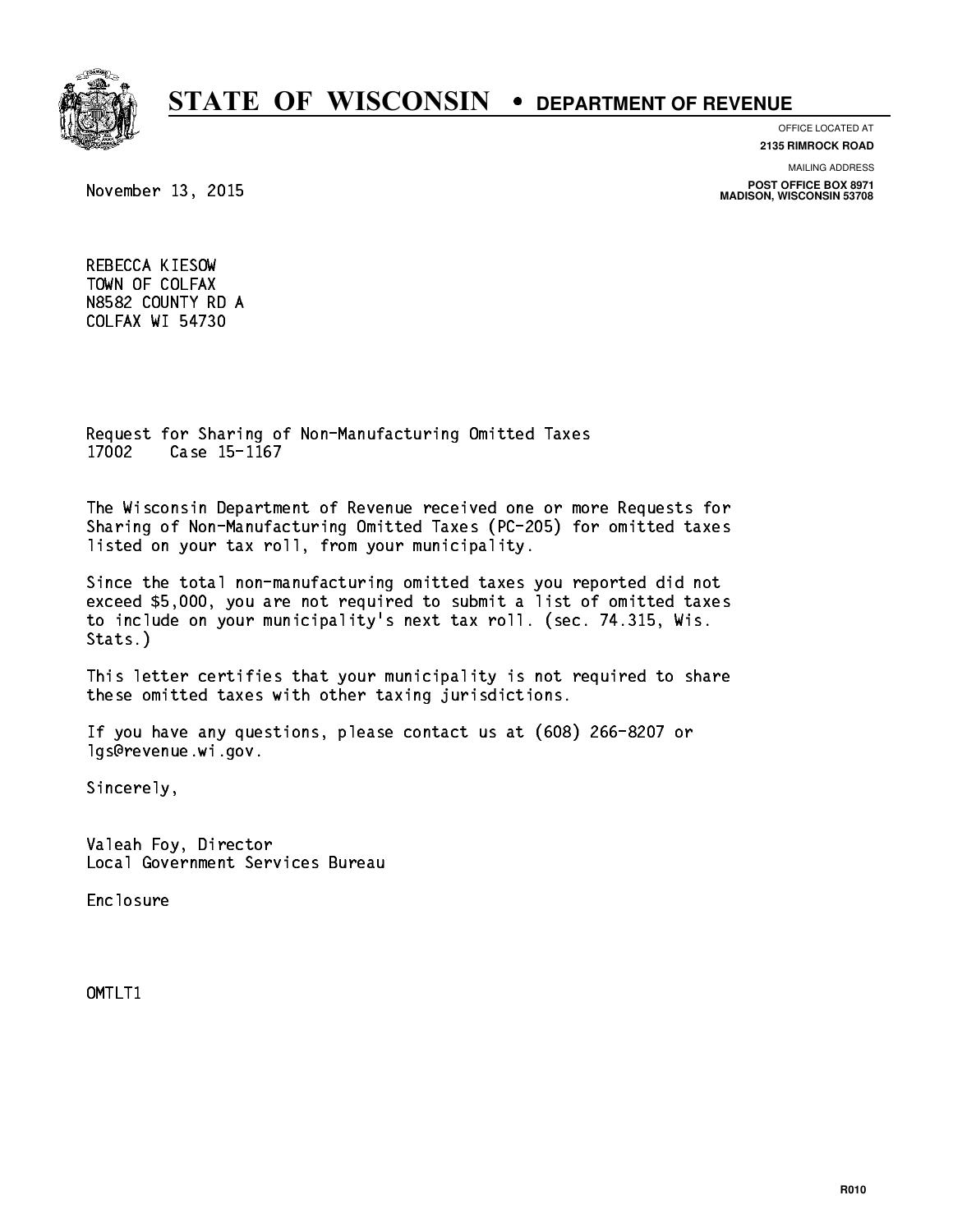

**OFFICE LOCATED AT**

**2135 RIMROCK ROAD**

**MAILING ADDRESS**

**POST OFFICE BOX 8971 MADISON, WISCONSIN 53708**

November 13, 2015

 DEB SALAS CITY OF KENOSHA 625 52ND ST, RM 105 KENOSHA WI 53140-3480

 Request for Sharing of Non-Manufacturing Omitted Taxes 30241 Case 15-0169

 The Wisconsin Department of Revenue received one or more Requests for Sharing of Non-Manufacturing Omitted Taxes (PC-205) for omitted taxes listed on your tax roll, from your municipality.

 Since the total non-manufacturing omitted taxes you reported did not exceed \$5,000, you are not required to submit a list of omitted taxes to include on your municipality's next tax roll. (sec. 74.315, Wis. Stats.)

 This letter certifies that your municipality is not required to share these omitted taxes with other taxing jurisdictions.

 If you have any questions, please contact us at (608) 266-8207 or lgs@revenue.wi.gov.

Sincerely,

 Valeah Foy, Director Local Government Services Bureau

Enclosure Enclosure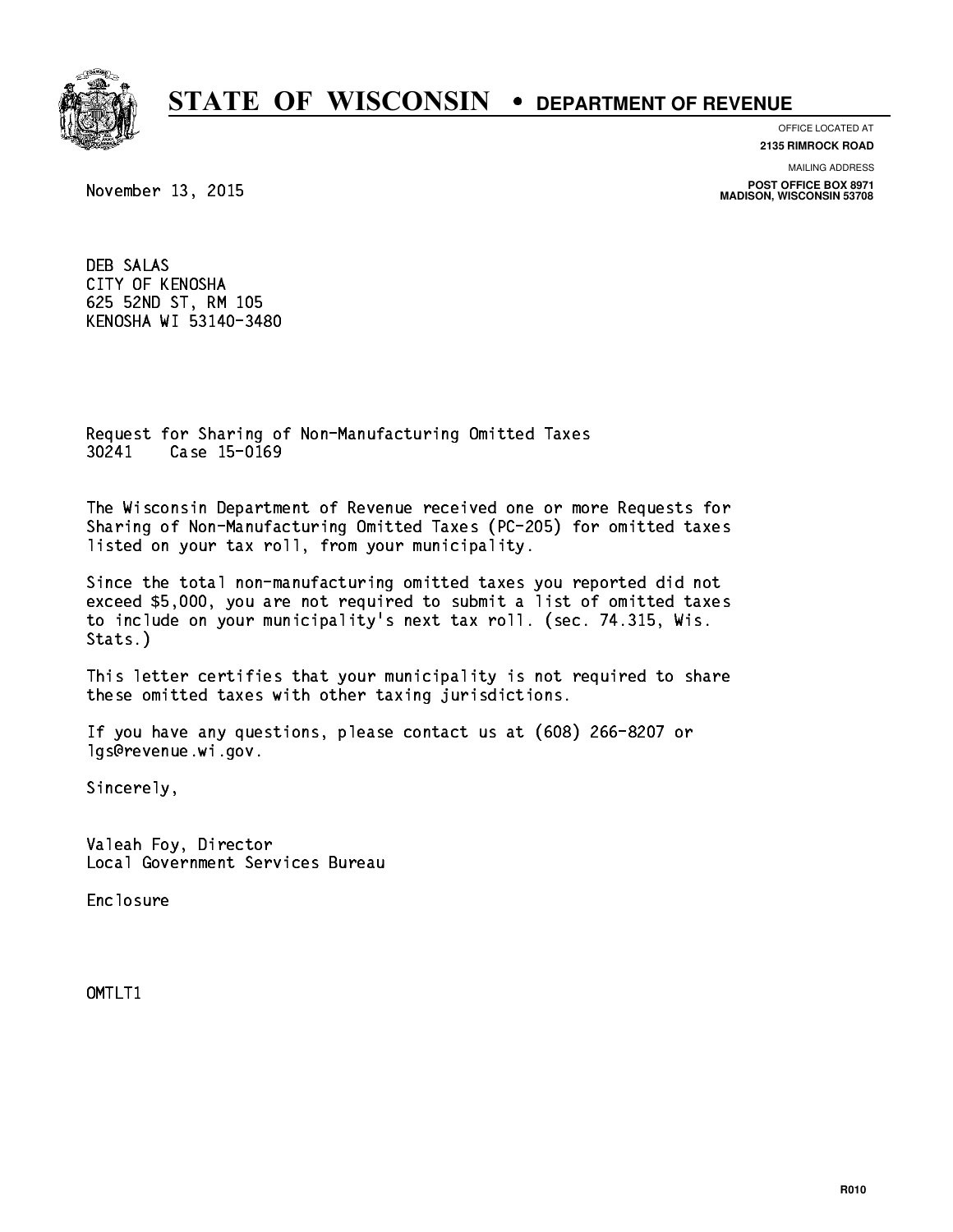

**OFFICE LOCATED AT 2135 RIMROCK ROAD**

**MAILING ADDRESS**

**POST OFFICE BOX 8971 MADISON, WISCONSIN 53708**

November 13, 2015

 JANE ESSER TOWN OF BURNS N7267 CHRISTOPHERSON COULEE RD BANGOR WI 54614

 Request for Sharing of Non-Manufacturing Omitted Taxes 32006 Case 15-0194 32006 Case 15-0194

 The Wisconsin Department of Revenue received one or more Requests for Sharing of Non-Manufacturing Omitted Taxes (PC-205) for omitted taxes listed on your tax roll, from your municipality.

 Since the total non-manufacturing omitted taxes you reported did not exceed \$5,000, you are not required to submit a list of omitted taxes to include on your municipality's next tax roll. (sec. 74.315, Wis. Stats.)

 This letter certifies that your municipality is not required to share these omitted taxes with other taxing jurisdictions.

 If you have any questions, please contact us at (608) 266-8207 or lgs@revenue.wi.gov.

Sincerely,

 Valeah Foy, Director Local Government Services Bureau

Enclosure Enclosure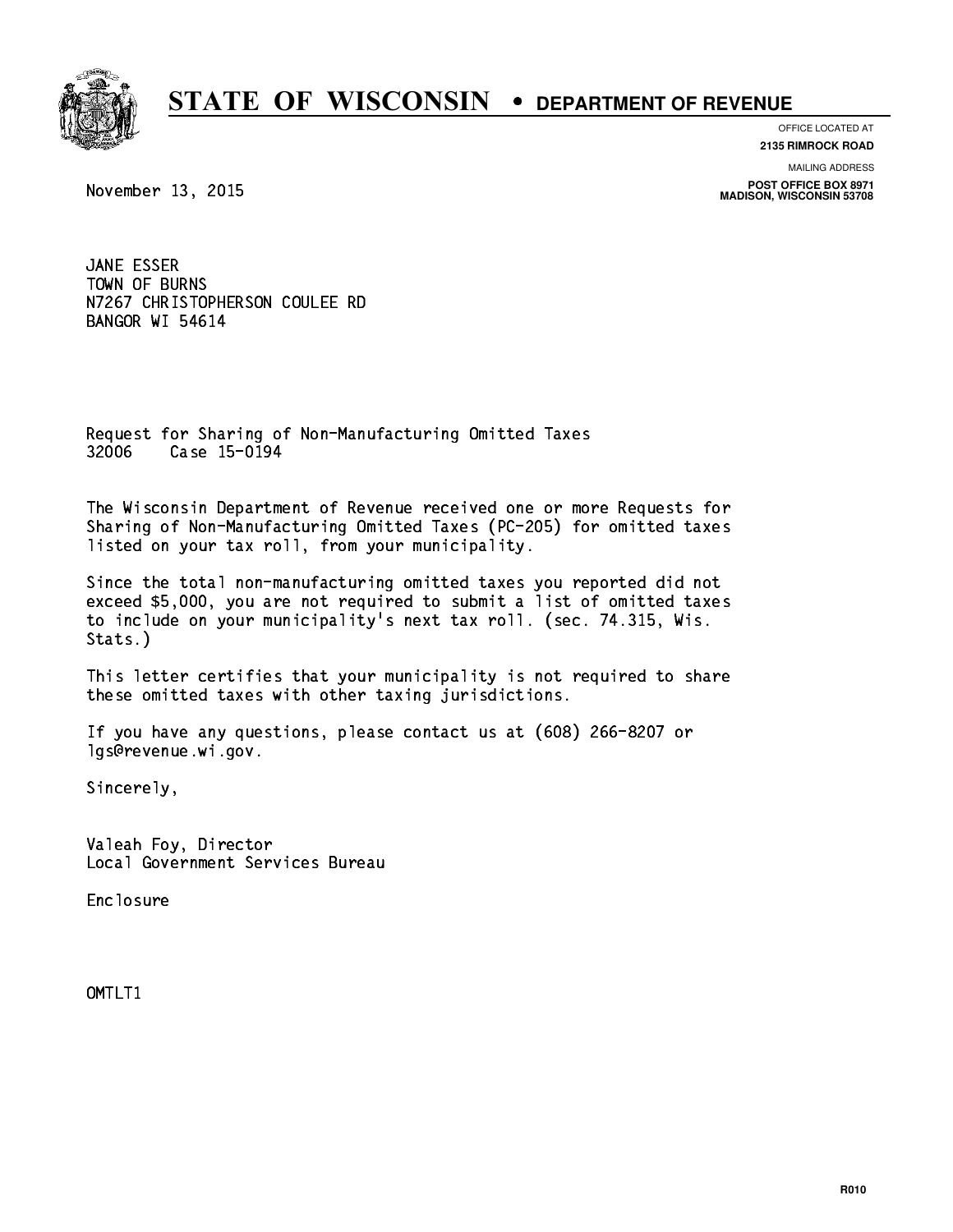

**OFFICE LOCATED AT 2135 RIMROCK ROAD**

**MAILING ADDRESS**

**POST OFFICE BOX 8971 MADISON, WISCONSIN 53708**

November 13, 2015

 JANE ESSER TOWN OF BURNS N7267 CHRISTOPHERSON COULEE RD BANGOR WI 54614

 Request for Sharing of Non-Manufacturing Omitted Taxes 32006 Case 15-0193 32006 Case 15-0193

 The Wisconsin Department of Revenue received one or more Requests for Sharing of Non-Manufacturing Omitted Taxes (PC-205) for omitted taxes listed on your tax roll, from your municipality.

 Since the total non-manufacturing omitted taxes you reported did not exceed \$5,000, you are not required to submit a list of omitted taxes to include on your municipality's next tax roll. (sec. 74.315, Wis. Stats.)

 This letter certifies that your municipality is not required to share these omitted taxes with other taxing jurisdictions.

 If you have any questions, please contact us at (608) 266-8207 or lgs@revenue.wi.gov.

Sincerely,

 Valeah Foy, Director Local Government Services Bureau

Enclosure Enclosure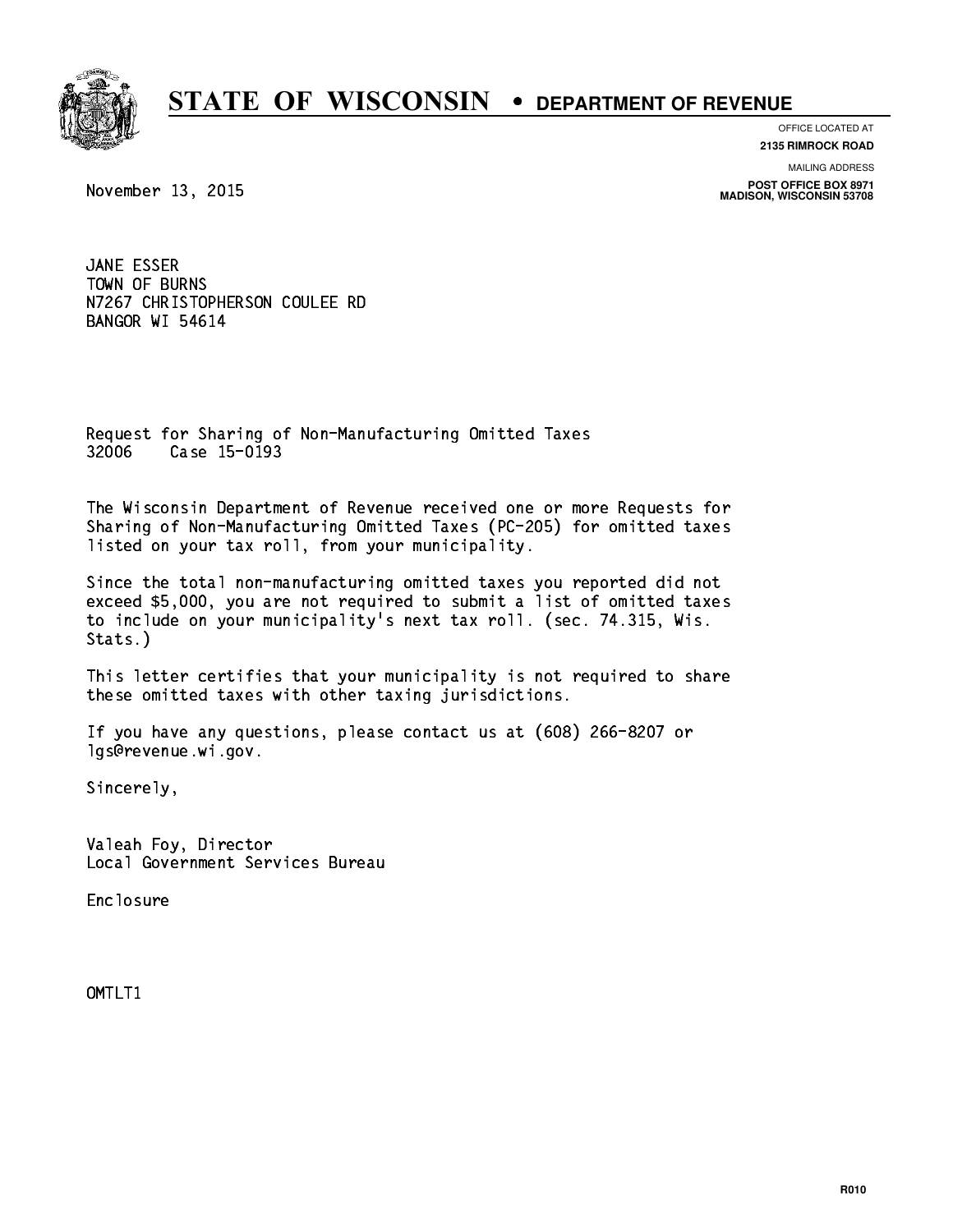

**OFFICE LOCATED AT**

**2135 RIMROCK ROAD**

November 13, 2015

**MAILING ADDRESS**

**POST OFFICE BOX 8971 MADISON, WISCONSIN 53708**

 SHELLY R MILLER VILLAGE OF BANGOR PO BOX 220 BANGOR WI 54614-0220

 Request for Sharing of Non-Manufacturing Omitted Taxes 32106 Case 15-1423 3223 Case 15-1423

 The Wisconsin Department of Revenue received one or more Requests for Sharing of Non-Manufacturing Omitted Taxes (PC-205) for omitted taxes listed on your tax roll, from your municipality.

 Since the total non-manufacturing omitted taxes you reported did not exceed \$5,000, you are not required to submit a list of omitted taxes to include on your municipality's next tax roll. (sec. 74.315, Wis. Stats.)

 This letter certifies that your municipality is not required to share these omitted taxes with other taxing jurisdictions.

 If you have any questions, please contact us at (608) 266-8207 or lgs@revenue.wi.gov.

Sincerely,

 Valeah Foy, Director Local Government Services Bureau

Enclosure Enclosure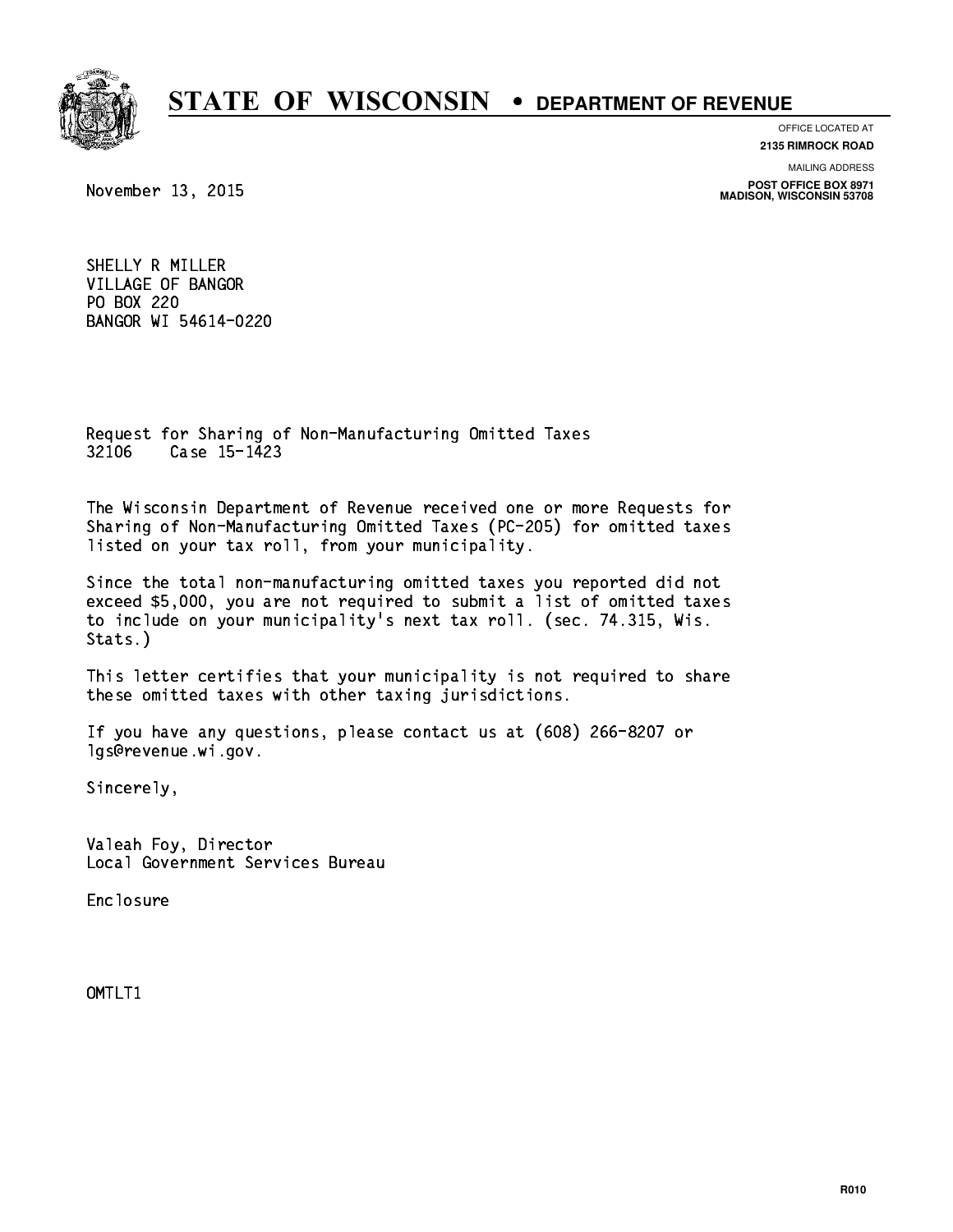

**OFFICE LOCATED AT**

**2135 RIMROCK ROAD**

November 13, 2015

**MAILING ADDRESS**

**POST OFFICE BOX 8971 MADISON, WISCONSIN 53708**

 SHELLY R MILLER VILLAGE OF BANGOR PO BOX 220 BANGOR WI 54614-0220

 Request for Sharing of Non-Manufacturing Omitted Taxes 32106 Case 15-1434 32234 Case 15-1434 15-1434 15-1434 15-1434 15-1434 15-1434 15-1434 15-1434 15-1434 15-1434 15-1434 15-1434 15

 The Wisconsin Department of Revenue received one or more Requests for Sharing of Non-Manufacturing Omitted Taxes (PC-205) for omitted taxes listed on your tax roll, from your municipality.

 Since the total non-manufacturing omitted taxes you reported did not exceed \$5,000, you are not required to submit a list of omitted taxes to include on your municipality's next tax roll. (sec. 74.315, Wis. Stats.)

 This letter certifies that your municipality is not required to share these omitted taxes with other taxing jurisdictions.

 If you have any questions, please contact us at (608) 266-8207 or lgs@revenue.wi.gov.

Sincerely,

 Valeah Foy, Director Local Government Services Bureau

Enclosure Enclosure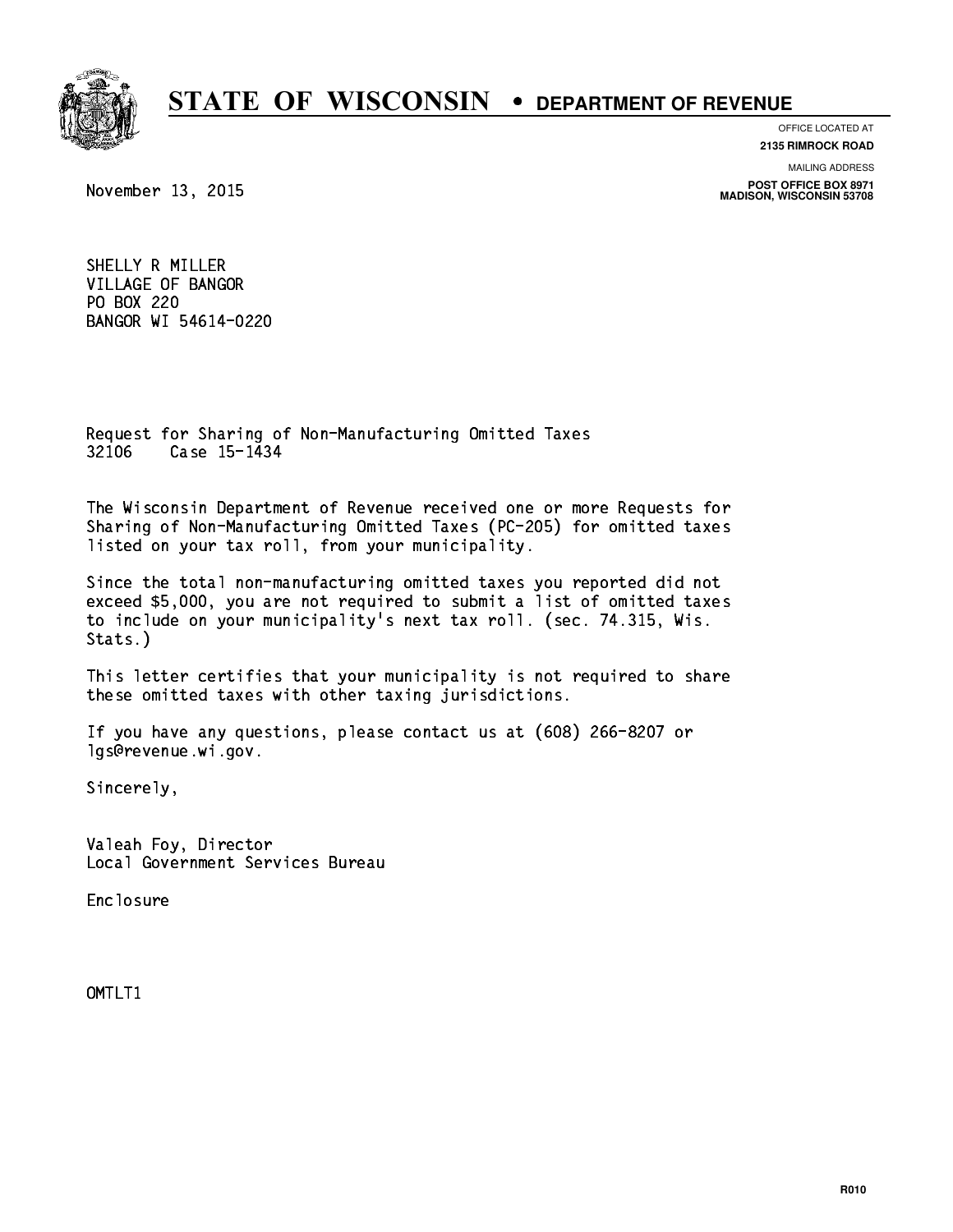

**OFFICE LOCATED AT**

**2135 RIMROCK ROAD**

November 13, 2015

**MAILING ADDRESS**

**POST OFFICE BOX 8971 MADISON, WISCONSIN 53708**

 SHELLY R MILLER VILLAGE OF BANGOR PO BOX 220 BANGOR WI 54614-0220

 Request for Sharing of Non-Manufacturing Omitted Taxes 32106 Case 15-1435 32236 Case 15-1435

 The Wisconsin Department of Revenue received one or more Requests for Sharing of Non-Manufacturing Omitted Taxes (PC-205) for omitted taxes listed on your tax roll, from your municipality.

 Since the total non-manufacturing omitted taxes you reported did not exceed \$5,000, you are not required to submit a list of omitted taxes to include on your municipality's next tax roll. (sec. 74.315, Wis. Stats.)

 This letter certifies that your municipality is not required to share these omitted taxes with other taxing jurisdictions.

 If you have any questions, please contact us at (608) 266-8207 or lgs@revenue.wi.gov.

Sincerely,

 Valeah Foy, Director Local Government Services Bureau

Enclosure Enclosure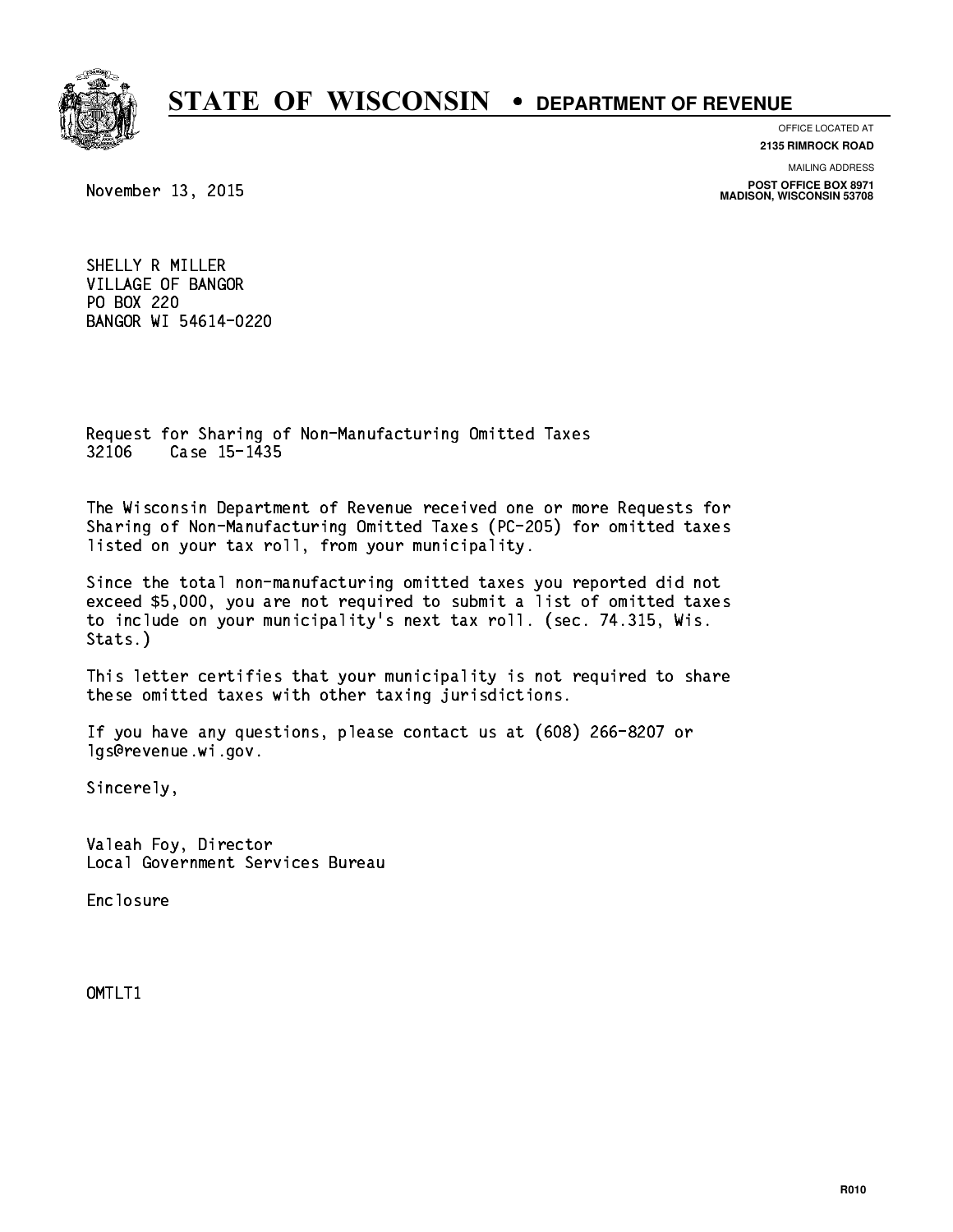

**OFFICE LOCATED AT**

**2135 RIMROCK ROAD**

November 13, 2015

**MAILING ADDRESS**

**POST OFFICE BOX 8971 MADISON, WISCONSIN 53708**

 SHELLY R MILLER VILLAGE OF BANGOR PO BOX 220 BANGOR WI 54614-0220

 Request for Sharing of Non-Manufacturing Omitted Taxes 32106 Case 15-1420 3223 Case 15-1420

 The Wisconsin Department of Revenue received one or more Requests for Sharing of Non-Manufacturing Omitted Taxes (PC-205) for omitted taxes listed on your tax roll, from your municipality.

 Since the total non-manufacturing omitted taxes you reported did not exceed \$5,000, you are not required to submit a list of omitted taxes to include on your municipality's next tax roll. (sec. 74.315, Wis. Stats.)

 This letter certifies that your municipality is not required to share these omitted taxes with other taxing jurisdictions.

 If you have any questions, please contact us at (608) 266-8207 or lgs@revenue.wi.gov.

Sincerely,

 Valeah Foy, Director Local Government Services Bureau

Enclosure Enclosure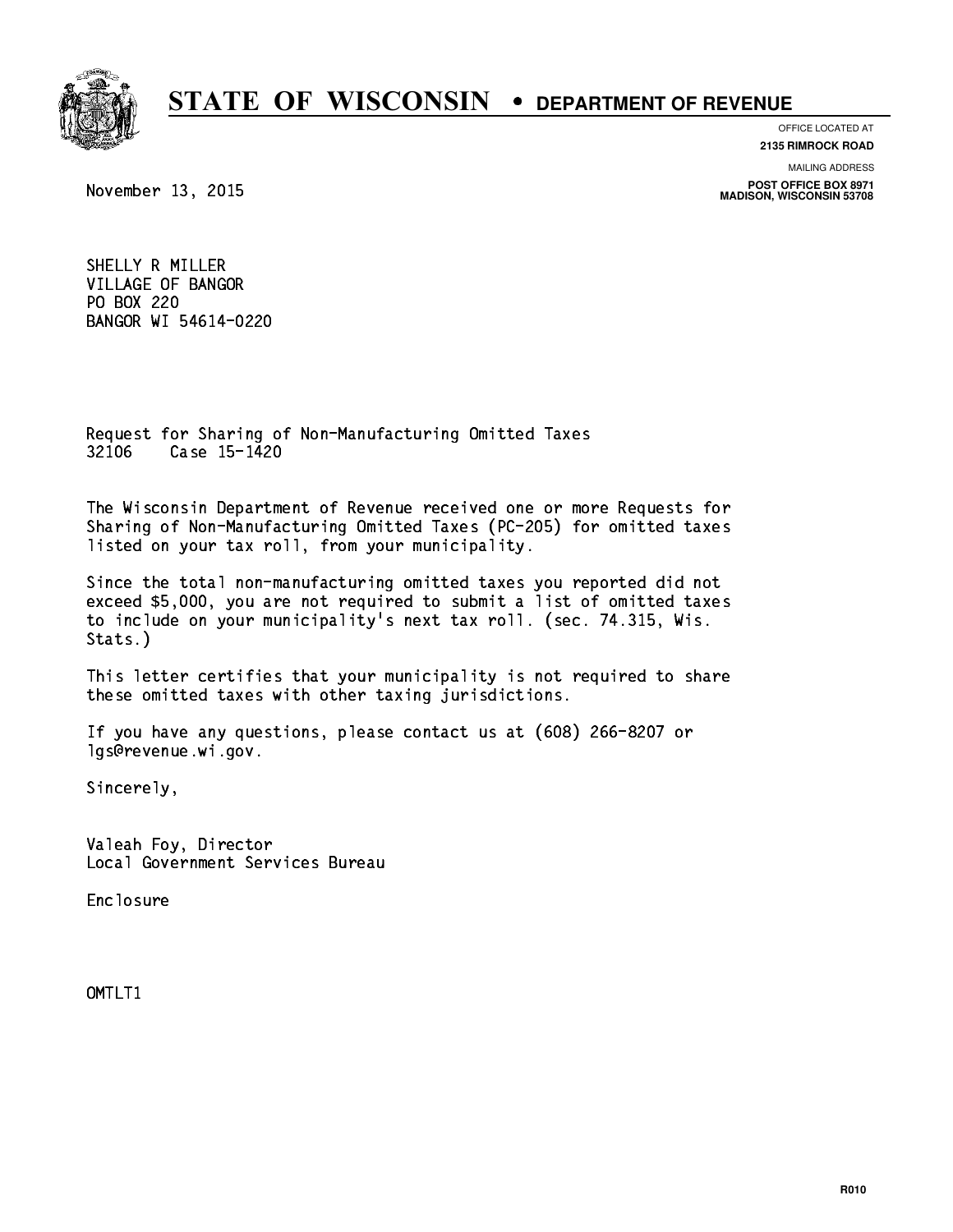

**OFFICE LOCATED AT**

**2135 RIMROCK ROAD**

November 13, 2015

**MAILING ADDRESS**

**POST OFFICE BOX 8971 MADISON, WISCONSIN 53708**

 LYN NEUENFELDT TOWN OF HORTONIA P O BOX 301 HORTONVILLE WI 54944

 Request for Sharing of Non-Manufacturing Omitted Taxes 44024 Case 15-0049 4402 Case 15-004

 The Wisconsin Department of Revenue received one or more Requests for Sharing of Non-Manufacturing Omitted Taxes (PC-205) for omitted taxes listed on your tax roll, from your municipality.

 Since the total non-manufacturing omitted taxes you reported did not exceed \$5,000, you are not required to submit a list of omitted taxes to include on your municipality's next tax roll. (sec. 74.315, Wis. Stats.)

 This letter certifies that your municipality is not required to share these omitted taxes with other taxing jurisdictions.

 If you have any questions, please contact us at (608) 266-8207 or lgs@revenue.wi.gov.

Sincerely,

 Valeah Foy, Director Local Government Services Bureau

Enclosure Enclosure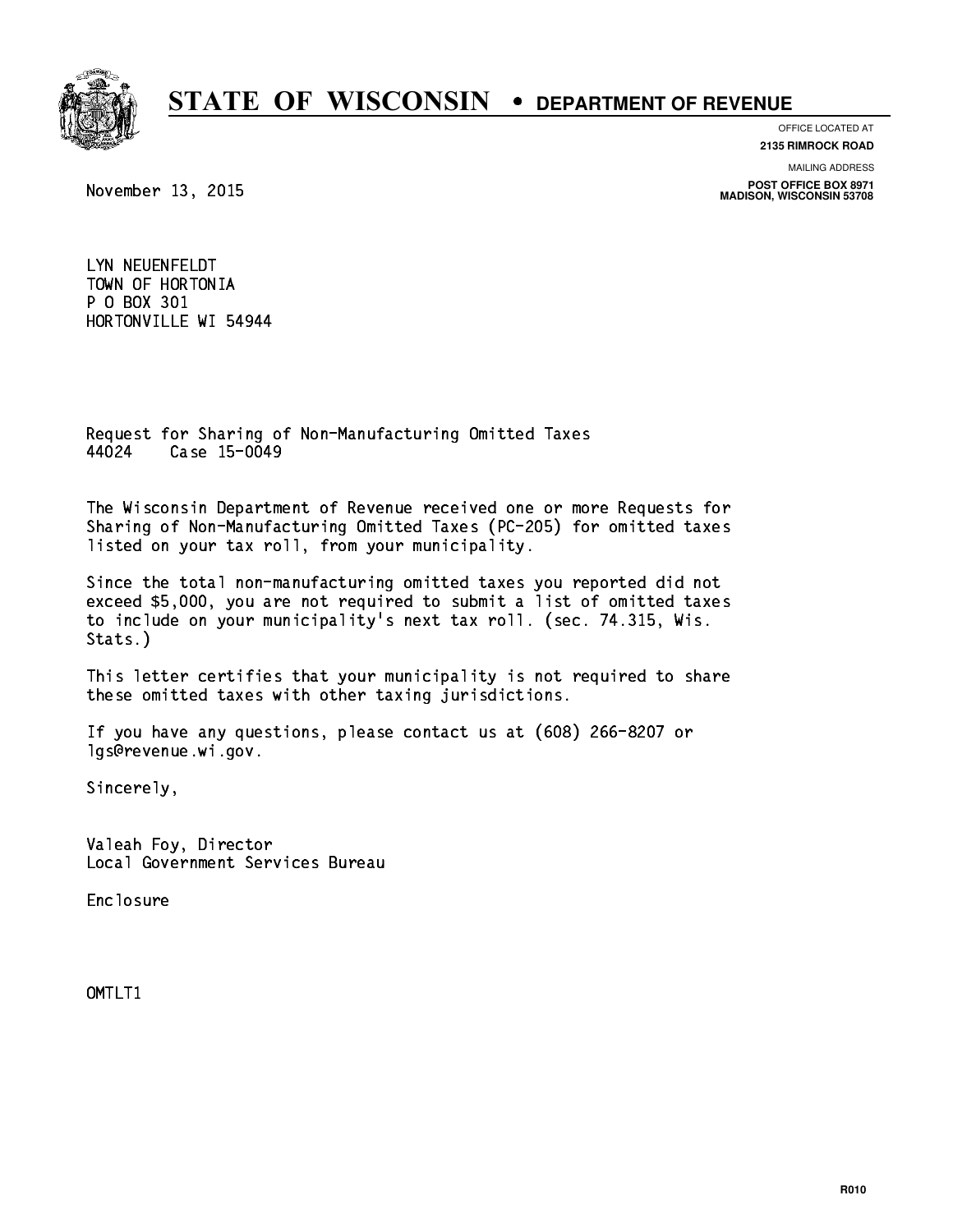

**OFFICE LOCATED AT 2135 RIMROCK ROAD**

**MAILING ADDRESS**

**POST OFFICE BOX 8971 MADISON, WISCONSIN 53708**

November 13, 2015

 CARRIE ORLOVSKY VILLAGE OF WATERFORD 123 N RIVER ST WATERFORD WI 53185-4149

 Request for Sharing of Non-Manufacturing Omitted Taxes 51191 Case 15-0026 51191 Case 15-0026

 The Wisconsin Department of Revenue received one or more Requests for Sharing of Non-Manufacturing Omitted Taxes (PC-205) for omitted taxes listed on your tax roll, from your municipality.

 Since the total non-manufacturing omitted taxes you reported did not exceed \$5,000, you are not required to submit a list of omitted taxes to include on your municipality's next tax roll. (sec. 74.315, Wis. Stats.)

 This letter certifies that your municipality is not required to share these omitted taxes with other taxing jurisdictions.

 If you have any questions, please contact us at (608) 266-8207 or lgs@revenue.wi.gov.

Sincerely,

 Valeah Foy, Director Local Government Services Bureau

Enclosure Enclosure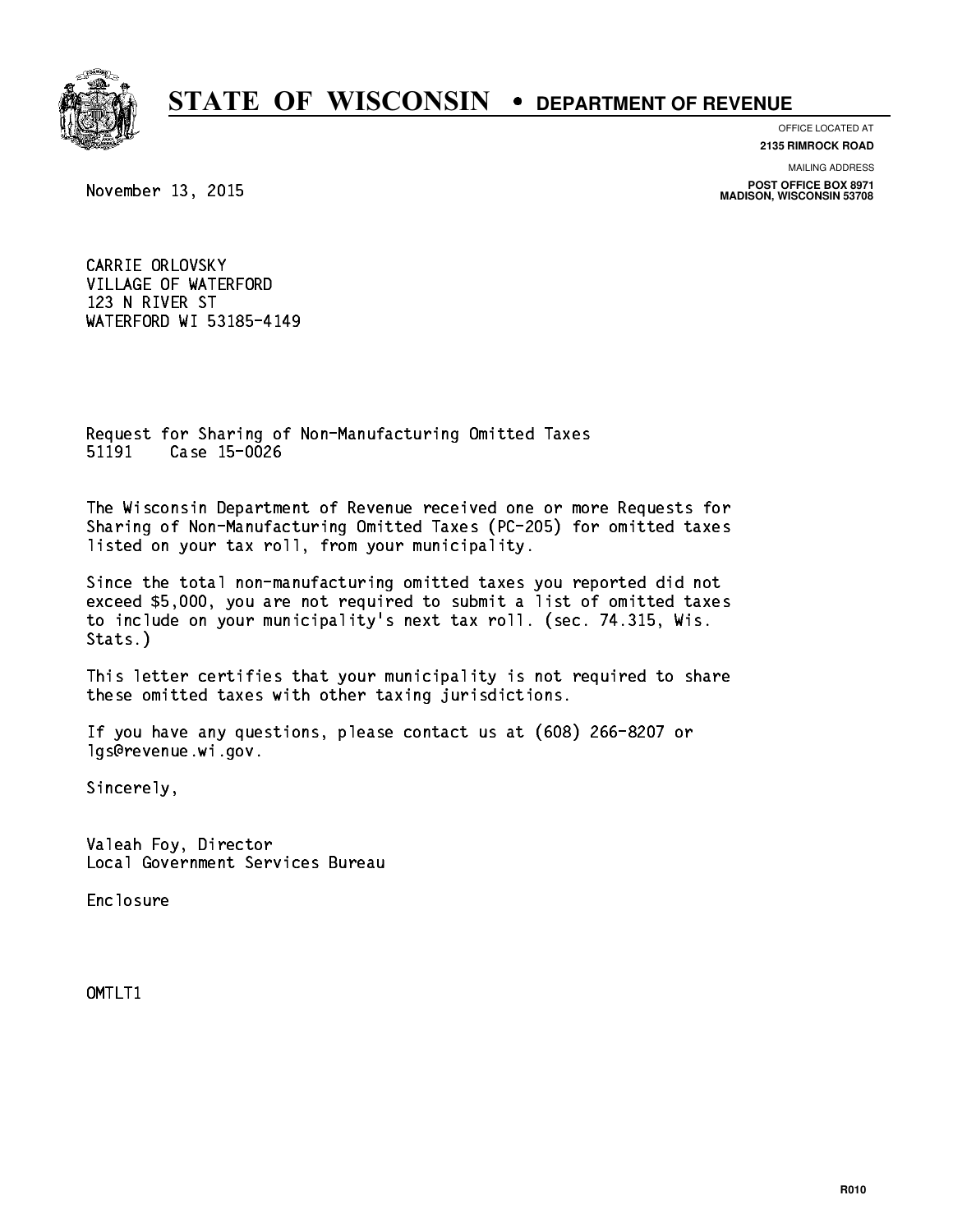

**OFFICE LOCATED AT**

**2135 RIMROCK ROAD**

**MAILING ADDRESS**

**POST OFFICE BOX 8971 MADISON, WISCONSIN 53708**

November 13, 2015

 VICKIE SHAW TOWN OF HUDSON 980 COUNTY RD A HUDSON WI 54016-7674

 Request for Sharing of Non-Manufacturing Omitted Taxes 55020 Case 15-0010

 The Wisconsin Department of Revenue received one or more Requests for Sharing of Non-Manufacturing Omitted Taxes (PC-205) for omitted taxes listed on your tax roll, from your municipality.

 Since the total non-manufacturing omitted taxes you reported did not exceed \$5,000, you are not required to submit a list of omitted taxes to include on your municipality's next tax roll. (sec. 74.315, Wis. Stats.)

 This letter certifies that your municipality is not required to share these omitted taxes with other taxing jurisdictions.

 If you have any questions, please contact us at (608) 266-8207 or lgs@revenue.wi.gov.

Sincerely,

 Valeah Foy, Director Local Government Services Bureau

Enclosure Enclosure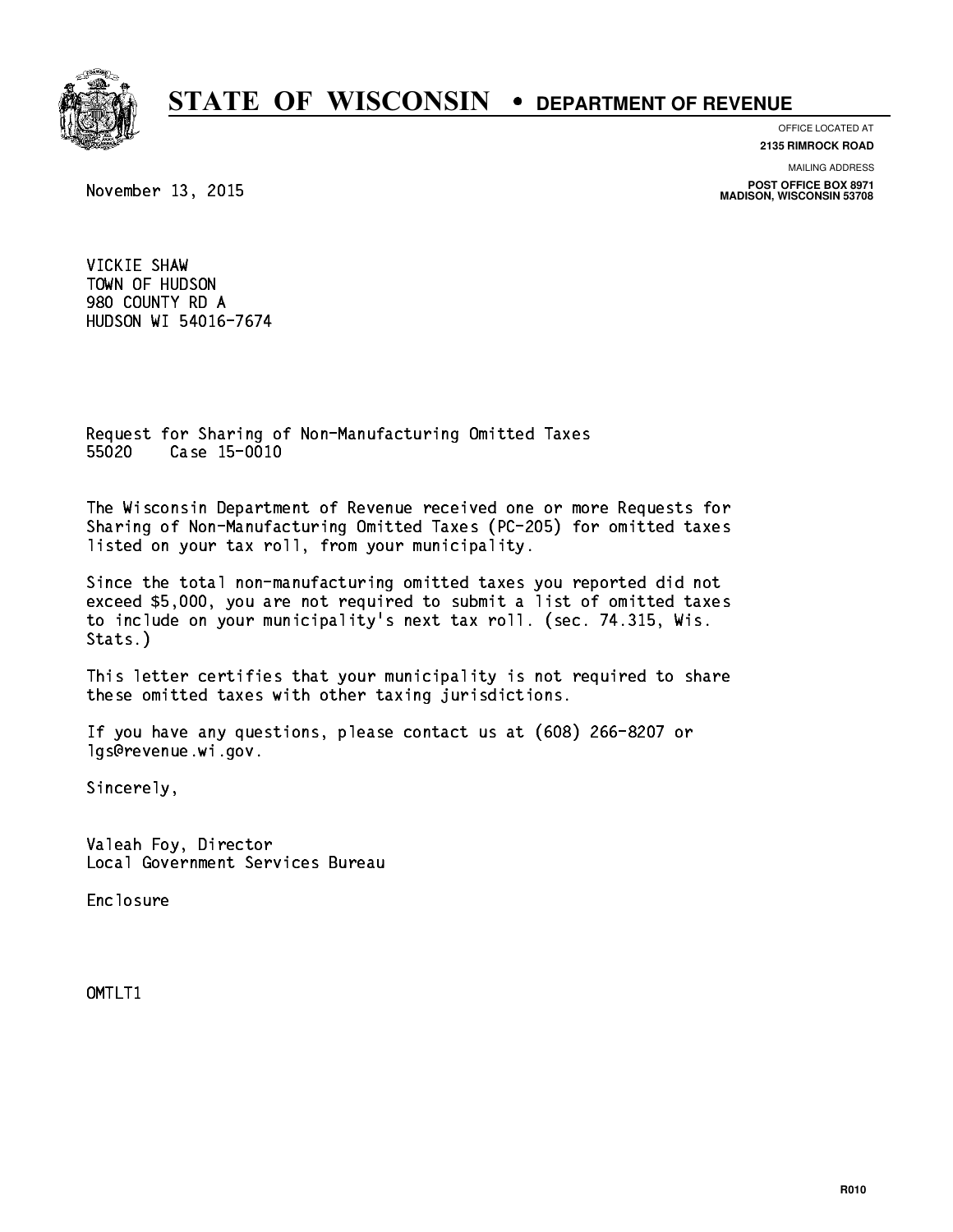

### **OFFICE LOCATED AT**

**2135 RIMROCK ROAD**

**MAILING ADDRESS**

**POST OFFICE BOX 8971 MADISON, WISCONSIN 53708**

November 13, 2015

 BARBARA STRUZYNSKI TOWN OF DAKOTA W8106 CHICAGO RD WAUTOMA WI 54982-8079

 Request for Sharing of Non-Manufacturing Omitted Taxes 69008 Case 15-0013 69008 Case 15-0013

 The Wisconsin Department of Revenue received one or more Requests for Sharing of Non-Manufacturing Omitted Taxes (PC-205) for omitted taxes listed on your tax roll, from your municipality.

 Since the total non-manufacturing omitted taxes you reported did not exceed \$5,000, you are not required to submit a list of omitted taxes to include on your municipality's next tax roll. (sec. 74.315, Wis. Stats.)

 This letter certifies that your municipality is not required to share these omitted taxes with other taxing jurisdictions.

 If you have any questions, please contact us at (608) 266-8207 or lgs@revenue.wi.gov.

Sincerely,

 Valeah Foy, Director Local Government Services Bureau

Enclosure Enclosure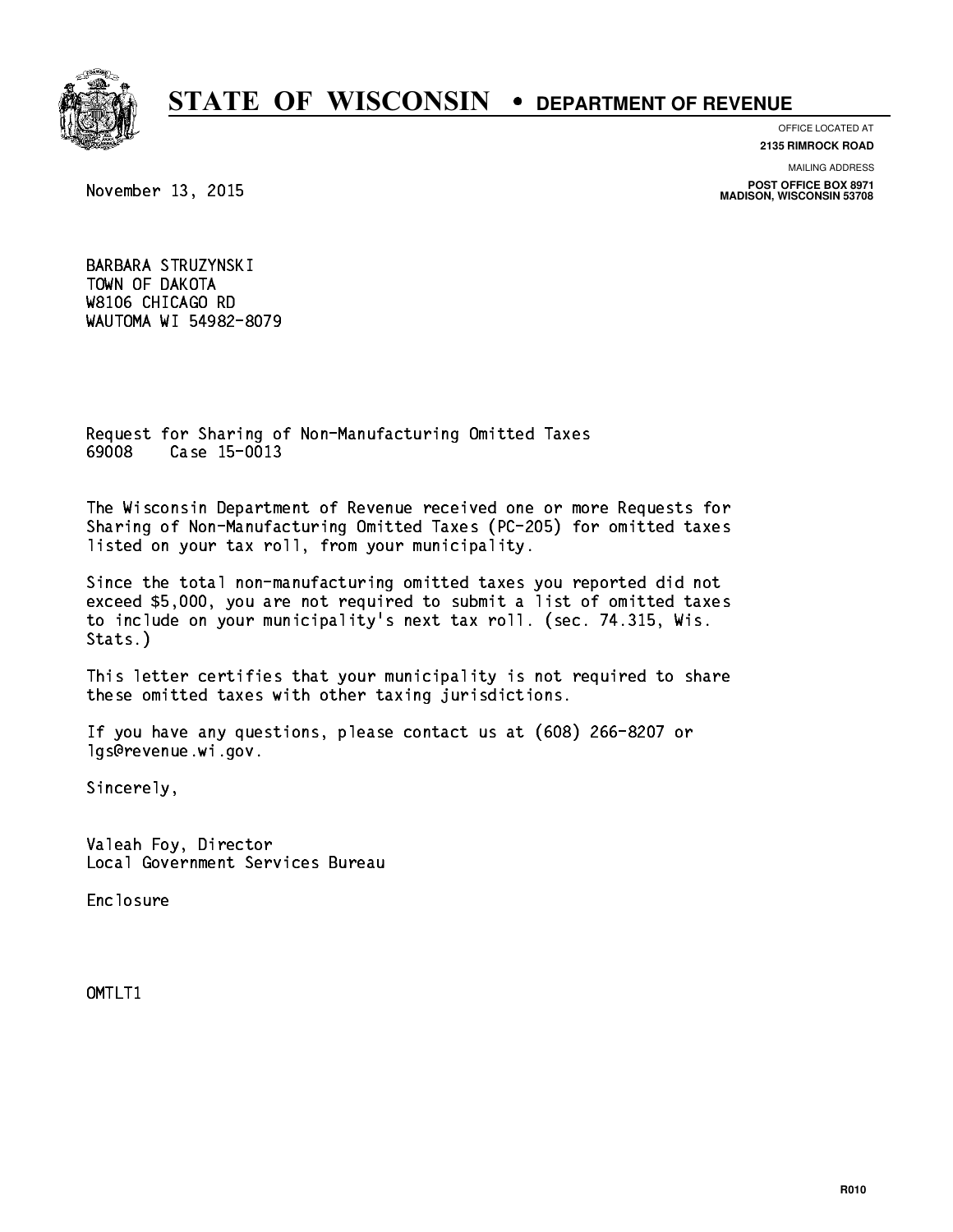

**OFFICE LOCATED AT**

**2135 RIMROCK ROAD**

November 13, 2015

**MAILING ADDRESS**

**POST OFFICE BOX 8971 MADISON, WISCONSIN 53708**

 JULIA STAEHLER TOWN OF RICHFORD W10438 CREE AVE COLOMA WI 54930-8743

 Request for Sharing of Non-Manufacturing Omitted Taxes 69026 Case 15-0024 69026 Case 15-0024

 The Wisconsin Department of Revenue received one or more Requests for Sharing of Non-Manufacturing Omitted Taxes (PC-205) for omitted taxes listed on your tax roll, from your municipality.

 Since the total non-manufacturing omitted taxes you reported did not exceed \$5,000, you are not required to submit a list of omitted taxes to include on your municipality's next tax roll. (sec. 74.315, Wis. Stats.)

 This letter certifies that your municipality is not required to share these omitted taxes with other taxing jurisdictions.

 If you have any questions, please contact us at (608) 266-8207 or lgs@revenue.wi.gov.

Sincerely,

 Valeah Foy, Director Local Government Services Bureau

Enclosure Enclosure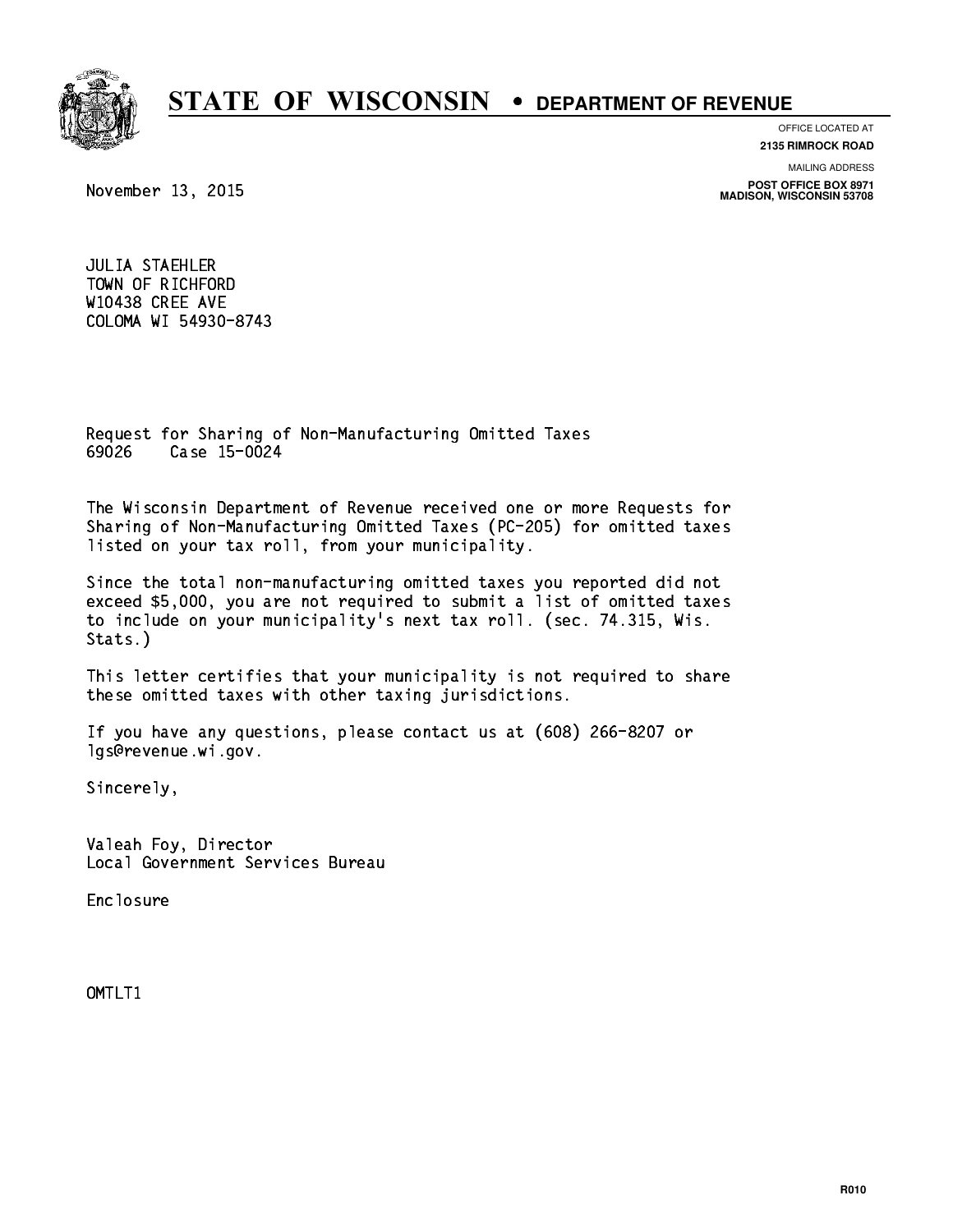

**OFFICE LOCATED AT**

**2135 RIMROCK ROAD**

November 13, 2015

**MAILING ADDRESS**

**POST OFFICE BOX 8971 MADISON, WISCONSIN 53708**

 JULIA STAEHLER TOWN OF RICHFORD W10438 CREE AVE COLOMA WI 54930-8743

 Request for Sharing of Non-Manufacturing Omitted Taxes 69026 Case 15-0025 69026 Case 15-0025

 The Wisconsin Department of Revenue received one or more Requests for Sharing of Non-Manufacturing Omitted Taxes (PC-205) for omitted taxes listed on your tax roll, from your municipality.

 Since the total non-manufacturing omitted taxes you reported did not exceed \$5,000, you are not required to submit a list of omitted taxes to include on your municipality's next tax roll. (sec. 74.315, Wis. Stats.)

 This letter certifies that your municipality is not required to share these omitted taxes with other taxing jurisdictions.

 If you have any questions, please contact us at (608) 266-8207 or lgs@revenue.wi.gov.

Sincerely,

 Valeah Foy, Director Local Government Services Bureau

Enclosure Enclosure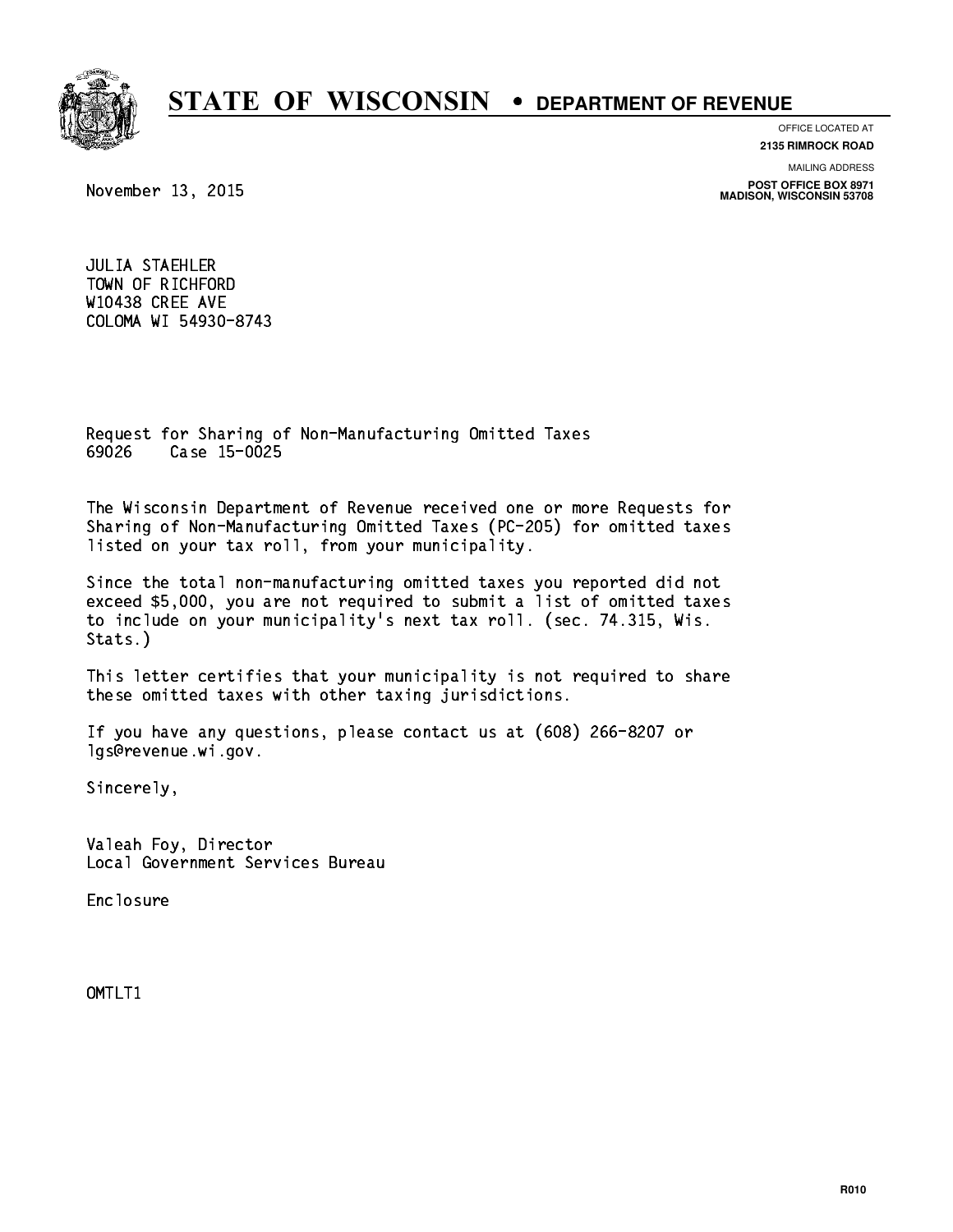

November 13, 2015

**OFFICE LOCATED AT 2135 RIMROCK ROAD**

**MAILING ADDRESS**

**POST OFFICE BOX 8971 MADISON, WISCONSIN 53708**

 TONI RAYALA CITY OF WAUSAU 407 GRANT ST WAUSAU WI 54403

Request to Share Non-Manufacturing Omitted Taxes - 37291 Case 15-1113

 The Wisconsin Department of Revenue received one or more Requests for Sharing of Non-Manufacturing Omitted Taxes (PC-205) for omitted taxes listed on your tax roll, from your municipality.

 Since the total of these adjustments did not affect your equalized value, you are not required to share these taxes with other taxing jurisdictions. (sec. 74.315 Wis. Stats.)

 To review our findings, see the explanation section of enclosed document Request for Sharing of Non-Manufacturing Omitted Taxes.

 If you have questions, contact your district Equalization office: Madison (608) 266-8184, Milwaukee (414) 227-4455, Eau Claire (715) 836-2866, Wausau (715) 842-5885, Green Bay (920) 448-5195.

Sincerely,

 Valeah Foy, Director Local Government Services Bureau

Enclosure Enclosure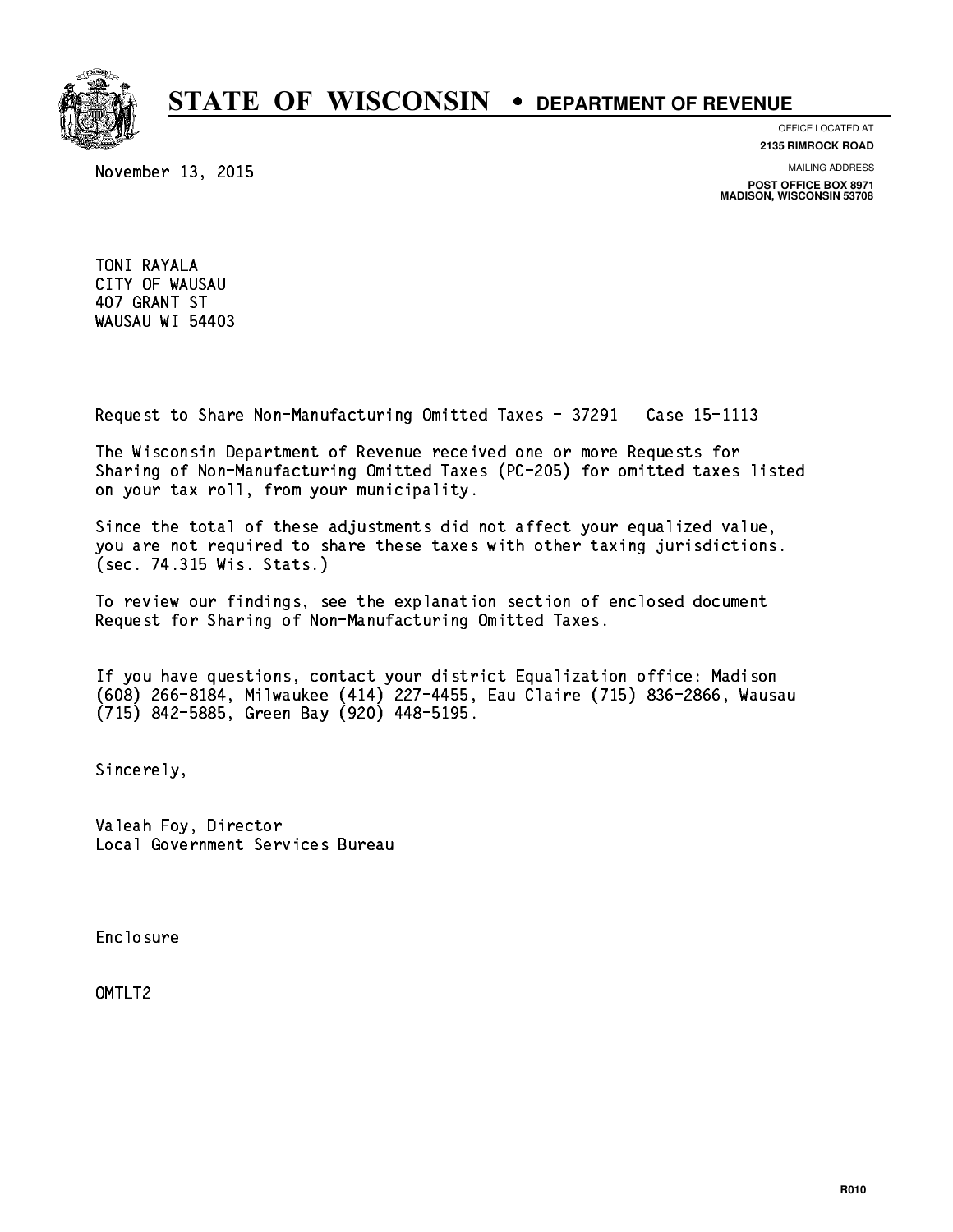

**OFFICE LOCATED AT 2135 RIMROCK ROAD**

**MAILING ADDRESS**

November 13, 2015

**POST OFFICE BOX 8971 MADISON, WISCONSIN 53708**

 REBECCA KIESOW TOWN OF COLFAX N8582 COUNTY RD A COLFAX WI 54730

 Duplicate Request to Share Non-Manufacturing Omitted Taxes 17002 Case 15-1170

 The Wisconsin Department of Revenue received your enclosed request for sharing of non-manufacturing omitted taxes. Since you previously sent us a request for sharing of non-manufacturing omitted taxes, we consider this a duplicate request and are taking no further action.

 If you have questions, please contact us at (608) 266-8207 or lgs@revenue.wi.gov.

Sincerely,

 Valeah Foy, Director Local Government Services Bureau

Enclosure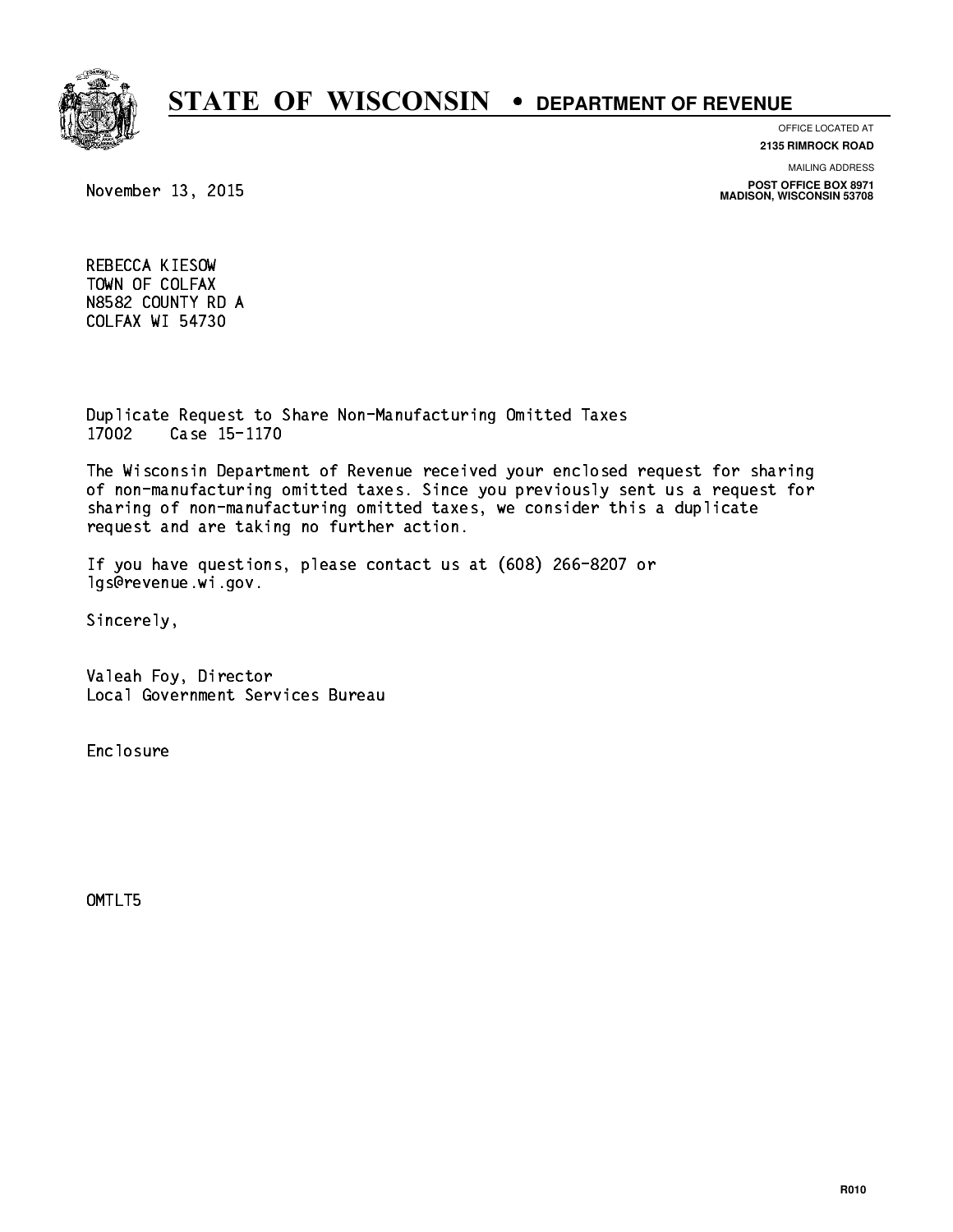# **STATE OF WISCONSIN • DEPARTMENT OF REVENUE**

**OFFICE LOCATED AT**

**2135 RIMROCK ROAD**

**MAILING ADDRESS**

**POST OFFICE BOX 8971 MADISON, WISCONSIN 53708**

November 13, 2015

 SANDY RASSBACH TOWN OF BIG BEND N372 EAU CLAIRE STREET NEW AUBURN WI 54757-8937

 Duplicate Request to Share Non-Manufacturing Omitted Taxes 54004 Case 15-0658

 The Wisconsin Department of Revenue received your enclosed request for sharing of non-manufacturing omitted taxes. Since you previously sent us a request for sharing of non-manufacturing omitted taxes, we consider this a duplicate request and are taking no further action.

 If you have questions, please contact us at (608) 266-8207 or lgs@revenue.wi.gov.

Sincerely,

 Valeah Foy, Director Local Government Services Bureau

Enclosure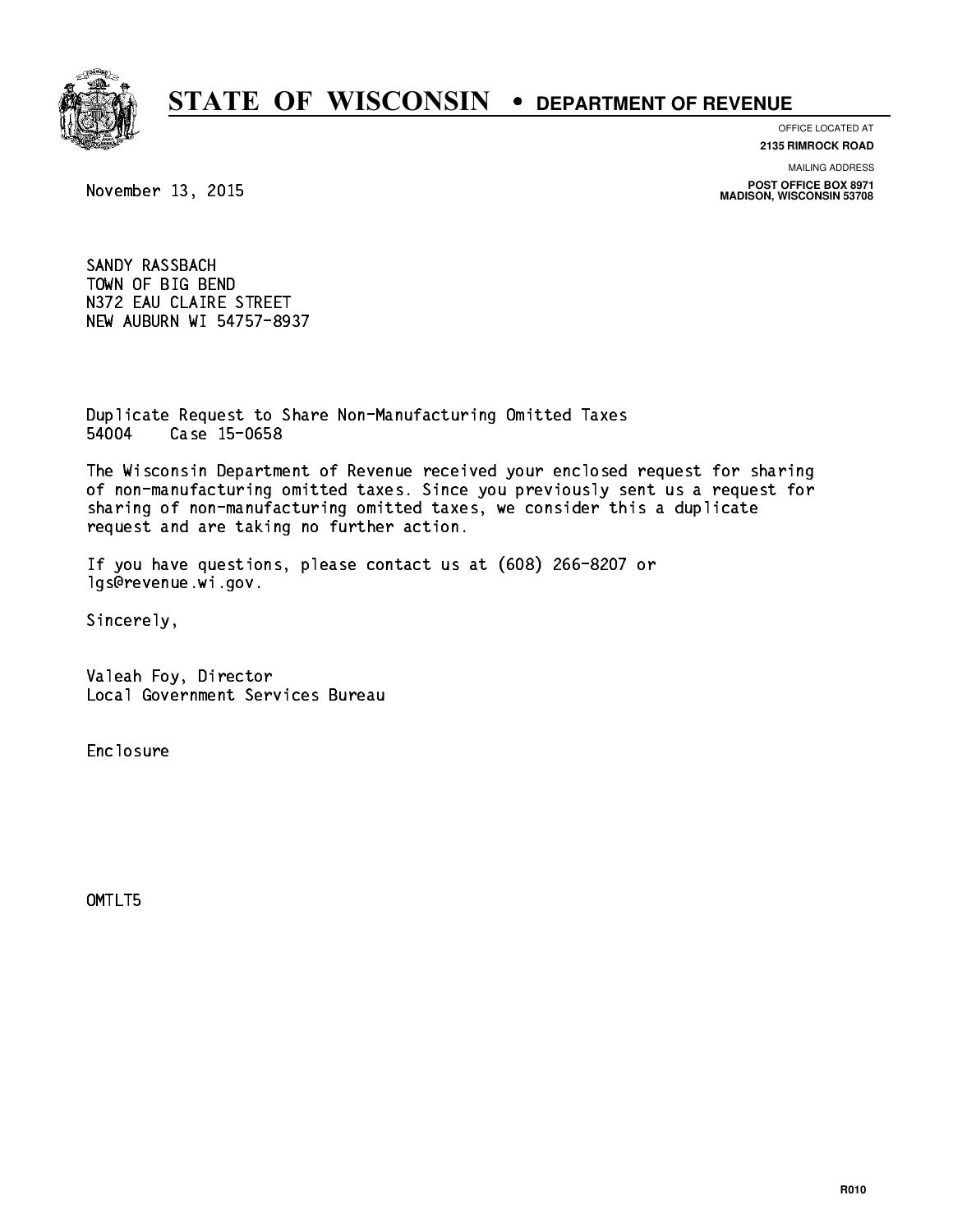# **STATE OF WISCONSIN • DEPARTMENT OF REVENUE**

**OFFICE LOCATED AT**

**2135 RIMROCK ROAD**

**MAILING ADDRESS**

**POST OFFICE BOX 8971 MADISON, WISCONSIN 53708**

November 13, 2015

 SANDY RASSBACH TOWN OF BIG BEND N372 EAU CLAIRE STREET NEW AUBURN WI 54757-8937

 Duplicate Request to Share Non-Manufacturing Omitted Taxes 54004 Case 15-0657

 The Wisconsin Department of Revenue received your enclosed request for sharing of non-manufacturing omitted taxes. Since you previously sent us a request for sharing of non-manufacturing omitted taxes, we consider this a duplicate request and are taking no further action.

 If you have questions, please contact us at (608) 266-8207 or lgs@revenue.wi.gov.

Sincerely,

 Valeah Foy, Director Local Government Services Bureau

Enclosure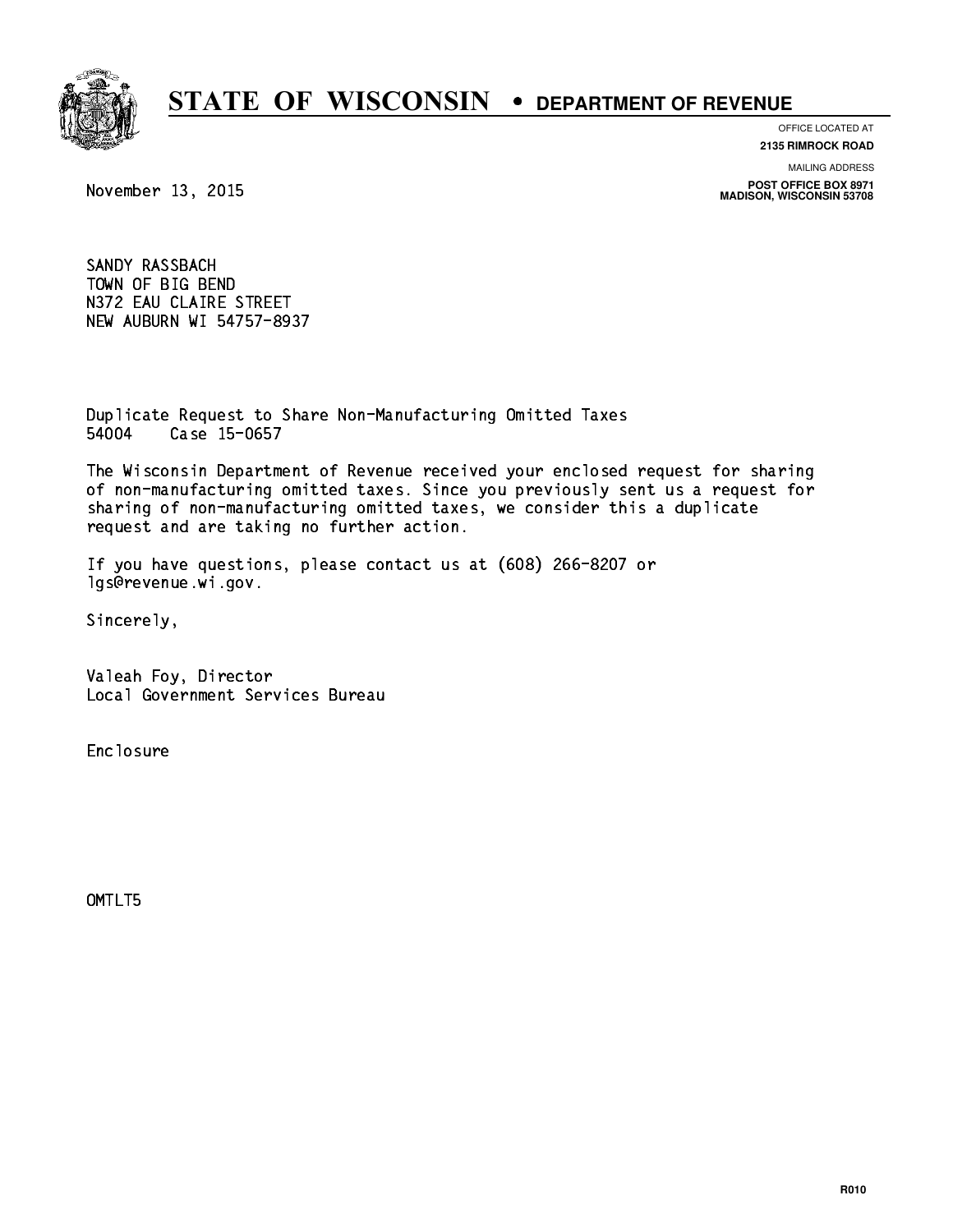# **STATE OF WISCONSIN • DEPARTMENT OF REVENUE**

**OFFICE LOCATED AT**

**2135 RIMROCK ROAD**

**MAILING ADDRESS**

**POST OFFICE BOX 8971 MADISON, WISCONSIN 53708**

November 13, 2015

 GINA KOZLIK CITY OF WAUKESHA 201 DELAFIELD ST WAUKESHA WI 53188-3646

 Duplicate Request to Share Non-Manufacturing Omitted Taxes 67291 Case 15-0218

 The Wisconsin Department of Revenue received your enclosed request for sharing of non-manufacturing omitted taxes. Since you previously sent us a request for sharing of non-manufacturing omitted taxes, we consider this a duplicate request and are taking no further action.

 If you have questions, please contact us at (608) 266-8207 or lgs@revenue.wi.gov.

Sincerely,

 Valeah Foy, Director Local Government Services Bureau

Enclosure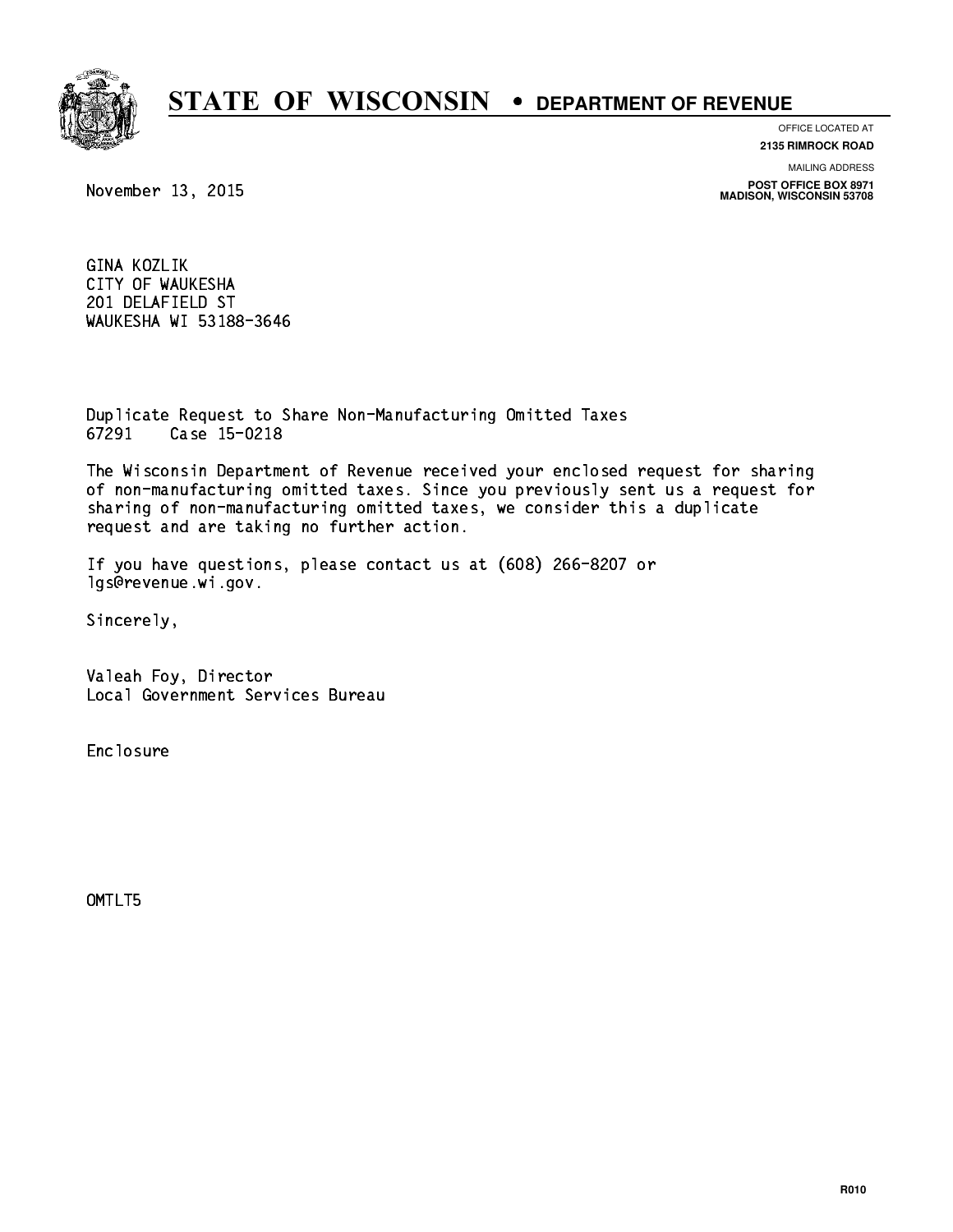# **STATE OF WISCONSIN • DEPARTMENT OF REVENUE**

**OFFICE LOCATED AT**

**2135 RIMROCK ROAD**

**MAILING ADDRESS**

**POST OFFICE BOX 8971 MADISON, WISCONSIN 53708**

November 13, 2015

 GINA KOZLIK CITY OF WAUKESHA 201 DELAFIELD ST WAUKESHA WI 53188-3646

 Duplicate Request to Share Non-Manufacturing Omitted Taxes 67291 Case 15-0220

 The Wisconsin Department of Revenue received your enclosed request for sharing of non-manufacturing omitted taxes. Since you previously sent us a request for sharing of non-manufacturing omitted taxes, we consider this a duplicate request and are taking no further action.

 If you have questions, please contact us at (608) 266-8207 or lgs@revenue.wi.gov.

Sincerely,

 Valeah Foy, Director Local Government Services Bureau

Enclosure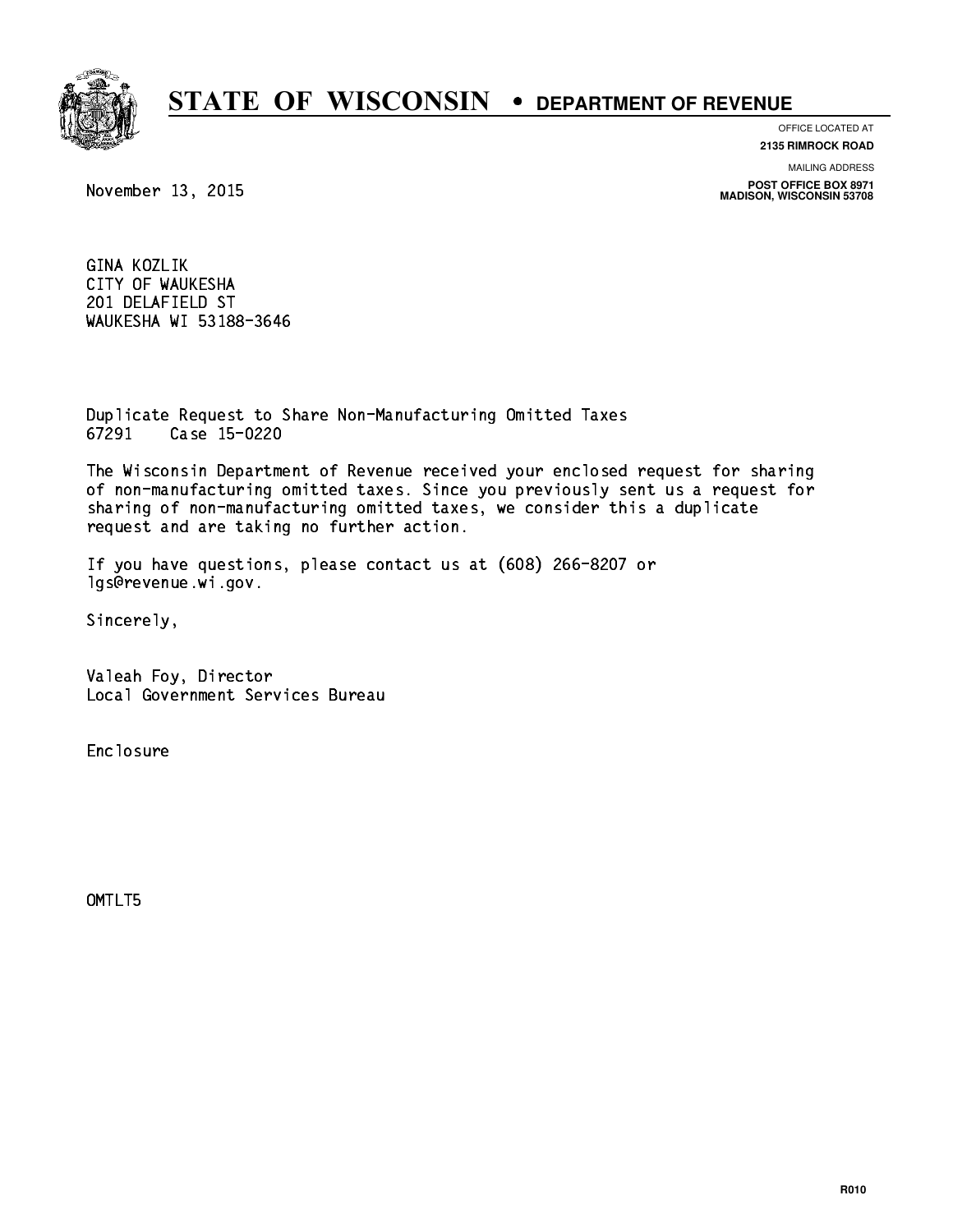# **STATE OF WISCONSIN • DEPARTMENT OF REVENUE**

**OFFICE LOCATED AT**

**2135 RIMROCK ROAD**

**MAILING ADDRESS**

**POST OFFICE BOX 8971 MADISON, WISCONSIN 53708**

November 13, 2015

 GINA KOZLIK CITY OF WAUKESHA 201 DELAFIELD ST WAUKESHA WI 53188-3646

 Duplicate Request to Share Non-Manufacturing Omitted Taxes 67291 Case 15-0221

 The Wisconsin Department of Revenue received your enclosed request for sharing of non-manufacturing omitted taxes. Since you previously sent us a request for sharing of non-manufacturing omitted taxes, we consider this a duplicate request and are taking no further action.

 If you have questions, please contact us at (608) 266-8207 or lgs@revenue.wi.gov.

Sincerely,

 Valeah Foy, Director Local Government Services Bureau

Enclosure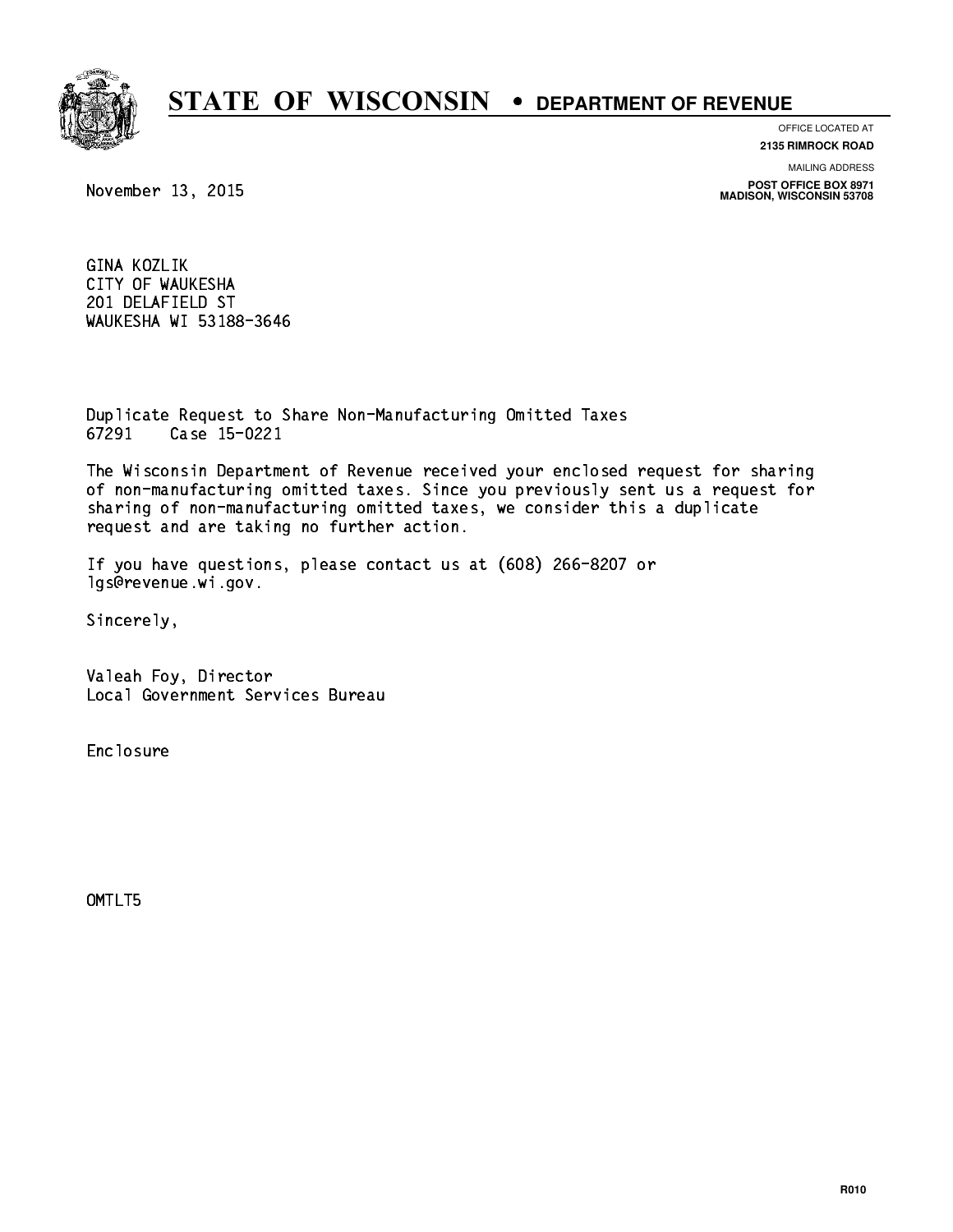# **STATE OF WISCONSIN • DEPARTMENT OF REVENUE**

**OFFICE LOCATED AT**

**2135 RIMROCK ROAD**

**MAILING ADDRESS**

**POST OFFICE BOX 8971 MADISON, WISCONSIN 53708**

November 13, 2015

 GINA KOZLIK CITY OF WAUKESHA 201 DELAFIELD ST WAUKESHA WI 53188-3646

 Duplicate Request to Share Non-Manufacturing Omitted Taxes 67291 Case 15-0222

 The Wisconsin Department of Revenue received your enclosed request for sharing of non-manufacturing omitted taxes. Since you previously sent us a request for sharing of non-manufacturing omitted taxes, we consider this a duplicate request and are taking no further action.

 If you have questions, please contact us at (608) 266-8207 or lgs@revenue.wi.gov.

Sincerely,

 Valeah Foy, Director Local Government Services Bureau

Enclosure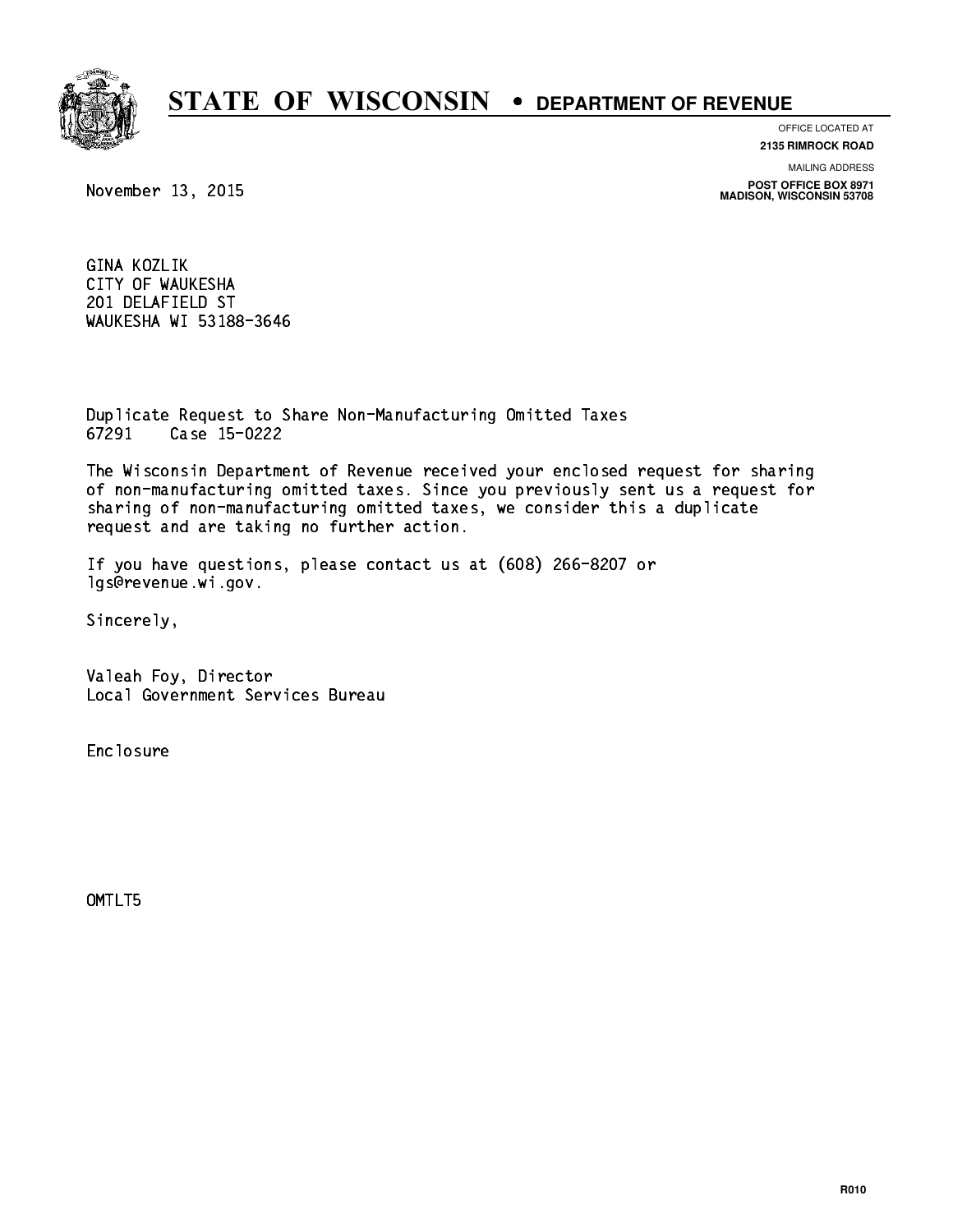# **STATE OF WISCONSIN • DEPARTMENT OF REVENUE**

**OFFICE LOCATED AT**

**2135 RIMROCK ROAD**

**MAILING ADDRESS**

**POST OFFICE BOX 8971 MADISON, WISCONSIN 53708**

November 13, 2015

 GINA KOZLIK CITY OF WAUKESHA 201 DELAFIELD ST WAUKESHA WI 53188-3646

 Duplicate Request to Share Non-Manufacturing Omitted Taxes 67291 Case 15-0223

 The Wisconsin Department of Revenue received your enclosed request for sharing of non-manufacturing omitted taxes. Since you previously sent us a request for sharing of non-manufacturing omitted taxes, we consider this a duplicate request and are taking no further action.

 If you have questions, please contact us at (608) 266-8207 or lgs@revenue.wi.gov.

Sincerely,

 Valeah Foy, Director Local Government Services Bureau

Enclosure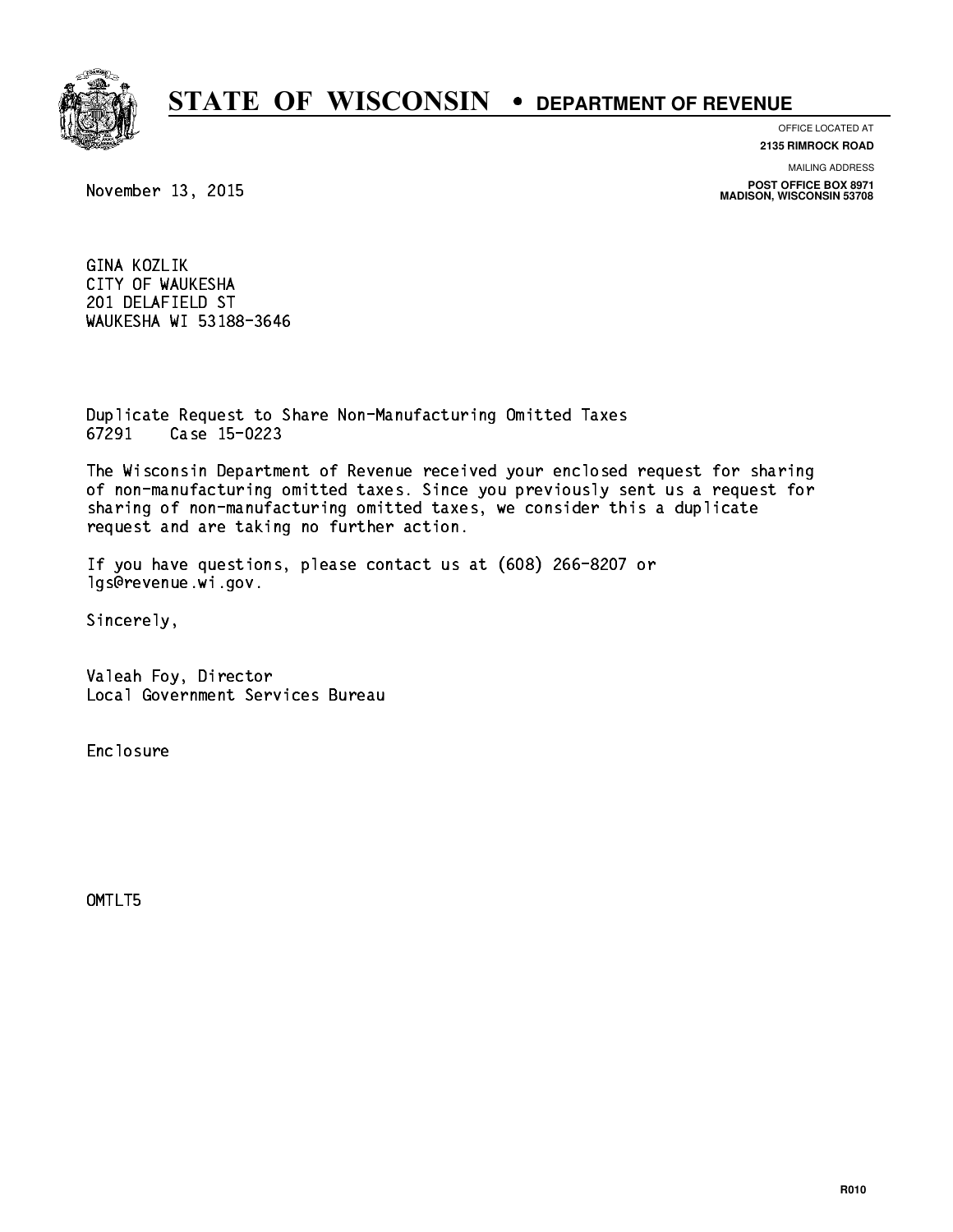# **STATE OF WISCONSIN • DEPARTMENT OF REVENUE**

**OFFICE LOCATED AT**

**2135 RIMROCK ROAD**

**MAILING ADDRESS**

**POST OFFICE BOX 8971 MADISON, WISCONSIN 53708**

November 13, 2015

 GINA KOZLIK CITY OF WAUKESHA 201 DELAFIELD ST WAUKESHA WI 53188-3646

 Duplicate Request to Share Non-Manufacturing Omitted Taxes 67291 Case 15-0224

 The Wisconsin Department of Revenue received your enclosed request for sharing of non-manufacturing omitted taxes. Since you previously sent us a request for sharing of non-manufacturing omitted taxes, we consider this a duplicate request and are taking no further action.

 If you have questions, please contact us at (608) 266-8207 or lgs@revenue.wi.gov.

Sincerely,

 Valeah Foy, Director Local Government Services Bureau

Enclosure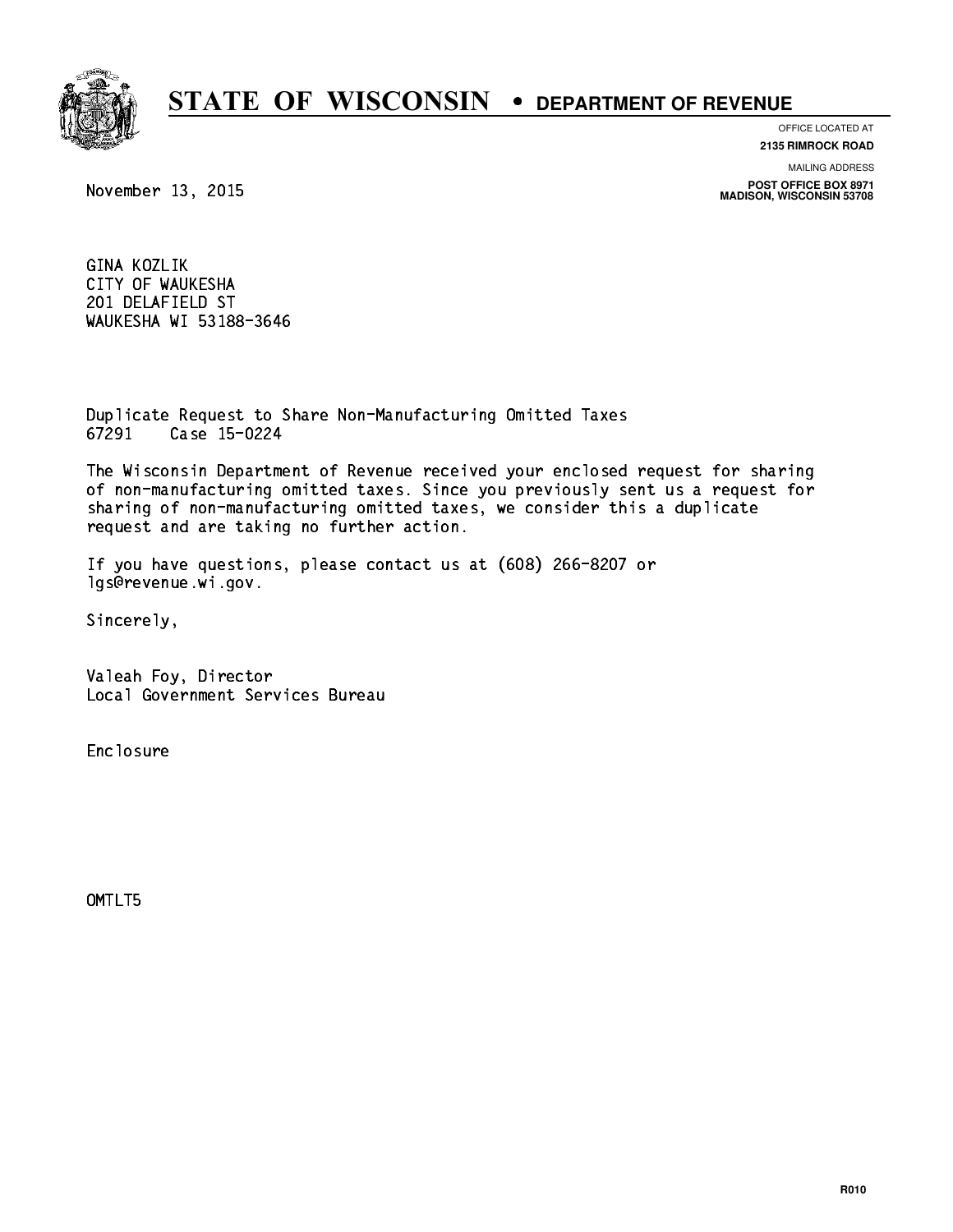

**OFFICE LOCATED AT**

November 13, 2015

**2135 RIMROCK ROAD**

**MAILING ADDRESS**

**POST OFFICE BOX 8971 MADISON, WISCONSIN 53708**

 SUSAN CROTTEAL TOWN OF DOYLE 2248 25TH STREET RICE LAKE WI 54868-9064

 Request to Share Non-Manufacturing Omitted Taxes - Share Taxes Case 15-1436 03024

 The Wisconsin Department of Revenue received a request to share non-manufacturing omitted taxes for omitted taxes listed on your tax roll, from your municipality.

 Since the omitted taxes affect your equalized value, you must either share the omitted taxes with each applicable taxing jurisdiction or have an adjustment made to your eqaulized value accounting for the omitted property. (sec. 74.315 Wis. Stats.)

 This letter certifies the amount of omitted taxes you must share with each taxing jurisdiction once the taxes are collected. To review our findings, see the explanation section of enclosed document Request for Sharing of Non-Manufacturing Omitted Taxes (PC-205).

 If you have questions, contact your district Equalization office: Madison (608) 266-8184, Milwaukee (414) 227-4455, Eau Claire (715) 836-2866, Wausau (715) 842-5885, Green Bay (920) 448-5195.

Sincerely,

 Valeah Foy, Director Local Government Services Bureau

Enclosure Enclosure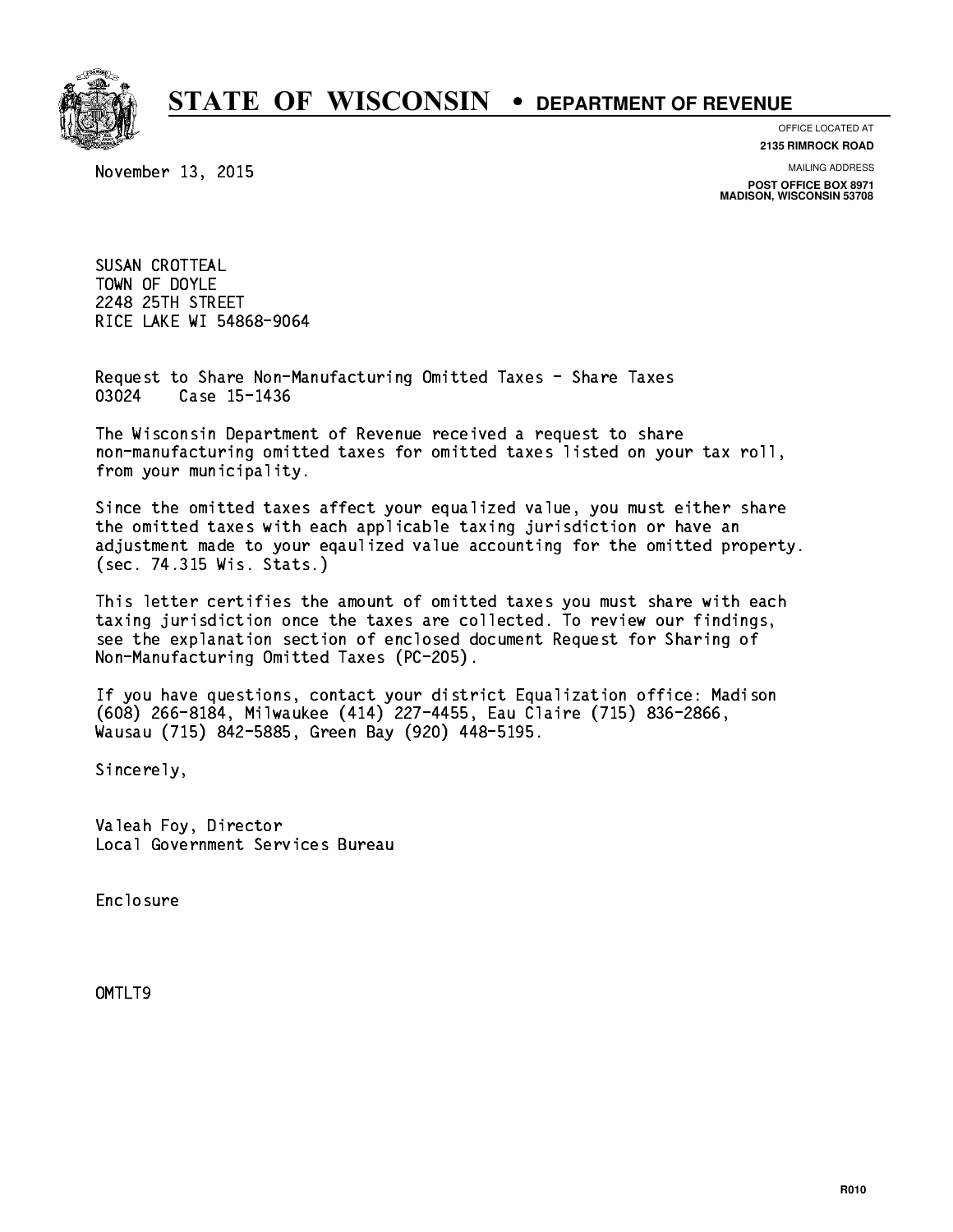

**OFFICE LOCATED AT**

November 13, 2015

**2135 RIMROCK ROAD**

**MAILING ADDRESS**

**POST OFFICE BOX 8971 MADISON, WISCONSIN 53708**

 SUSAN CROTTEAL TOWN OF DOYLE 2248 25TH STREET RICE LAKE WI 54868-9064

 Request to Share Non-Manufacturing Omitted Taxes - Share Taxes Case 15-1439 03024

 The Wisconsin Department of Revenue received a request to share non-manufacturing omitted taxes for omitted taxes listed on your tax roll, from your municipality.

 Since the omitted taxes affect your equalized value, you must either share the omitted taxes with each applicable taxing jurisdiction or have an adjustment made to your eqaulized value accounting for the omitted property. (sec. 74.315 Wis. Stats.)

 This letter certifies the amount of omitted taxes you must share with each taxing jurisdiction once the taxes are collected. To review our findings, see the explanation section of enclosed document Request for Sharing of Non-Manufacturing Omitted Taxes (PC-205).

 If you have questions, contact your district Equalization office: Madison (608) 266-8184, Milwaukee (414) 227-4455, Eau Claire (715) 836-2866, Wausau (715) 842-5885, Green Bay (920) 448-5195.

Sincerely,

 Valeah Foy, Director Local Government Services Bureau

Enclosure Enclosure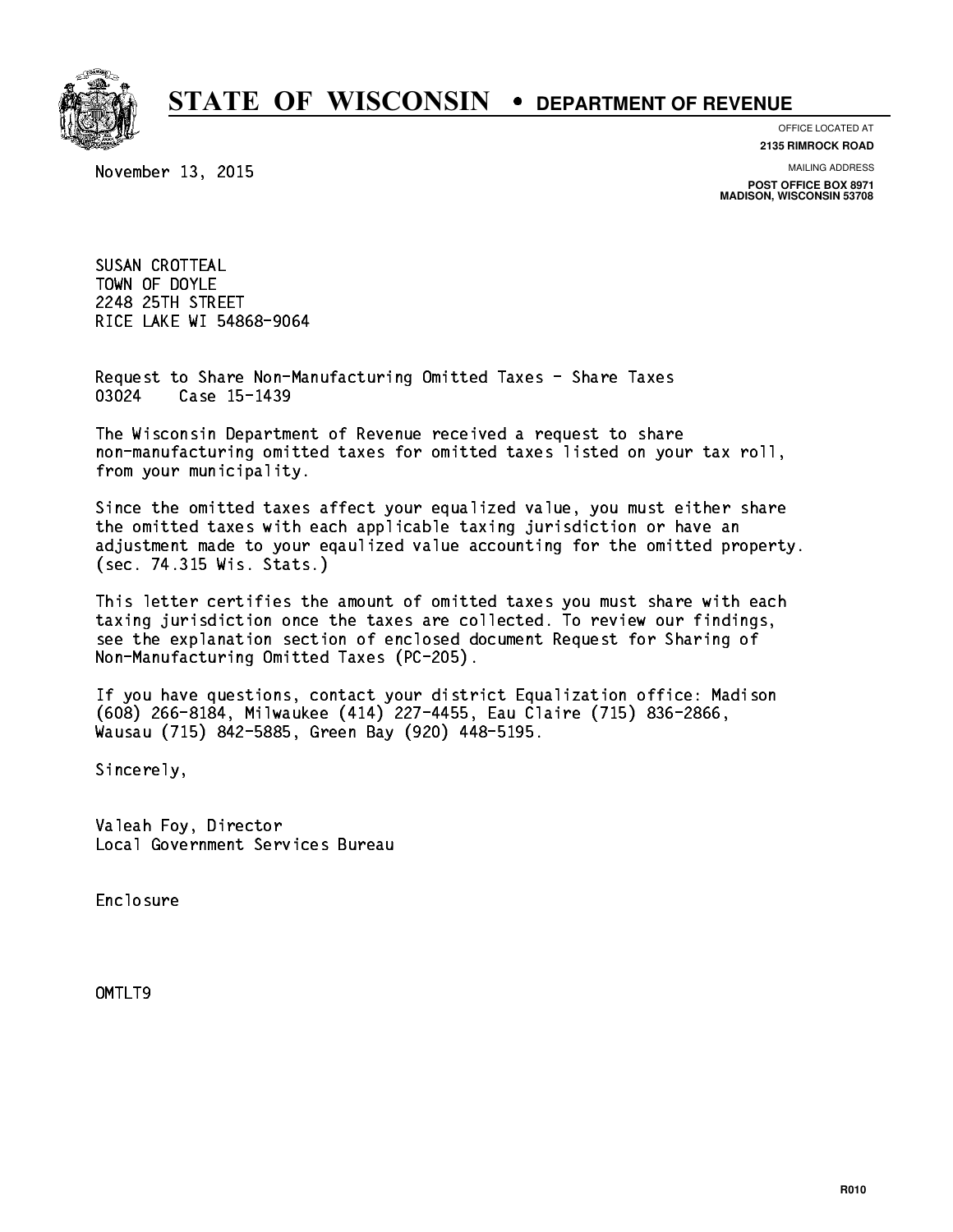

**OFFICE LOCATED AT**

November 13, 2015

**2135 RIMROCK ROAD**

**MAILING ADDRESS**

**POST OFFICE BOX 8971 MADISON, WISCONSIN 53708**

 KRIS TESKE CITY OF GREEN BAY 100 N. JEFFERSON ST GREEN BAY WI 54301

 Request to Share Non-Manufacturing Omitted Taxes - Share Taxes 05231 Case 15-1395

 The Wisconsin Department of Revenue received a request to share non-manufacturing omitted taxes for omitted taxes listed on your tax roll, from your municipality.

 Since the omitted taxes affect your equalized value, you must either share the omitted taxes with each applicable taxing jurisdiction or have an adjustment made to your eqaulized value accounting for the omitted property. (sec. 74.315 Wis. Stats.)

 This letter certifies the amount of omitted taxes you must share with each taxing jurisdiction once the taxes are collected. To review our findings, see the explanation section of enclosed document Request for Sharing of Non-Manufacturing Omitted Taxes (PC-205).

 If you have questions, contact your district Equalization office: Madison (608) 266-8184, Milwaukee (414) 227-4455, Eau Claire (715) 836-2866, Wausau (715) 842-5885, Green Bay (920) 448-5195.

Sincerely,

 Valeah Foy, Director Local Government Services Bureau

Enclosure Enclosure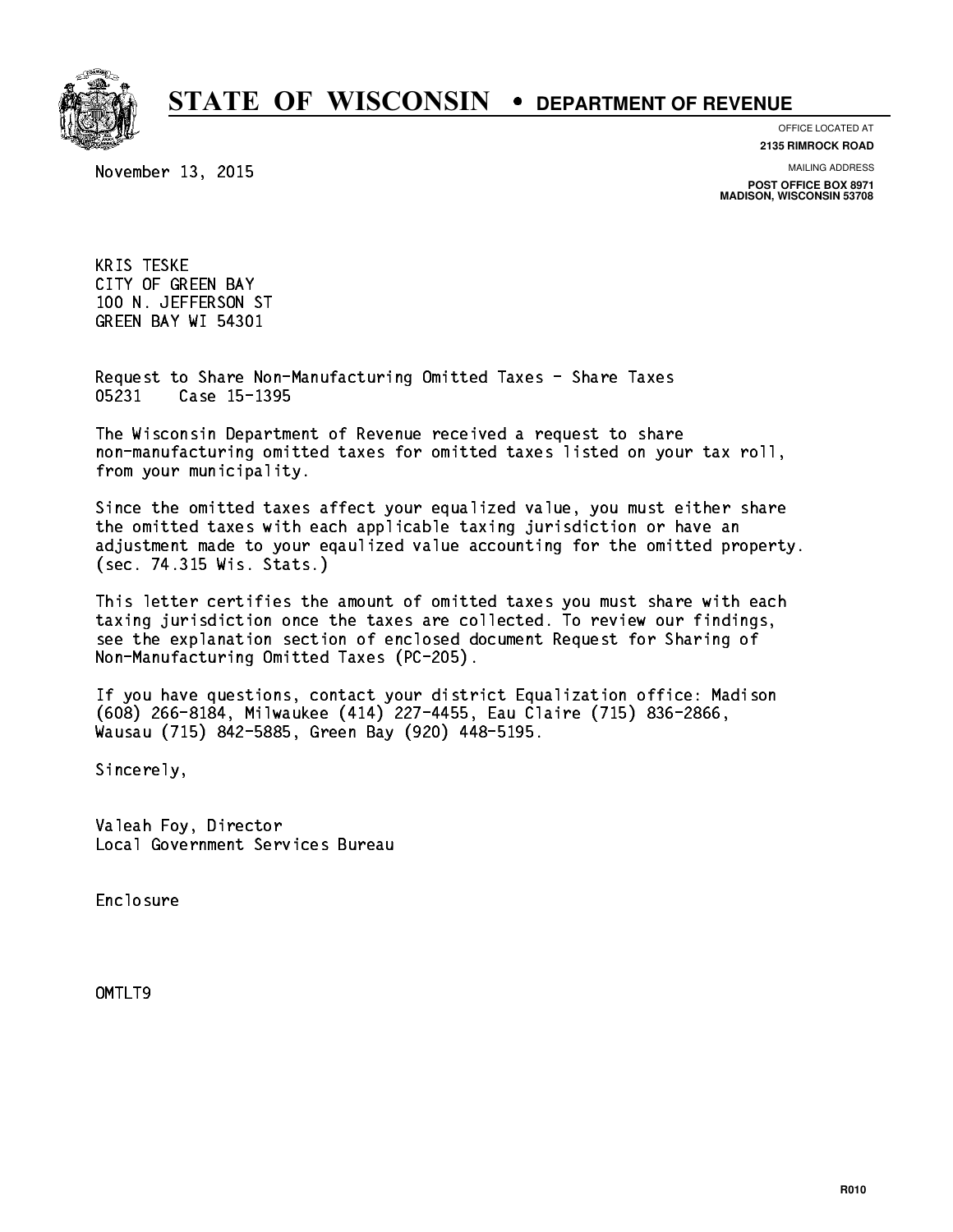

**OFFICE LOCATED AT**

November 13, 2015

**2135 RIMROCK ROAD**

**MAILING ADDRESS**

**POST OFFICE BOX 8971 MADISON, WISCONSIN 53708**

 KRIS TESKE CITY OF GREEN BAY 100 N. JEFFERSON ST GREEN BAY WI 54301

 Request to Share Non-Manufacturing Omitted Taxes - Share Taxes 05231 Case 15-1407

 The Wisconsin Department of Revenue received a request to share non-manufacturing omitted taxes for omitted taxes listed on your tax roll, from your municipality.

 Since the omitted taxes affect your equalized value, you must either share the omitted taxes with each applicable taxing jurisdiction or have an adjustment made to your eqaulized value accounting for the omitted property. (sec. 74.315 Wis. Stats.)

 This letter certifies the amount of omitted taxes you must share with each taxing jurisdiction once the taxes are collected. To review our findings, see the explanation section of enclosed document Request for Sharing of Non-Manufacturing Omitted Taxes (PC-205).

 If you have questions, contact your district Equalization office: Madison (608) 266-8184, Milwaukee (414) 227-4455, Eau Claire (715) 836-2866, Wausau (715) 842-5885, Green Bay (920) 448-5195.

Sincerely,

 Valeah Foy, Director Local Government Services Bureau

Enclosure Enclosure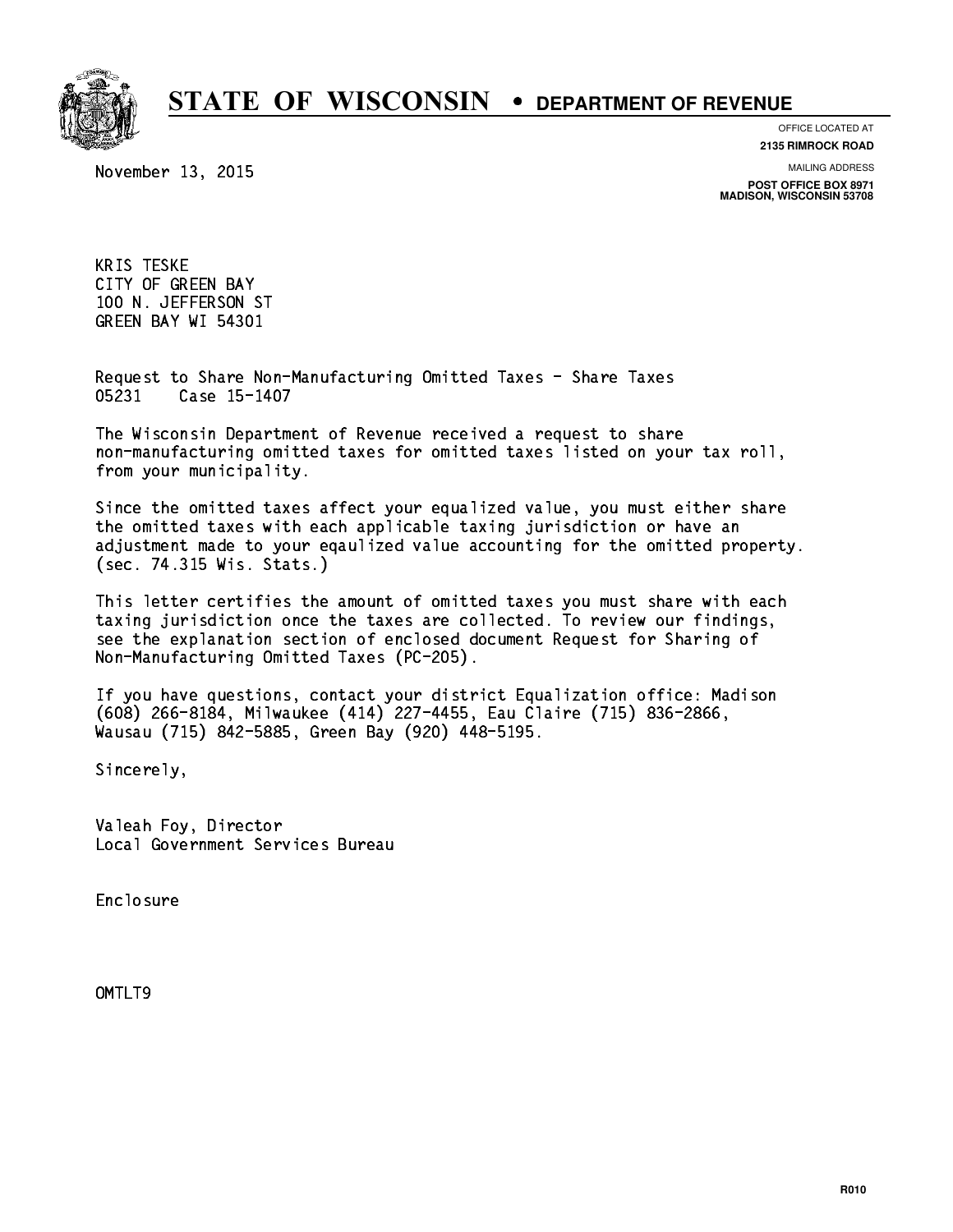

**OFFICE LOCATED AT**

November 13, 2015

**2135 RIMROCK ROAD**

**MAILING ADDRESS POST OFFICE BOX 8971 MADISON, WISCONSIN 53708**

 KRIS TESKE CITY OF GREEN BAY 100 N. JEFFERSON ST GREEN BAY WI 54301

 Request to Share Non-Manufacturing Omitted Taxes - Share Taxes 05231 Case 15-1386

 The Wisconsin Department of Revenue received a request to share non-manufacturing omitted taxes for omitted taxes listed on your tax roll, from your municipality.

 Since the omitted taxes affect your equalized value, you must either share the omitted taxes with each applicable taxing jurisdiction or have an adjustment made to your eqaulized value accounting for the omitted property. (sec. 74.315 Wis. Stats.)

 This letter certifies the amount of omitted taxes you must share with each taxing jurisdiction once the taxes are collected. To review our findings, see the explanation section of enclosed document Request for Sharing of Non-Manufacturing Omitted Taxes (PC-205).

 If you have questions, contact your district Equalization office: Madison (608) 266-8184, Milwaukee (414) 227-4455, Eau Claire (715) 836-2866, Wausau (715) 842-5885, Green Bay (920) 448-5195.

Sincerely,

 Valeah Foy, Director Local Government Services Bureau

Enclosure Enclosure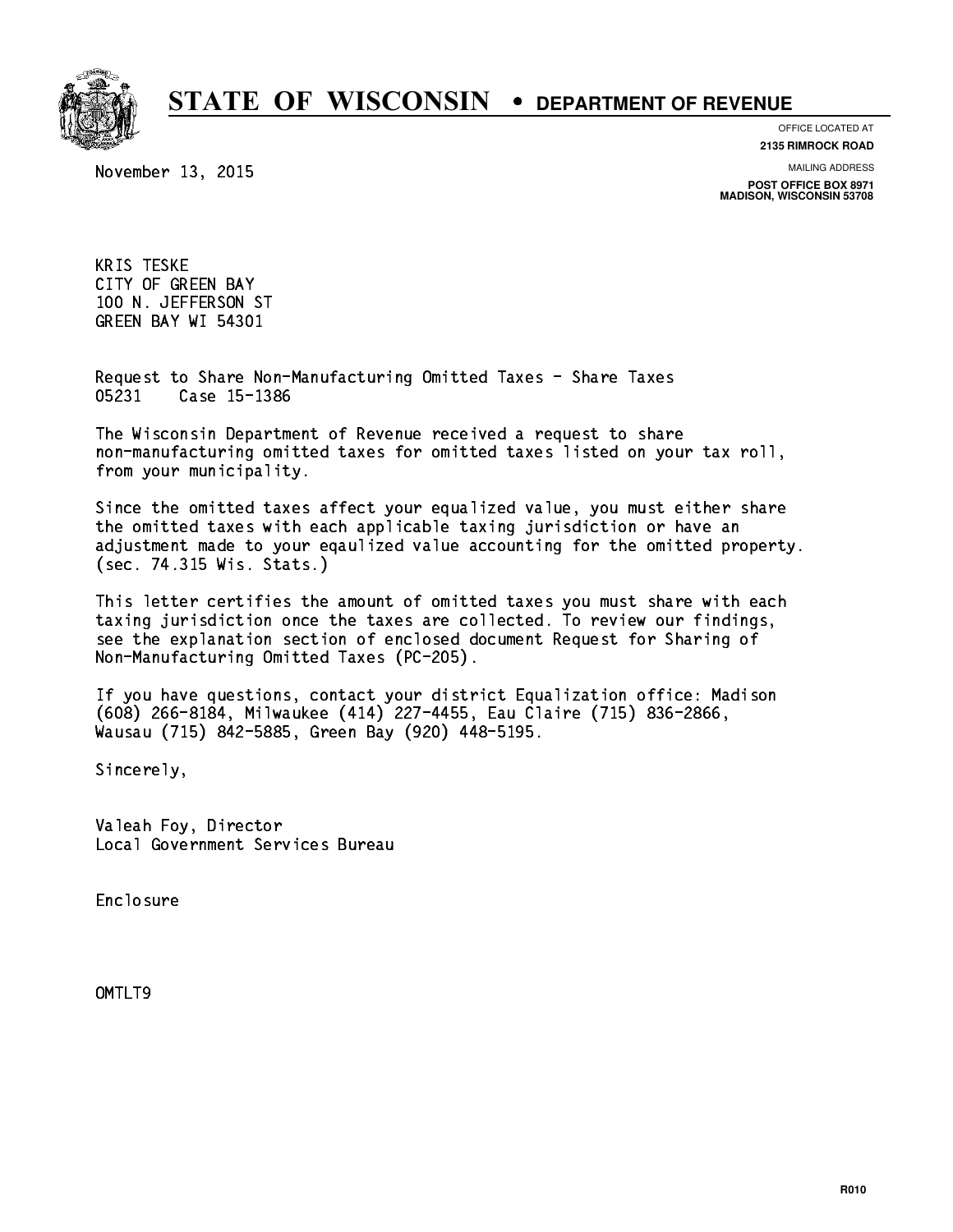

**OFFICE LOCATED AT**

November 13, 2015

**2135 RIMROCK ROAD**

**MAILING ADDRESS**

**POST OFFICE BOX 8971 MADISON, WISCONSIN 53708**

 KRIS TESKE CITY OF GREEN BAY 100 N. JEFFERSON ST GREEN BAY WI 54301

 Request to Share Non-Manufacturing Omitted Taxes - Share Taxes 05231 Case 15-1398

 The Wisconsin Department of Revenue received a request to share non-manufacturing omitted taxes for omitted taxes listed on your tax roll, from your municipality.

 Since the omitted taxes affect your equalized value, you must either share the omitted taxes with each applicable taxing jurisdiction or have an adjustment made to your eqaulized value accounting for the omitted property. (sec. 74.315 Wis. Stats.)

 This letter certifies the amount of omitted taxes you must share with each taxing jurisdiction once the taxes are collected. To review our findings, see the explanation section of enclosed document Request for Sharing of Non-Manufacturing Omitted Taxes (PC-205).

 If you have questions, contact your district Equalization office: Madison (608) 266-8184, Milwaukee (414) 227-4455, Eau Claire (715) 836-2866, Wausau (715) 842-5885, Green Bay (920) 448-5195.

Sincerely,

 Valeah Foy, Director Local Government Services Bureau

Enclosure Enclosure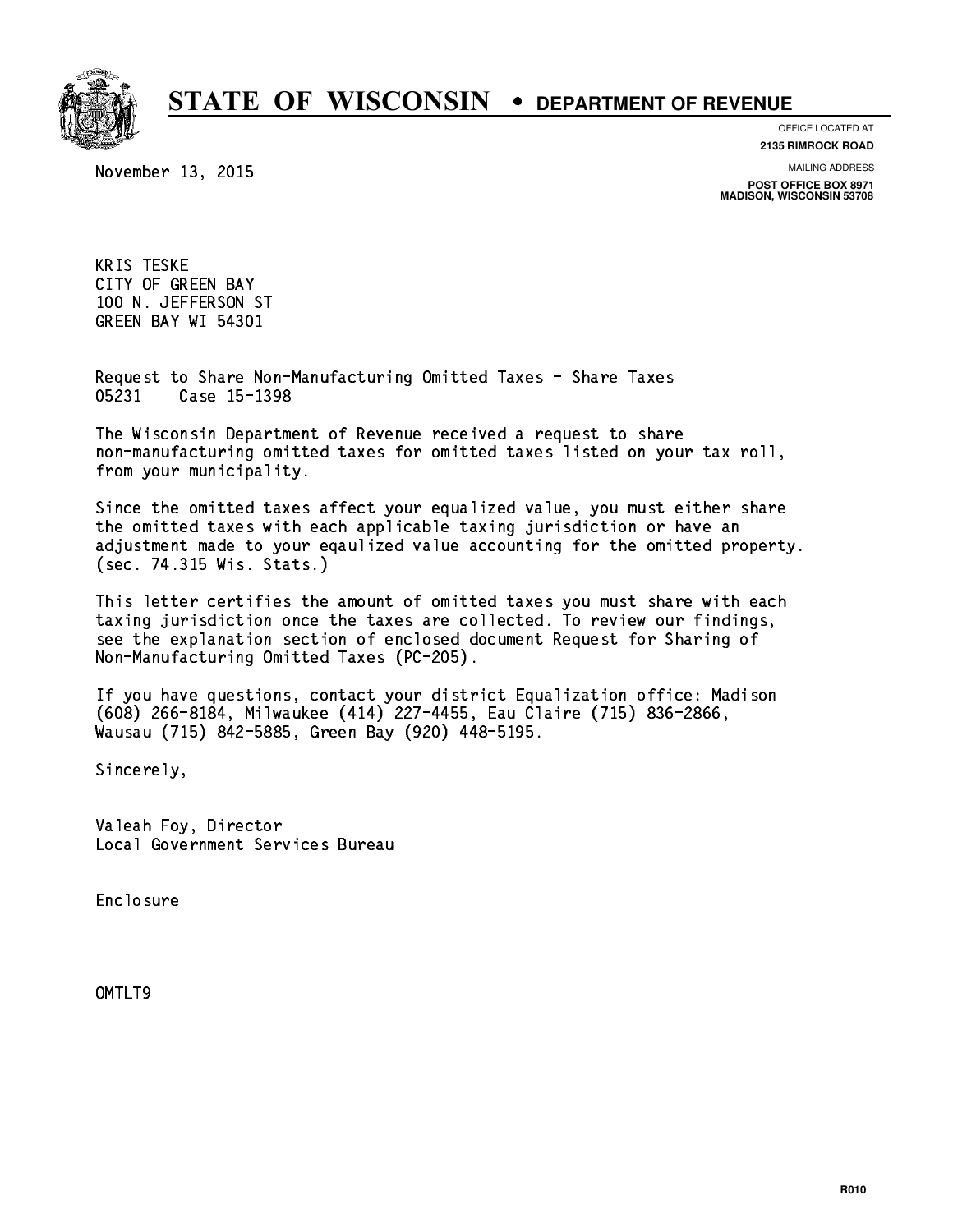

**OFFICE LOCATED AT**

November 13, 2015

**2135 RIMROCK ROAD**

**MAILING ADDRESS**

**POST OFFICE BOX 8971 MADISON, WISCONSIN 53708**

 KRIS TESKE CITY OF GREEN BAY 100 N. JEFFERSON ST GREEN BAY WI 54301

 Request to Share Non-Manufacturing Omitted Taxes - Share Taxes Case 15-1400 05231

 The Wisconsin Department of Revenue received a request to share non-manufacturing omitted taxes for omitted taxes listed on your tax roll, from your municipality.

 Since the omitted taxes affect your equalized value, you must either share the omitted taxes with each applicable taxing jurisdiction or have an adjustment made to your eqaulized value accounting for the omitted property. (sec. 74.315 Wis. Stats.)

 This letter certifies the amount of omitted taxes you must share with each taxing jurisdiction once the taxes are collected. To review our findings, see the explanation section of enclosed document Request for Sharing of Non-Manufacturing Omitted Taxes (PC-205).

 If you have questions, contact your district Equalization office: Madison (608) 266-8184, Milwaukee (414) 227-4455, Eau Claire (715) 836-2866, Wausau (715) 842-5885, Green Bay (920) 448-5195.

Sincerely,

 Valeah Foy, Director Local Government Services Bureau

Enclosure Enclosure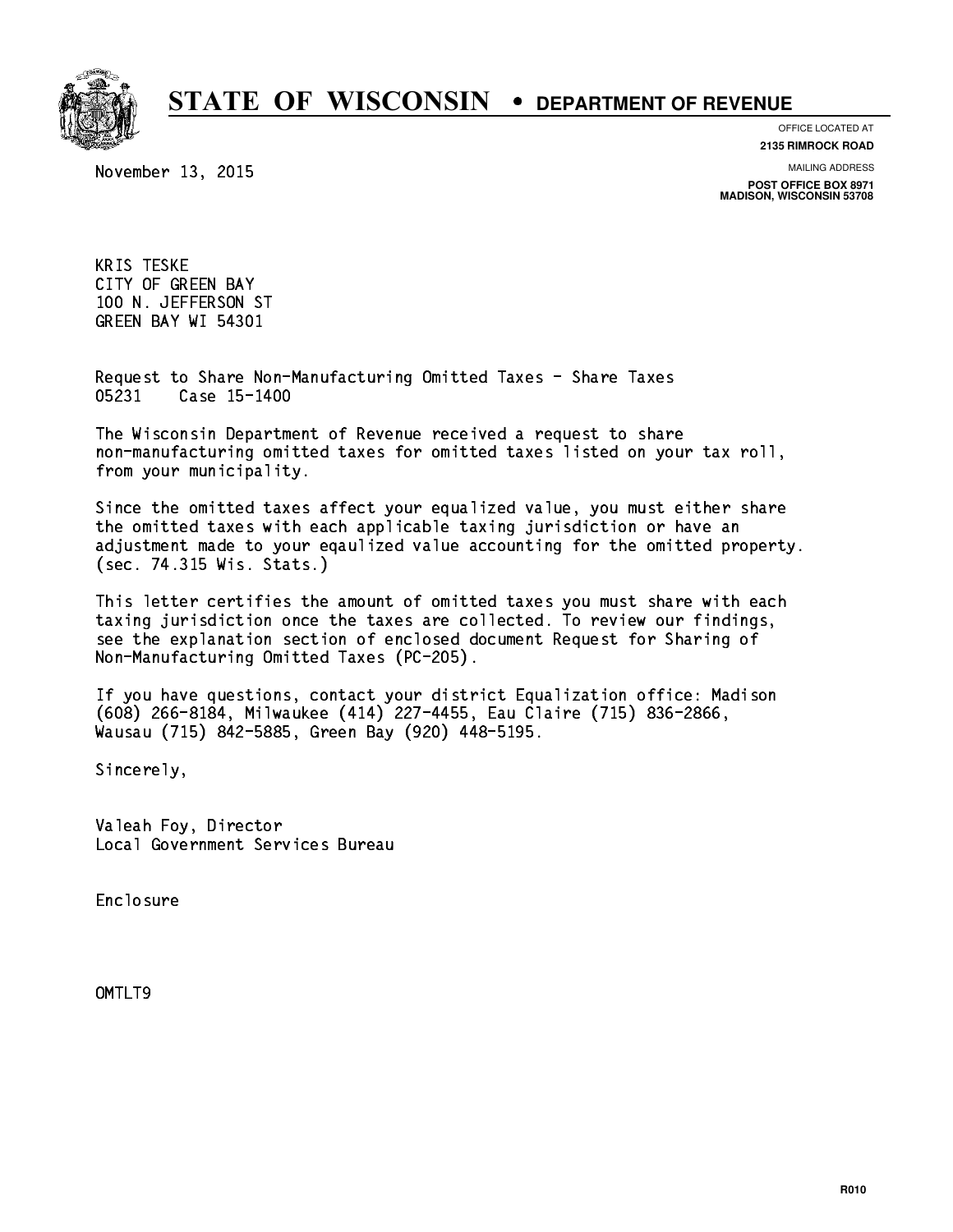

**OFFICE LOCATED AT**

November 13, 2015

**2135 RIMROCK ROAD**

**MAILING ADDRESS**

**POST OFFICE BOX 8971 MADISON, WISCONSIN 53708**

 KRIS TESKE CITY OF GREEN BAY 100 N. JEFFERSON ST GREEN BAY WI 54301

 Request to Share Non-Manufacturing Omitted Taxes - Share Taxes Case 15-1402 05231

 The Wisconsin Department of Revenue received a request to share non-manufacturing omitted taxes for omitted taxes listed on your tax roll, from your municipality.

 Since the omitted taxes affect your equalized value, you must either share the omitted taxes with each applicable taxing jurisdiction or have an adjustment made to your eqaulized value accounting for the omitted property. (sec. 74.315 Wis. Stats.)

 This letter certifies the amount of omitted taxes you must share with each taxing jurisdiction once the taxes are collected. To review our findings, see the explanation section of enclosed document Request for Sharing of Non-Manufacturing Omitted Taxes (PC-205).

 If you have questions, contact your district Equalization office: Madison (608) 266-8184, Milwaukee (414) 227-4455, Eau Claire (715) 836-2866, Wausau (715) 842-5885, Green Bay (920) 448-5195.

Sincerely,

 Valeah Foy, Director Local Government Services Bureau

Enclosure Enclosure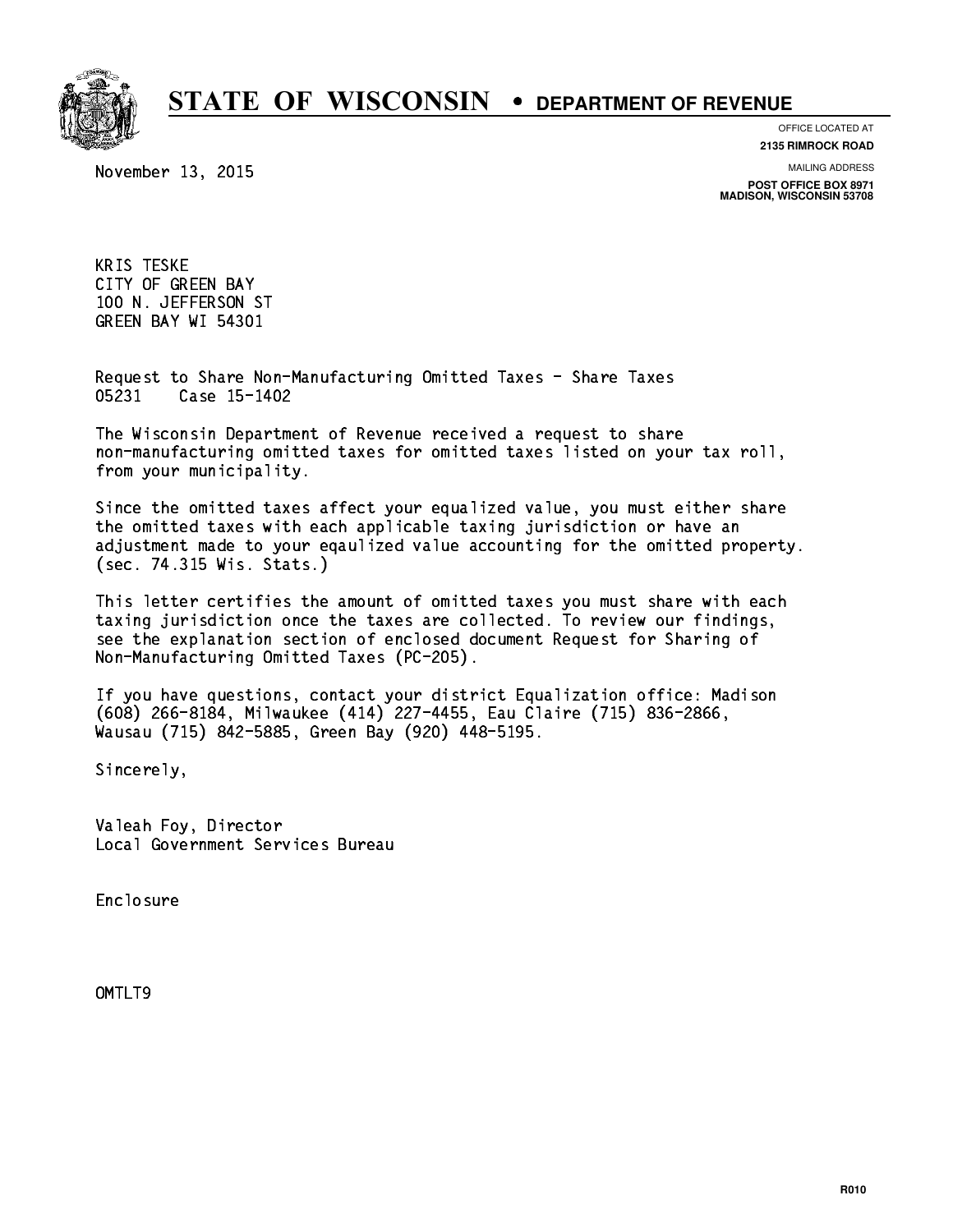

**OFFICE LOCATED AT**

November 13, 2015

**2135 RIMROCK ROAD**

**MAILING ADDRESS**

**POST OFFICE BOX 8971 MADISON, WISCONSIN 53708**

 KRIS TESKE CITY OF GREEN BAY 100 N. JEFFERSON ST GREEN BAY WI 54301

 Request to Share Non-Manufacturing Omitted Taxes - Share Taxes Case 15-1403 05231

 The Wisconsin Department of Revenue received a request to share non-manufacturing omitted taxes for omitted taxes listed on your tax roll, from your municipality.

 Since the omitted taxes affect your equalized value, you must either share the omitted taxes with each applicable taxing jurisdiction or have an adjustment made to your eqaulized value accounting for the omitted property. (sec. 74.315 Wis. Stats.)

 This letter certifies the amount of omitted taxes you must share with each taxing jurisdiction once the taxes are collected. To review our findings, see the explanation section of enclosed document Request for Sharing of Non-Manufacturing Omitted Taxes (PC-205).

 If you have questions, contact your district Equalization office: Madison (608) 266-8184, Milwaukee (414) 227-4455, Eau Claire (715) 836-2866, Wausau (715) 842-5885, Green Bay (920) 448-5195.

Sincerely,

 Valeah Foy, Director Local Government Services Bureau

Enclosure Enclosure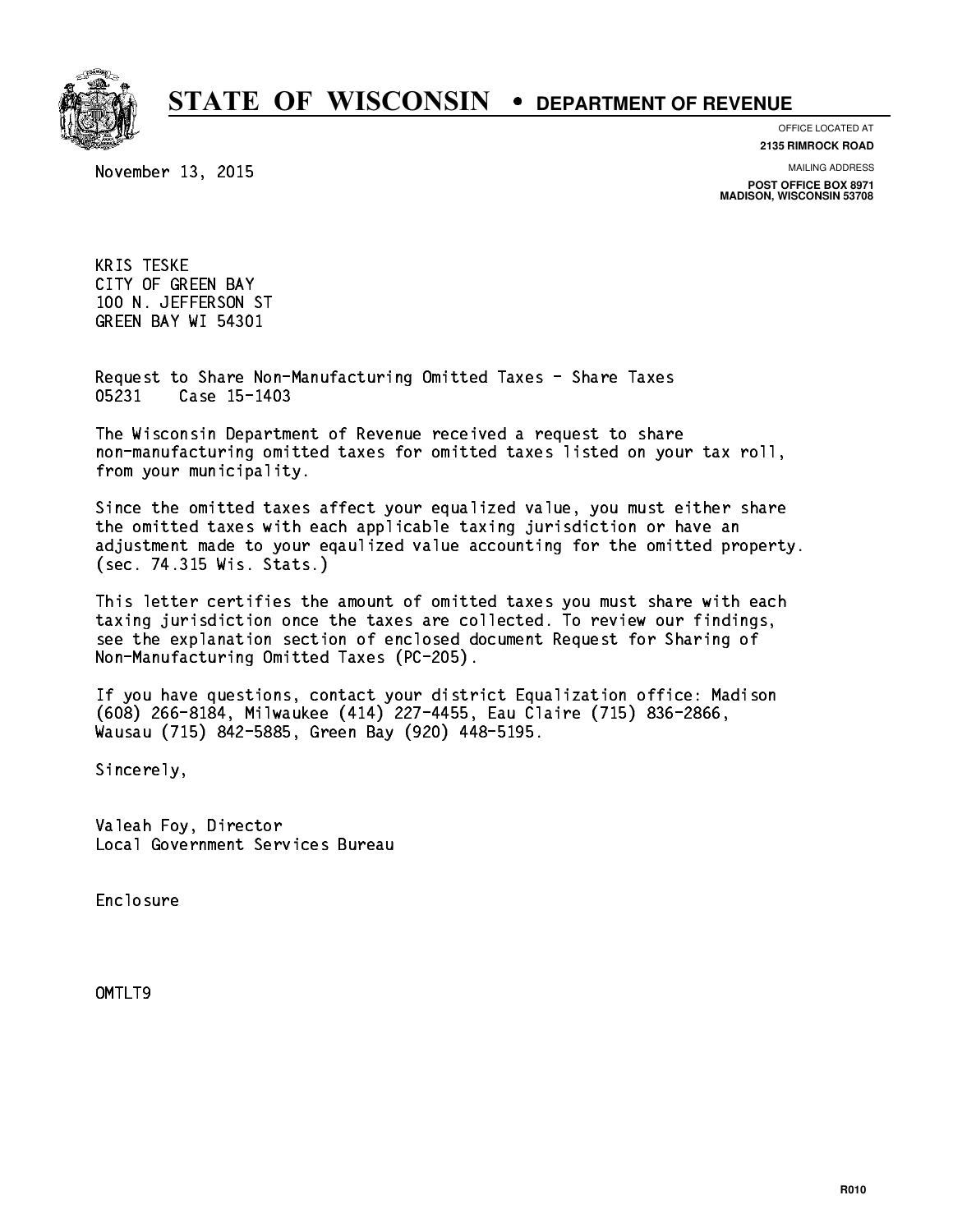

**OFFICE LOCATED AT**

November 13, 2015

**2135 RIMROCK ROAD**

**MAILING ADDRESS**

**POST OFFICE BOX 8971 MADISON, WISCONSIN 53708**

 KRIS TESKE CITY OF GREEN BAY 100 N. JEFFERSON ST GREEN BAY WI 54301

 Request to Share Non-Manufacturing Omitted Taxes - Share Taxes Case 15-1405 05231

 The Wisconsin Department of Revenue received a request to share non-manufacturing omitted taxes for omitted taxes listed on your tax roll, from your municipality.

 Since the omitted taxes affect your equalized value, you must either share the omitted taxes with each applicable taxing jurisdiction or have an adjustment made to your eqaulized value accounting for the omitted property. (sec. 74.315 Wis. Stats.)

 This letter certifies the amount of omitted taxes you must share with each taxing jurisdiction once the taxes are collected. To review our findings, see the explanation section of enclosed document Request for Sharing of Non-Manufacturing Omitted Taxes (PC-205).

 If you have questions, contact your district Equalization office: Madison (608) 266-8184, Milwaukee (414) 227-4455, Eau Claire (715) 836-2866, Wausau (715) 842-5885, Green Bay (920) 448-5195.

Sincerely,

 Valeah Foy, Director Local Government Services Bureau

Enclosure Enclosure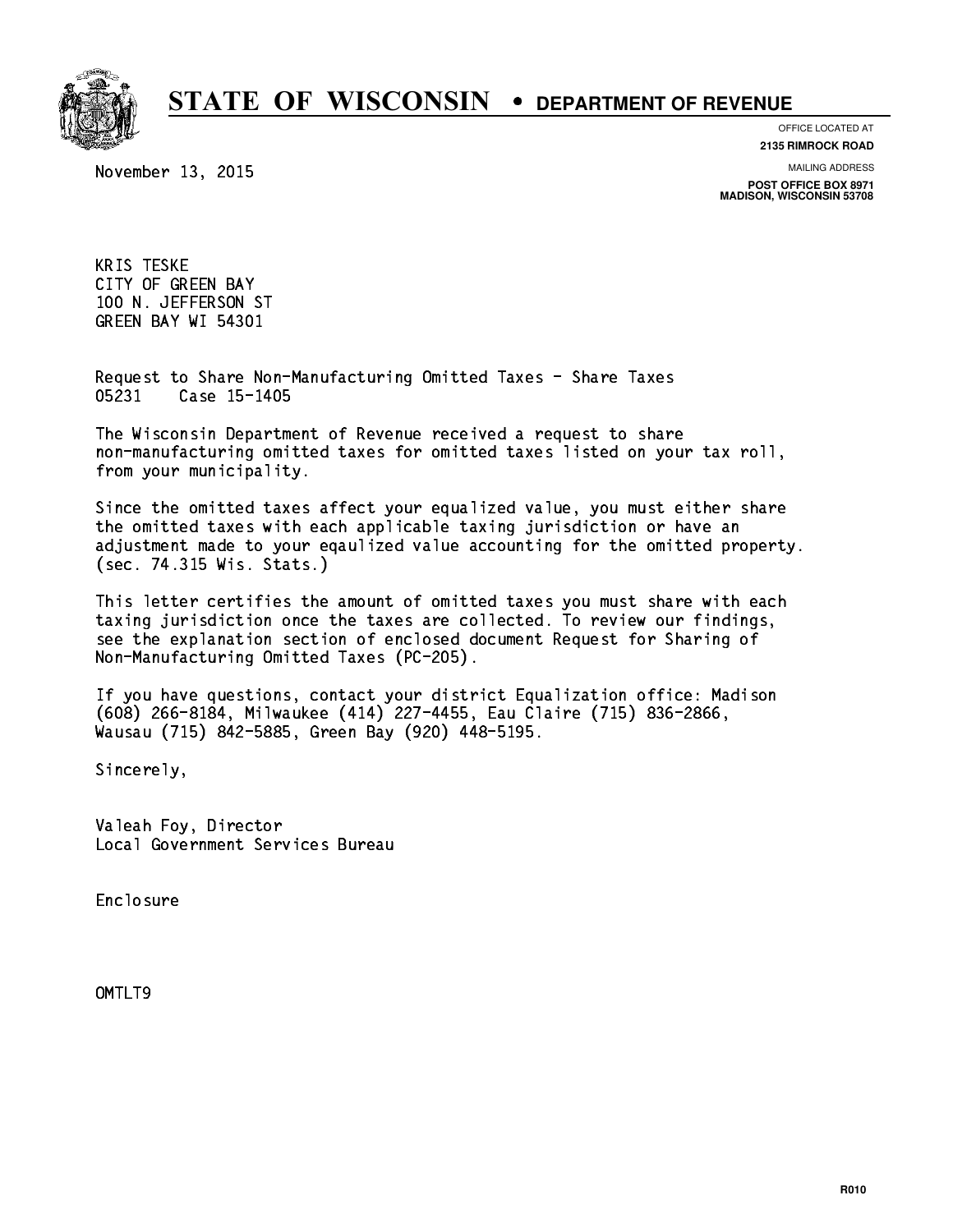

**OFFICE LOCATED AT**

November 13, 2015

**2135 RIMROCK ROAD**

**MAILING ADDRESS**

**POST OFFICE BOX 8971 MADISON, WISCONSIN 53708**

 ANNE DONAHUE CITY OF COLUMBUS 105 N DICKASON BLVD COLUMBUS WI 53925

 Request to Share Non-Manufacturing Omitted Taxes - Share Taxes 11211 Case 15-0656

 The Wisconsin Department of Revenue received a request to share non-manufacturing omitted taxes for omitted taxes listed on your tax roll, from your municipality.

 Since the omitted taxes affect your equalized value, you must either share the omitted taxes with each applicable taxing jurisdiction or have an adjustment made to your eqaulized value accounting for the omitted property. (sec. 74.315 Wis. Stats.)

 This letter certifies the amount of omitted taxes you must share with each taxing jurisdiction once the taxes are collected. To review our findings, see the explanation section of enclosed document Request for Sharing of Non-Manufacturing Omitted Taxes (PC-205).

 If you have questions, contact your district Equalization office: Madison (608) 266-8184, Milwaukee (414) 227-4455, Eau Claire (715) 836-2866, Wausau (715) 842-5885, Green Bay (920) 448-5195.

Sincerely,

 Valeah Foy, Director Local Government Services Bureau

Enclosure Enclosure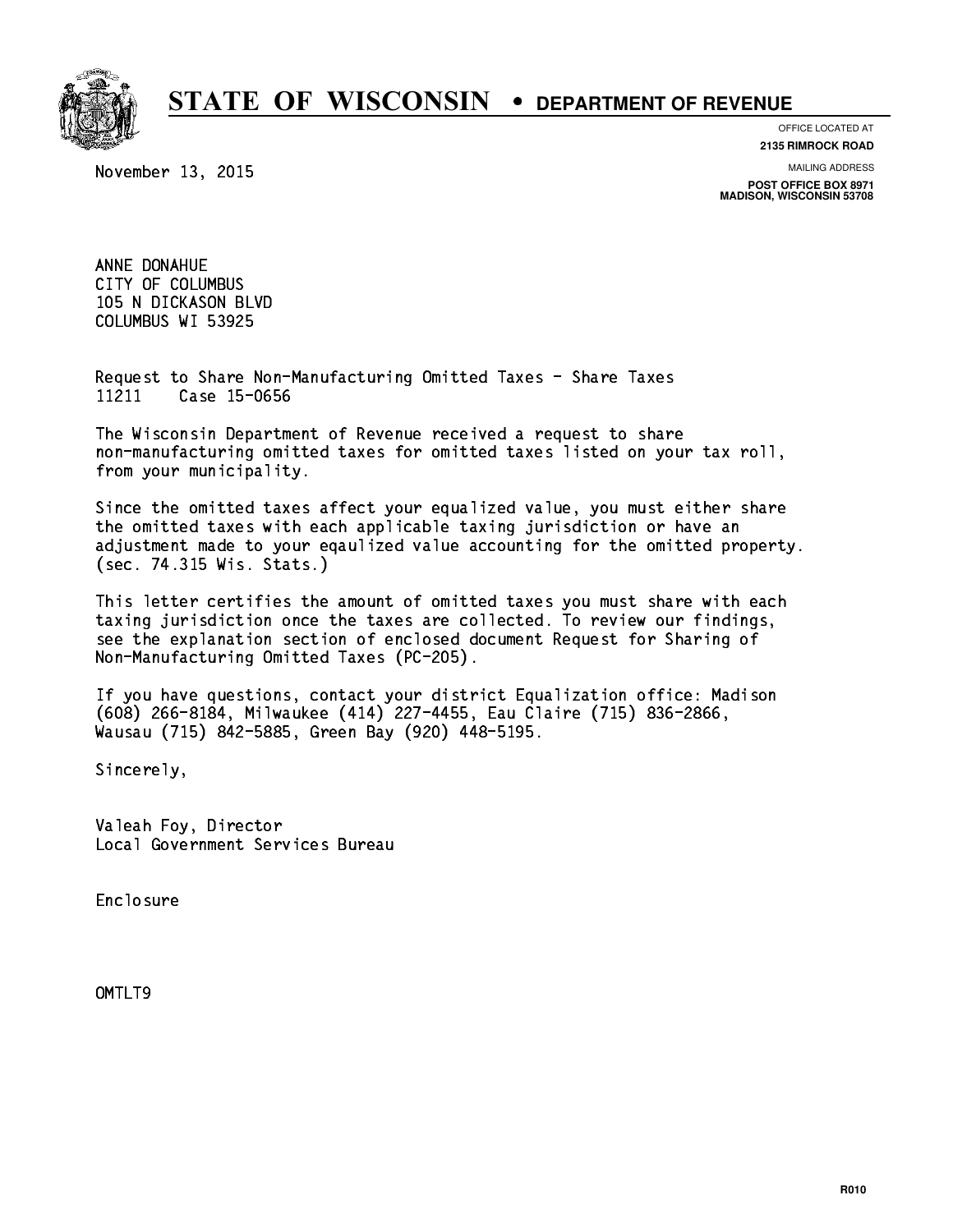

**OFFICE LOCATED AT**

**2135 RIMROCK ROAD**

November 13, 2015

**MAILING ADDRESS**

**POST OFFICE BOX 8971 MADISON, WISCONSIN 53708**

 CAROL STRAUSE VILLAGE OF BROOKLYN PO BOX 189 PO BOX 189 BROOKLYN WI 53521-0189

 Request to Share Non-Manufacturing Omitted Taxes - Share Taxes 13109 Case 15-0075

 The Wisconsin Department of Revenue received a request to share non-manufacturing omitted taxes for omitted taxes listed on your tax roll, from your municipality.

 Since the omitted taxes affect your equalized value, you must either share the omitted taxes with each applicable taxing jurisdiction or have an adjustment made to your eqaulized value accounting for the omitted property. (sec. 74.315 Wis. Stats.)

 This letter certifies the amount of omitted taxes you must share with each taxing jurisdiction once the taxes are collected. To review our findings, see the explanation section of enclosed document Request for Sharing of Non-Manufacturing Omitted Taxes (PC-205).

 If you have questions, contact your district Equalization office: Madison (608) 266-8184, Milwaukee (414) 227-4455, Eau Claire (715) 836-2866, Wausau (715) 842-5885, Green Bay (920) 448-5195.

Sincerely,

 Valeah Foy, Director Local Government Services Bureau

Enclosure Enclosure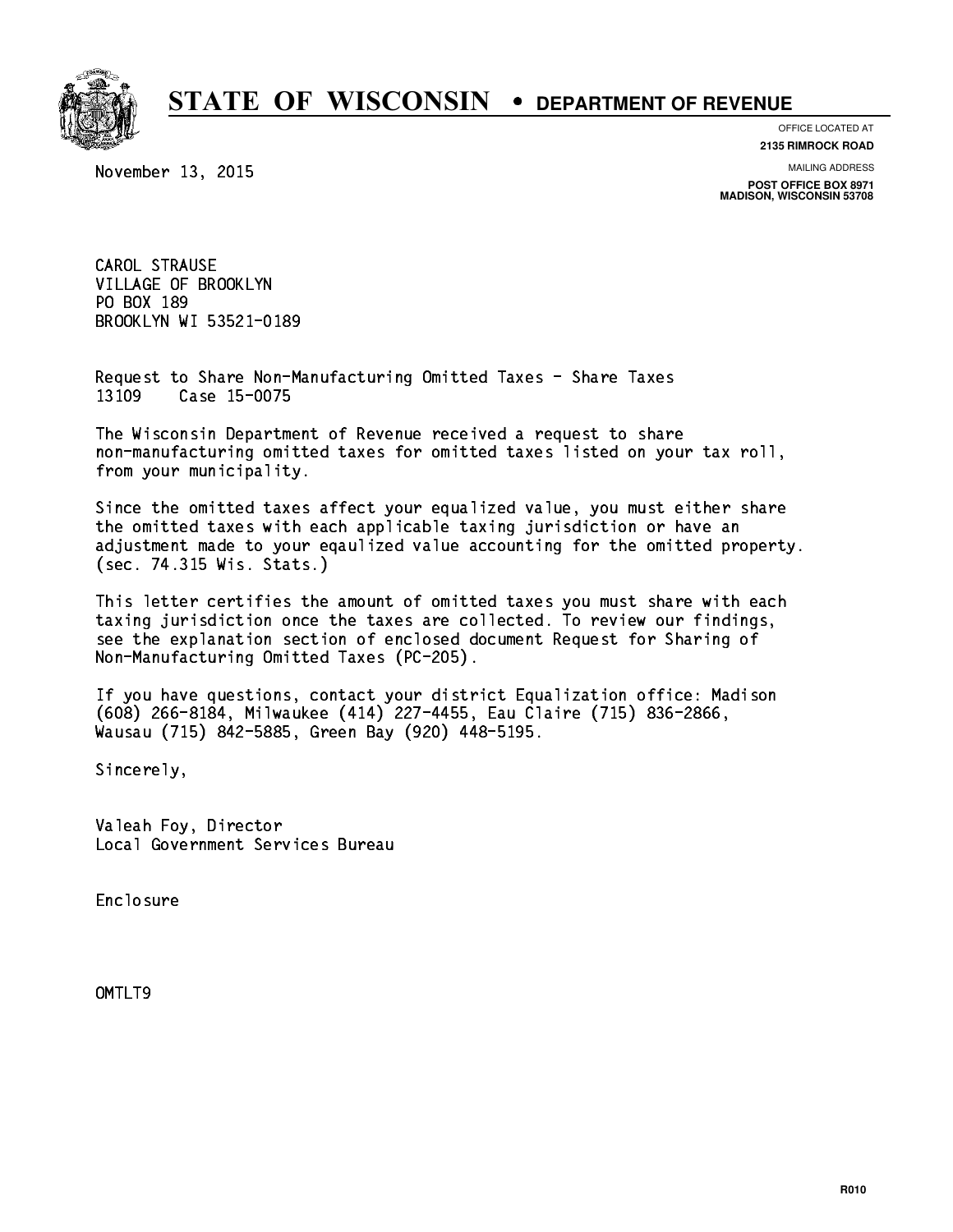

**OFFICE LOCATED AT**

November 13, 2015

**2135 RIMROCK ROAD**

**MAILING ADDRESS**

**POST OFFICE BOX 8971 MADISON, WISCONSIN 53708**

 PATTI ANDERSON CITY OF FITCHBURG 5520 LACY RD 5520 LACY RD FITCHBURG WI 53711-5318

 Request to Share Non-Manufacturing Omitted Taxes - Share Taxes Case 15-1418 13225

 The Wisconsin Department of Revenue received a request to share non-manufacturing omitted taxes for omitted taxes listed on your tax roll, from your municipality.

 Since the omitted taxes affect your equalized value, you must either share the omitted taxes with each applicable taxing jurisdiction or have an adjustment made to your eqaulized value accounting for the omitted property. (sec. 74.315 Wis. Stats.)

 This letter certifies the amount of omitted taxes you must share with each taxing jurisdiction once the taxes are collected. To review our findings, see the explanation section of enclosed document Request for Sharing of Non-Manufacturing Omitted Taxes (PC-205).

 If you have questions, contact your district Equalization office: Madison (608) 266-8184, Milwaukee (414) 227-4455, Eau Claire (715) 836-2866, Wausau (715) 842-5885, Green Bay (920) 448-5195.

Sincerely,

 Valeah Foy, Director Local Government Services Bureau

Enclosure Enclosure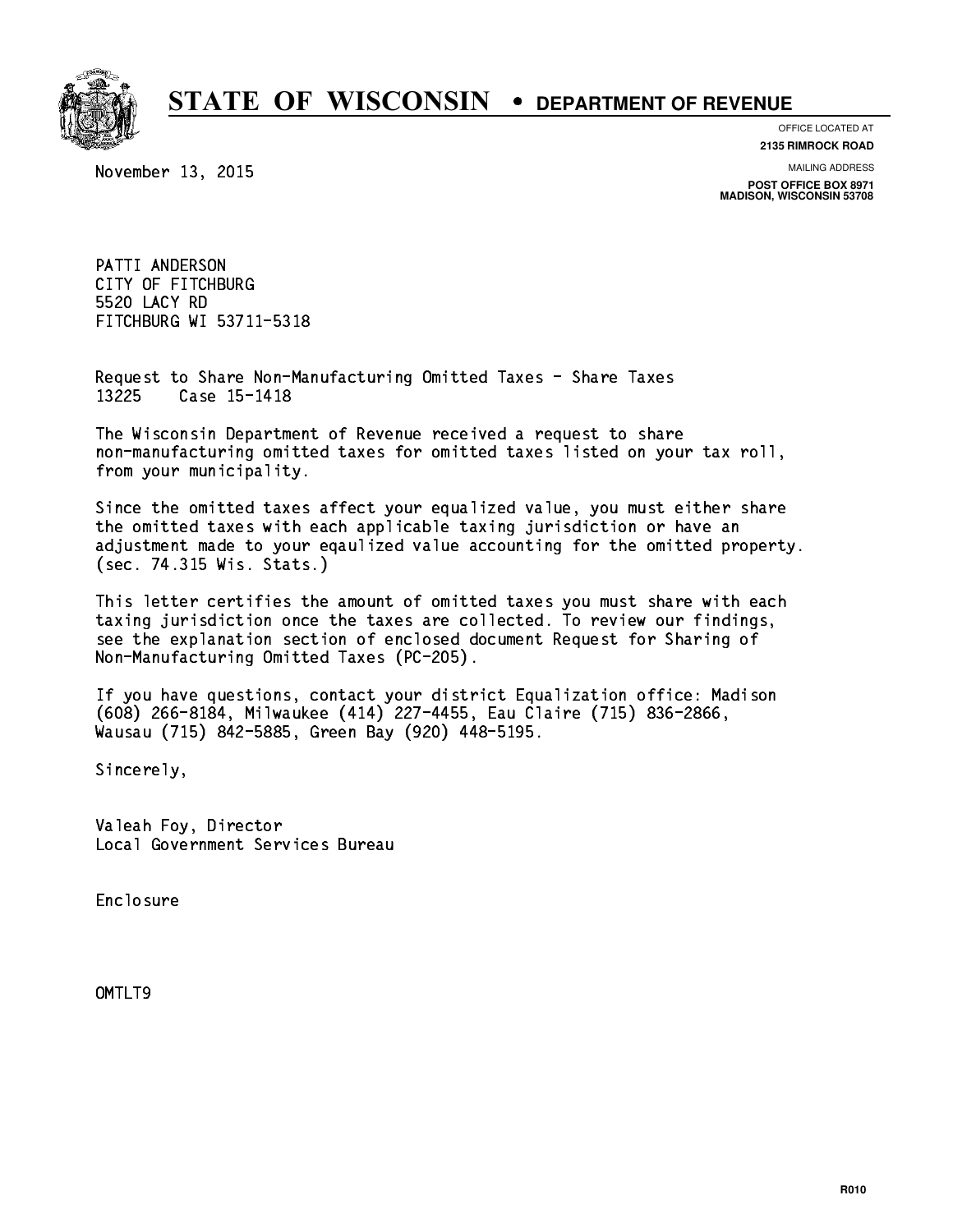

**OFFICE LOCATED AT**

November 13, 2015

**2135 RIMROCK ROAD**

**MAILING ADDRESS**

**POST OFFICE BOX 8971 MADISON, WISCONSIN 53708**

 PATTI ANDERSON CITY OF FITCHBURG 5520 LACY RD 5520 LACY RD FITCHBURG WI 53711-5318

 Request to Share Non-Manufacturing Omitted Taxes - Share Taxes Case 15-1421 13225

 The Wisconsin Department of Revenue received a request to share non-manufacturing omitted taxes for omitted taxes listed on your tax roll, from your municipality.

 Since the omitted taxes affect your equalized value, you must either share the omitted taxes with each applicable taxing jurisdiction or have an adjustment made to your eqaulized value accounting for the omitted property. (sec. 74.315 Wis. Stats.)

 This letter certifies the amount of omitted taxes you must share with each taxing jurisdiction once the taxes are collected. To review our findings, see the explanation section of enclosed document Request for Sharing of Non-Manufacturing Omitted Taxes (PC-205).

 If you have questions, contact your district Equalization office: Madison (608) 266-8184, Milwaukee (414) 227-4455, Eau Claire (715) 836-2866, Wausau (715) 842-5885, Green Bay (920) 448-5195.

Sincerely,

 Valeah Foy, Director Local Government Services Bureau

Enclosure Enclosure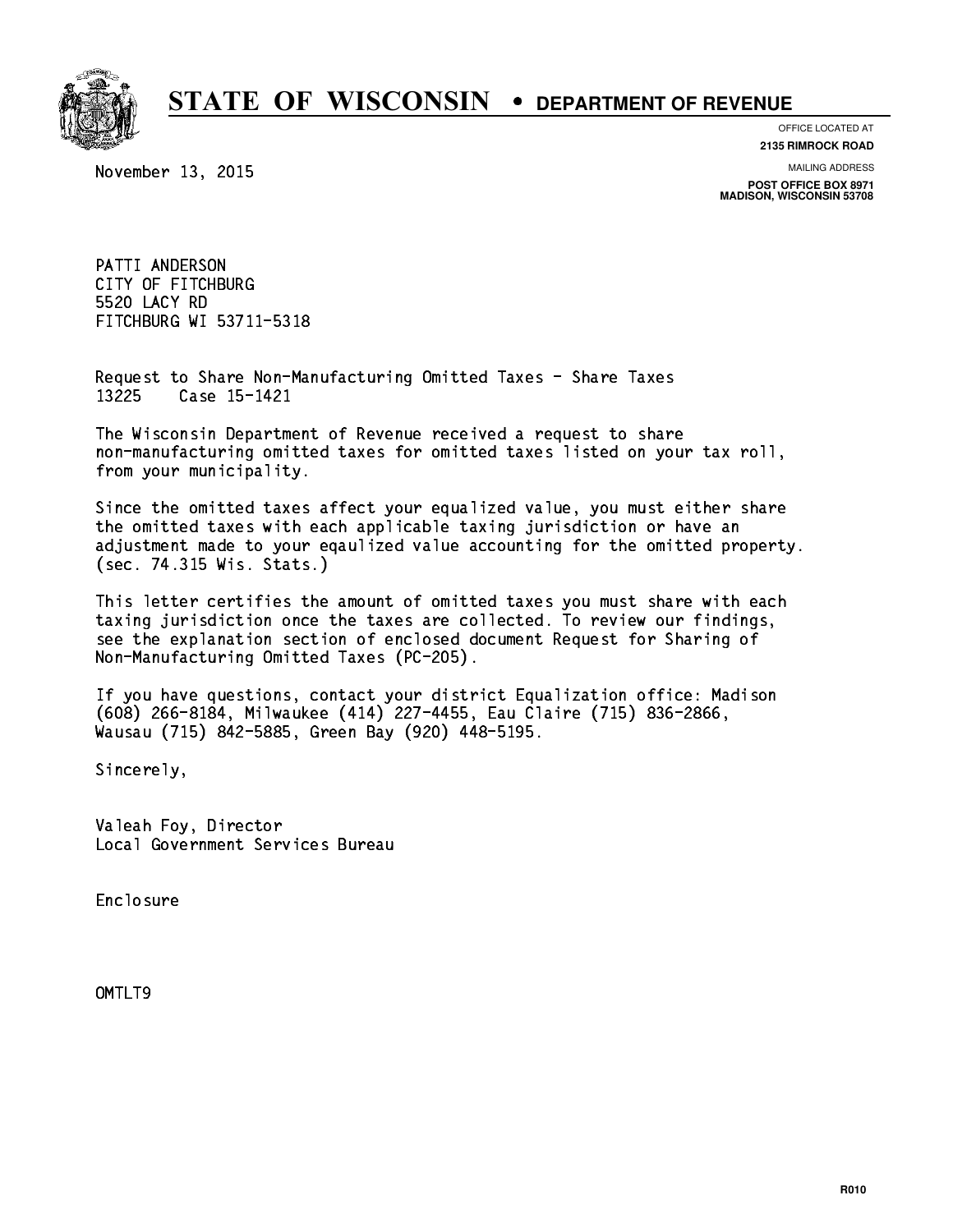

**OFFICE LOCATED AT**

November 13, 2015

**2135 RIMROCK ROAD**

**MAILING ADDRESS**

**POST OFFICE BOX 8971 MADISON, WISCONSIN 53708**

 PATTI ANDERSON CITY OF FITCHBURG 5520 LACY RD 5520 LACY RD FITCHBURG WI 53711-5318

 Request to Share Non-Manufacturing Omitted Taxes - Share Taxes Case 15-1425 13225

 The Wisconsin Department of Revenue received a request to share non-manufacturing omitted taxes for omitted taxes listed on your tax roll, from your municipality.

 Since the omitted taxes affect your equalized value, you must either share the omitted taxes with each applicable taxing jurisdiction or have an adjustment made to your eqaulized value accounting for the omitted property. (sec. 74.315 Wis. Stats.)

 This letter certifies the amount of omitted taxes you must share with each taxing jurisdiction once the taxes are collected. To review our findings, see the explanation section of enclosed document Request for Sharing of Non-Manufacturing Omitted Taxes (PC-205).

 If you have questions, contact your district Equalization office: Madison (608) 266-8184, Milwaukee (414) 227-4455, Eau Claire (715) 836-2866, Wausau (715) 842-5885, Green Bay (920) 448-5195.

Sincerely,

 Valeah Foy, Director Local Government Services Bureau

Enclosure Enclosure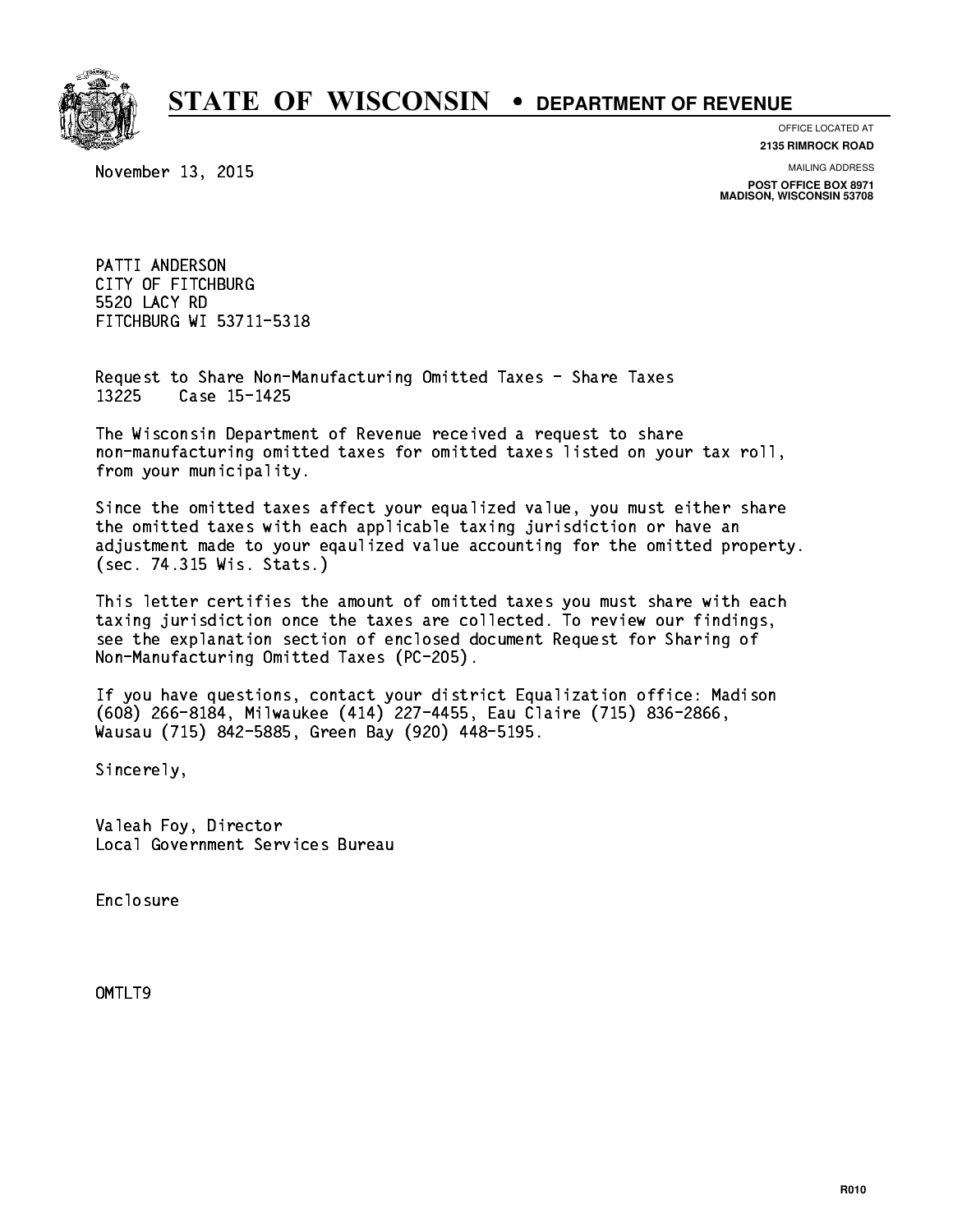

**OFFICE LOCATED AT**

**2135 RIMROCK ROAD**

November 13, 2015

**MAILING ADDRESS**

**POST OFFICE BOX 8971 MADISON, WISCONSIN 53708**

 DANEAN NAEGER VILLAGE OF MONTICELLO PO BOX 147 PO BOX 147 MONTICELLO WI 53570-0147

 Request to Share Non-Manufacturing Omitted Taxes - Share Taxes Case 15-1056 23151

 The Wisconsin Department of Revenue received a request to share non-manufacturing omitted taxes for omitted taxes listed on your tax roll, from your municipality.

 Since the omitted taxes affect your equalized value, you must either share the omitted taxes with each applicable taxing jurisdiction or have an adjustment made to your eqaulized value accounting for the omitted property. (sec. 74.315 Wis. Stats.)

 This letter certifies the amount of omitted taxes you must share with each taxing jurisdiction once the taxes are collected. To review our findings, see the explanation section of enclosed document Request for Sharing of Non-Manufacturing Omitted Taxes (PC-205).

 If you have questions, contact your district Equalization office: Madison (608) 266-8184, Milwaukee (414) 227-4455, Eau Claire (715) 836-2866, Wausau (715) 842-5885, Green Bay (920) 448-5195.

Sincerely,

 Valeah Foy, Director Local Government Services Bureau

Enclosure Enclosure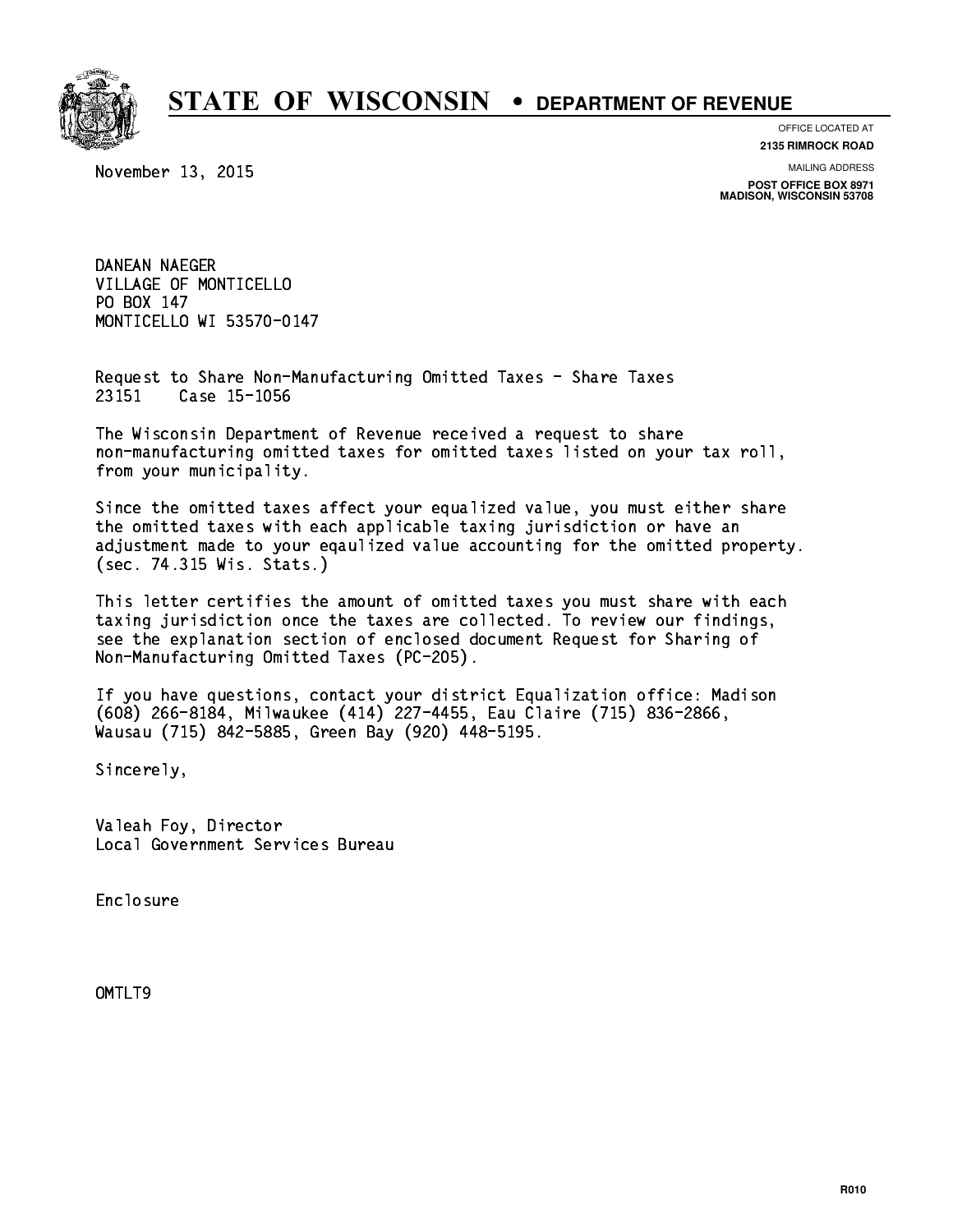

November 13, 2015

**OFFICE LOCATED AT 2135 RIMROCK ROAD**

**MAILING ADDRESS**

**POST OFFICE BOX 8971 MADISON, WISCONSIN 53708**

 TONI RAYALA CITY OF WAUSAU 407 GRANT ST WAUSAU WI 54403

 Request to Share Non-Manufacturing Omitted Taxes - Share Taxes 37291 Case 15-1114

 The Wisconsin Department of Revenue received a request to share non-manufacturing omitted taxes for omitted taxes listed on your tax roll, from your municipality.

 Since the omitted taxes affect your equalized value, you must either share the omitted taxes with each applicable taxing jurisdiction or have an adjustment made to your eqaulized value accounting for the omitted property. (sec. 74.315 Wis. Stats.)

 This letter certifies the amount of omitted taxes you must share with each taxing jurisdiction once the taxes are collected. To review our findings, see the explanation section of enclosed document Request for Sharing of Non-Manufacturing Omitted Taxes (PC-205).

 If you have questions, contact your district Equalization office: Madison (608) 266-8184, Milwaukee (414) 227-4455, Eau Claire (715) 836-2866, Wausau (715) 842-5885, Green Bay (920) 448-5195.

Sincerely,

 Valeah Foy, Director Local Government Services Bureau

Enclosure Enclosure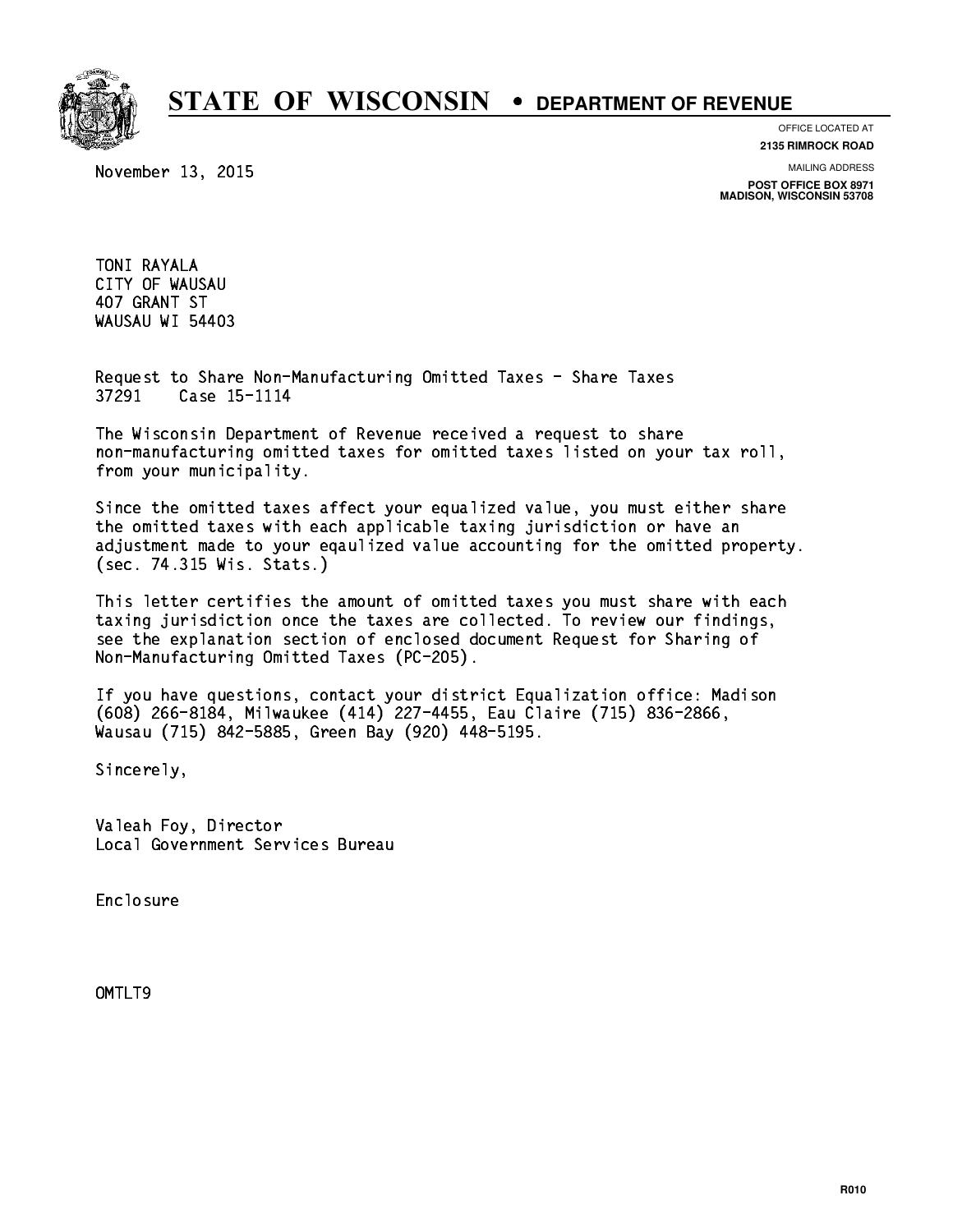

November 13, 2015

**OFFICE LOCATED AT 2135 RIMROCK ROAD**

**MAILING ADDRESS**

**POST OFFICE BOX 8971 MADISON, WISCONSIN 53708**

 TONI RAYALA CITY OF WAUSAU 407 GRANT ST WAUSAU WI 54403

 Request to Share Non-Manufacturing Omitted Taxes - Share Taxes 37291 Case 15-1118

 The Wisconsin Department of Revenue received a request to share non-manufacturing omitted taxes for omitted taxes listed on your tax roll, from your municipality.

 Since the omitted taxes affect your equalized value, you must either share the omitted taxes with each applicable taxing jurisdiction or have an adjustment made to your eqaulized value accounting for the omitted property. (sec. 74.315 Wis. Stats.)

 This letter certifies the amount of omitted taxes you must share with each taxing jurisdiction once the taxes are collected. To review our findings, see the explanation section of enclosed document Request for Sharing of Non-Manufacturing Omitted Taxes (PC-205).

 If you have questions, contact your district Equalization office: Madison (608) 266-8184, Milwaukee (414) 227-4455, Eau Claire (715) 836-2866, Wausau (715) 842-5885, Green Bay (920) 448-5195.

Sincerely,

 Valeah Foy, Director Local Government Services Bureau

Enclosure Enclosure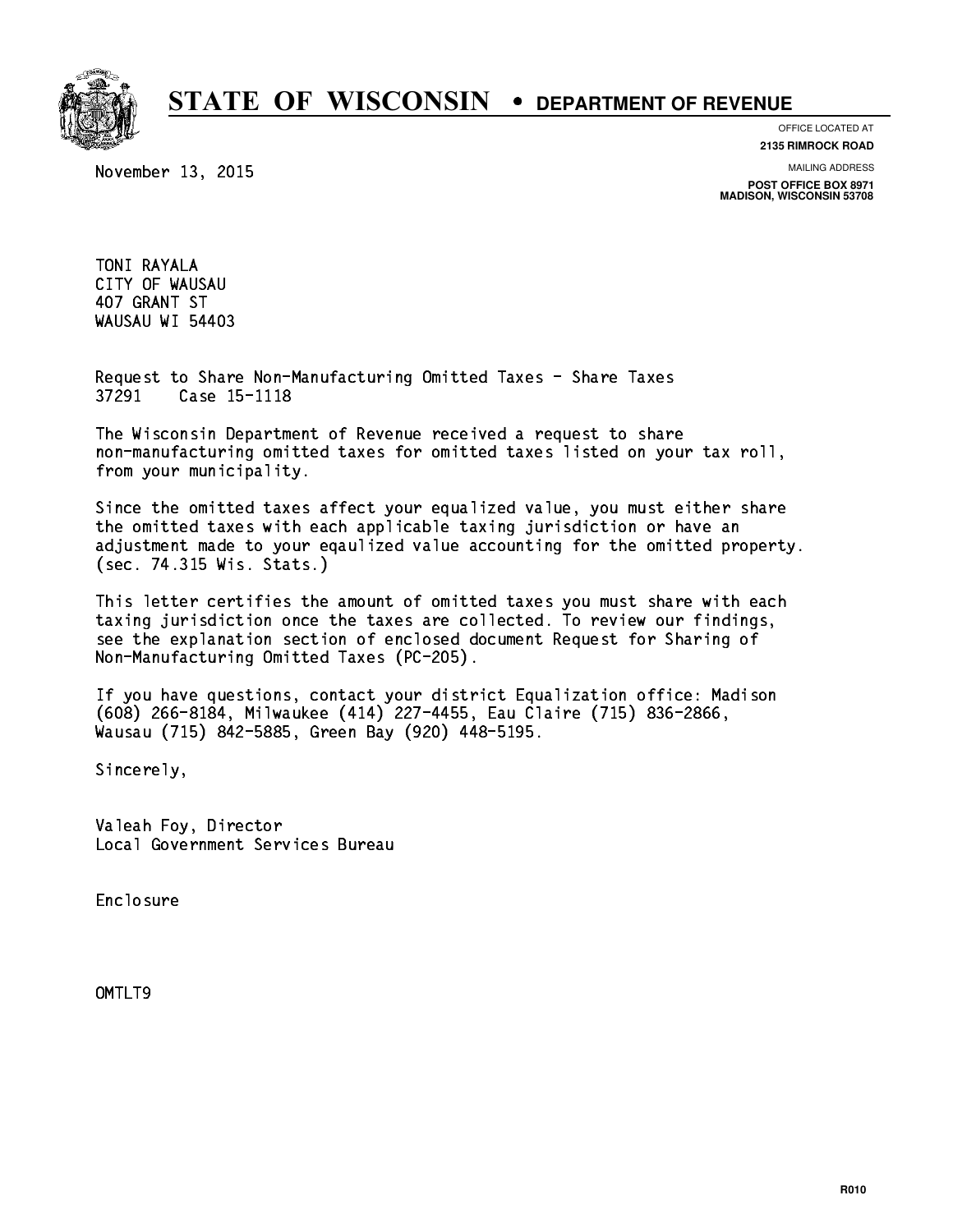

November 13, 2015

**OFFICE LOCATED AT 2135 RIMROCK ROAD**

**MAILING ADDRESS**

**POST OFFICE BOX 8971 MADISON, WISCONSIN 53708**

 TONI RAYALA CITY OF WAUSAU 407 GRANT ST WAUSAU WI 54403

 Request to Share Non-Manufacturing Omitted Taxes - Share Taxes 37291 Case 15-1128

 The Wisconsin Department of Revenue received a request to share non-manufacturing omitted taxes for omitted taxes listed on your tax roll, from your municipality.

 Since the omitted taxes affect your equalized value, you must either share the omitted taxes with each applicable taxing jurisdiction or have an adjustment made to your eqaulized value accounting for the omitted property. (sec. 74.315 Wis. Stats.)

 This letter certifies the amount of omitted taxes you must share with each taxing jurisdiction once the taxes are collected. To review our findings, see the explanation section of enclosed document Request for Sharing of Non-Manufacturing Omitted Taxes (PC-205).

 If you have questions, contact your district Equalization office: Madison (608) 266-8184, Milwaukee (414) 227-4455, Eau Claire (715) 836-2866, Wausau (715) 842-5885, Green Bay (920) 448-5195.

Sincerely,

 Valeah Foy, Director Local Government Services Bureau

Enclosure Enclosure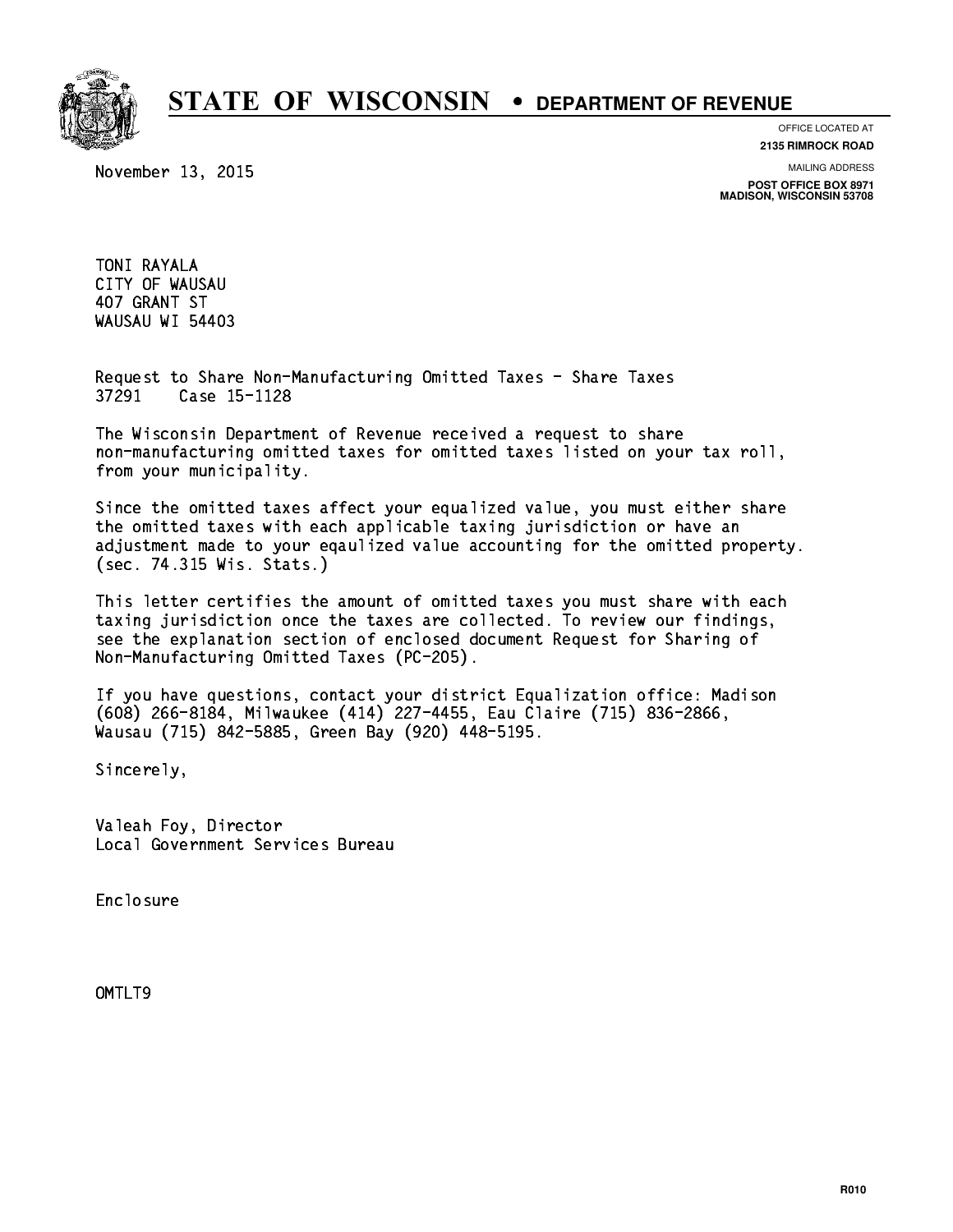

**OFFICE LOCATED AT**

**2135 RIMROCK ROAD**

November 13, 2015

**MAILING ADDRESS**

**POST OFFICE BOX 8971 MADISON, WISCONSIN 53708**

 SUSAN M SCHUPP VILLAGE OF WEST MILWAUKEE 4755 W BELOIT ROAD WEST MILWAUKEE WI 53214-3517

 Request to Share Non-Manufacturing Omitted Taxes - Share Taxes Case 15-0757 40191

 The Wisconsin Department of Revenue received a request to share non-manufacturing omitted taxes for omitted taxes listed on your tax roll, from your municipality.

 Since the omitted taxes affect your equalized value, you must either share the omitted taxes with each applicable taxing jurisdiction or have an adjustment made to your eqaulized value accounting for the omitted property. (sec. 74.315 Wis. Stats.)

 This letter certifies the amount of omitted taxes you must share with each taxing jurisdiction once the taxes are collected. To review our findings, see the explanation section of enclosed document Request for Sharing of Non-Manufacturing Omitted Taxes (PC-205).

 If you have questions, contact your district Equalization office: Madison (608) 266-8184, Milwaukee (414) 227-4455, Eau Claire (715) 836-2866, Wausau (715) 842-5885, Green Bay (920) 448-5195.

Sincerely,

 Valeah Foy, Director Local Government Services Bureau

Enclosure Enclosure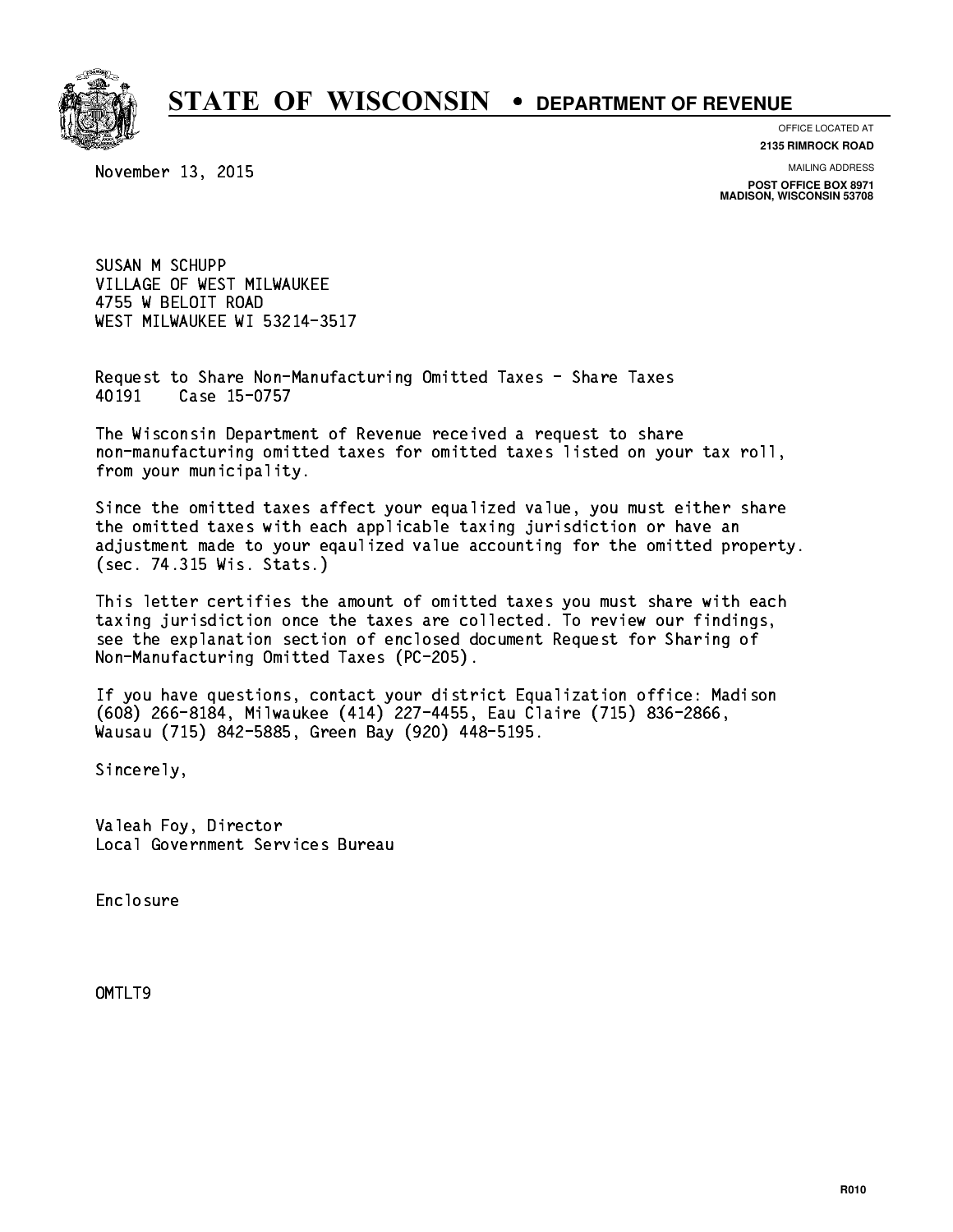

**OFFICE LOCATED AT**

**2135 RIMROCK ROAD**

November 13, 2015

**MAILING ADDRESS**

**POST OFFICE BOX 8971 MADISON, WISCONSIN 53708**

 SUSAN M SCHUPP VILLAGE OF WEST MILWAUKEE 4755 W BELOIT ROAD WEST MILWAUKEE WI 53214-3517

 Request to Share Non-Manufacturing Omitted Taxes - Share Taxes Case 15-0784 40191

 The Wisconsin Department of Revenue received a request to share non-manufacturing omitted taxes for omitted taxes listed on your tax roll, from your municipality.

 Since the omitted taxes affect your equalized value, you must either share the omitted taxes with each applicable taxing jurisdiction or have an adjustment made to your eqaulized value accounting for the omitted property. (sec. 74.315 Wis. Stats.)

 This letter certifies the amount of omitted taxes you must share with each taxing jurisdiction once the taxes are collected. To review our findings, see the explanation section of enclosed document Request for Sharing of Non-Manufacturing Omitted Taxes (PC-205).

 If you have questions, contact your district Equalization office: Madison (608) 266-8184, Milwaukee (414) 227-4455, Eau Claire (715) 836-2866, Wausau (715) 842-5885, Green Bay (920) 448-5195.

Sincerely,

 Valeah Foy, Director Local Government Services Bureau

Enclosure Enclosure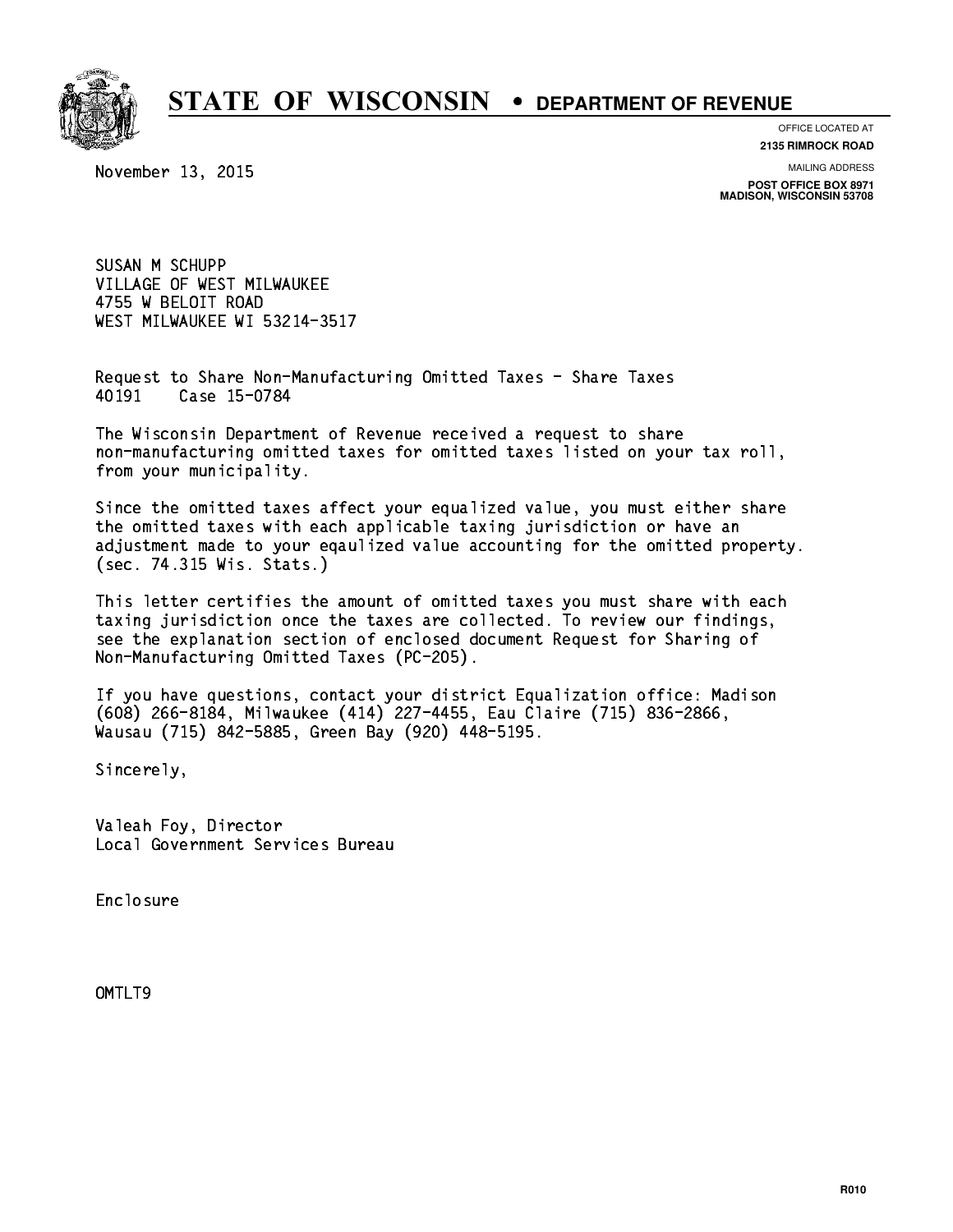

**OFFICE LOCATED AT**

November 13, 2015

**2135 RIMROCK ROAD**

**MAILING ADDRESS POST OFFICE BOX 8971 MADISON, WISCONSIN 53708**

 CARLA A. LEDESMA, CMC CITY OF WAUWATOSA 7725 W NORTH AVE WAUWATOSA WI 53213-1720

 Request to Share Non-Manufacturing Omitted Taxes - Share Taxes Case 15-1362 40291

 The Wisconsin Department of Revenue received a request to share non-manufacturing omitted taxes for omitted taxes listed on your tax roll, from your municipality.

 Since the omitted taxes affect your equalized value, you must either share the omitted taxes with each applicable taxing jurisdiction or have an adjustment made to your eqaulized value accounting for the omitted property. (sec. 74.315 Wis. Stats.)

 This letter certifies the amount of omitted taxes you must share with each taxing jurisdiction once the taxes are collected. To review our findings, see the explanation section of enclosed document Request for Sharing of Non-Manufacturing Omitted Taxes (PC-205).

 If you have questions, contact your district Equalization office: Madison (608) 266-8184, Milwaukee (414) 227-4455, Eau Claire (715) 836-2866, Wausau (715) 842-5885, Green Bay (920) 448-5195.

Sincerely,

 Valeah Foy, Director Local Government Services Bureau

Enclosure Enclosure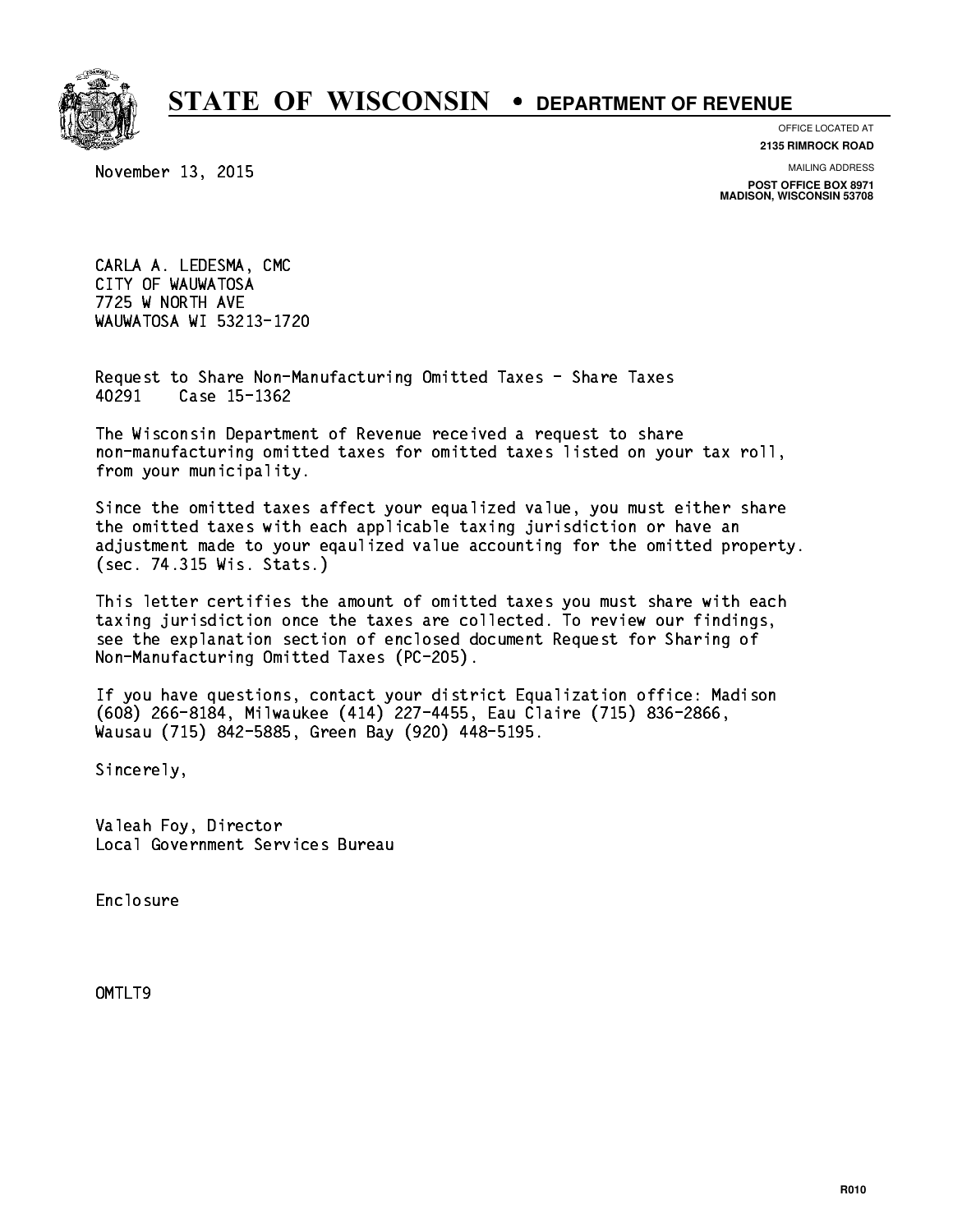

**OFFICE LOCATED AT**

November 13, 2015

**2135 RIMROCK ROAD**

**MAILING ADDRESS POST OFFICE BOX 8971 MADISON, WISCONSIN 53708**

 CARLA A. LEDESMA, CMC CITY OF WAUWATOSA 7725 W NORTH AVE WAUWATOSA WI 53213-1720

 Request to Share Non-Manufacturing Omitted Taxes - Share Taxes Case 15-1363 40291

 The Wisconsin Department of Revenue received a request to share non-manufacturing omitted taxes for omitted taxes listed on your tax roll, from your municipality.

 Since the omitted taxes affect your equalized value, you must either share the omitted taxes with each applicable taxing jurisdiction or have an adjustment made to your eqaulized value accounting for the omitted property. (sec. 74.315 Wis. Stats.)

 This letter certifies the amount of omitted taxes you must share with each taxing jurisdiction once the taxes are collected. To review our findings, see the explanation section of enclosed document Request for Sharing of Non-Manufacturing Omitted Taxes (PC-205).

 If you have questions, contact your district Equalization office: Madison (608) 266-8184, Milwaukee (414) 227-4455, Eau Claire (715) 836-2866, Wausau (715) 842-5885, Green Bay (920) 448-5195.

Sincerely,

 Valeah Foy, Director Local Government Services Bureau

Enclosure Enclosure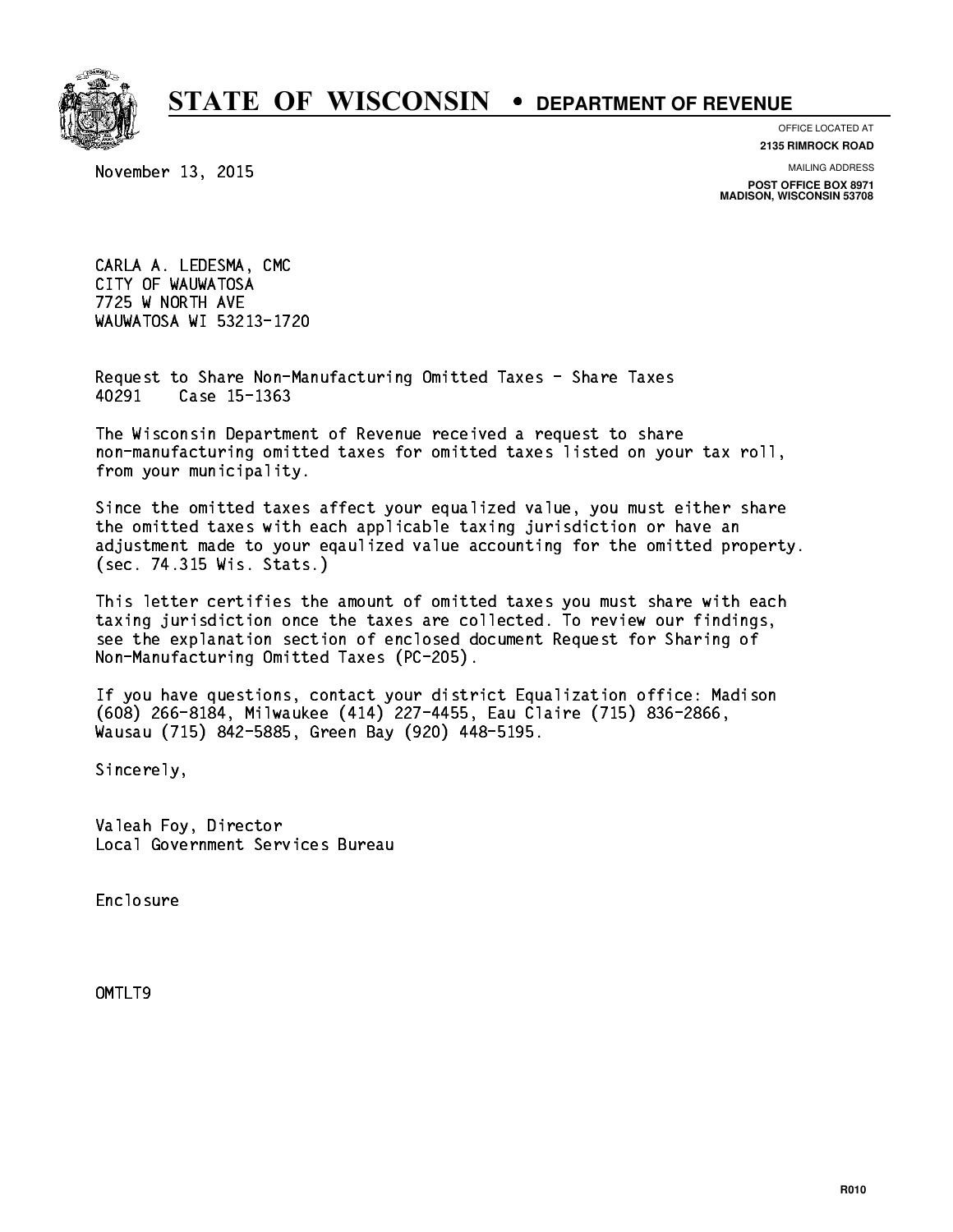

**OFFICE LOCATED AT**

November 13, 2015

**2135 RIMROCK ROAD**

**MAILING ADDRESS POST OFFICE BOX 8971 MADISON, WISCONSIN 53708**

 CARLA A. LEDESMA, CMC CITY OF WAUWATOSA 7725 W NORTH AVE WAUWATOSA WI 53213-1720

 Request to Share Non-Manufacturing Omitted Taxes - Share Taxes Case 15-1364 40291

 The Wisconsin Department of Revenue received a request to share non-manufacturing omitted taxes for omitted taxes listed on your tax roll, from your municipality.

 Since the omitted taxes affect your equalized value, you must either share the omitted taxes with each applicable taxing jurisdiction or have an adjustment made to your eqaulized value accounting for the omitted property. (sec. 74.315 Wis. Stats.)

 This letter certifies the amount of omitted taxes you must share with each taxing jurisdiction once the taxes are collected. To review our findings, see the explanation section of enclosed document Request for Sharing of Non-Manufacturing Omitted Taxes (PC-205).

 If you have questions, contact your district Equalization office: Madison (608) 266-8184, Milwaukee (414) 227-4455, Eau Claire (715) 836-2866, Wausau (715) 842-5885, Green Bay (920) 448-5195.

Sincerely,

 Valeah Foy, Director Local Government Services Bureau

Enclosure Enclosure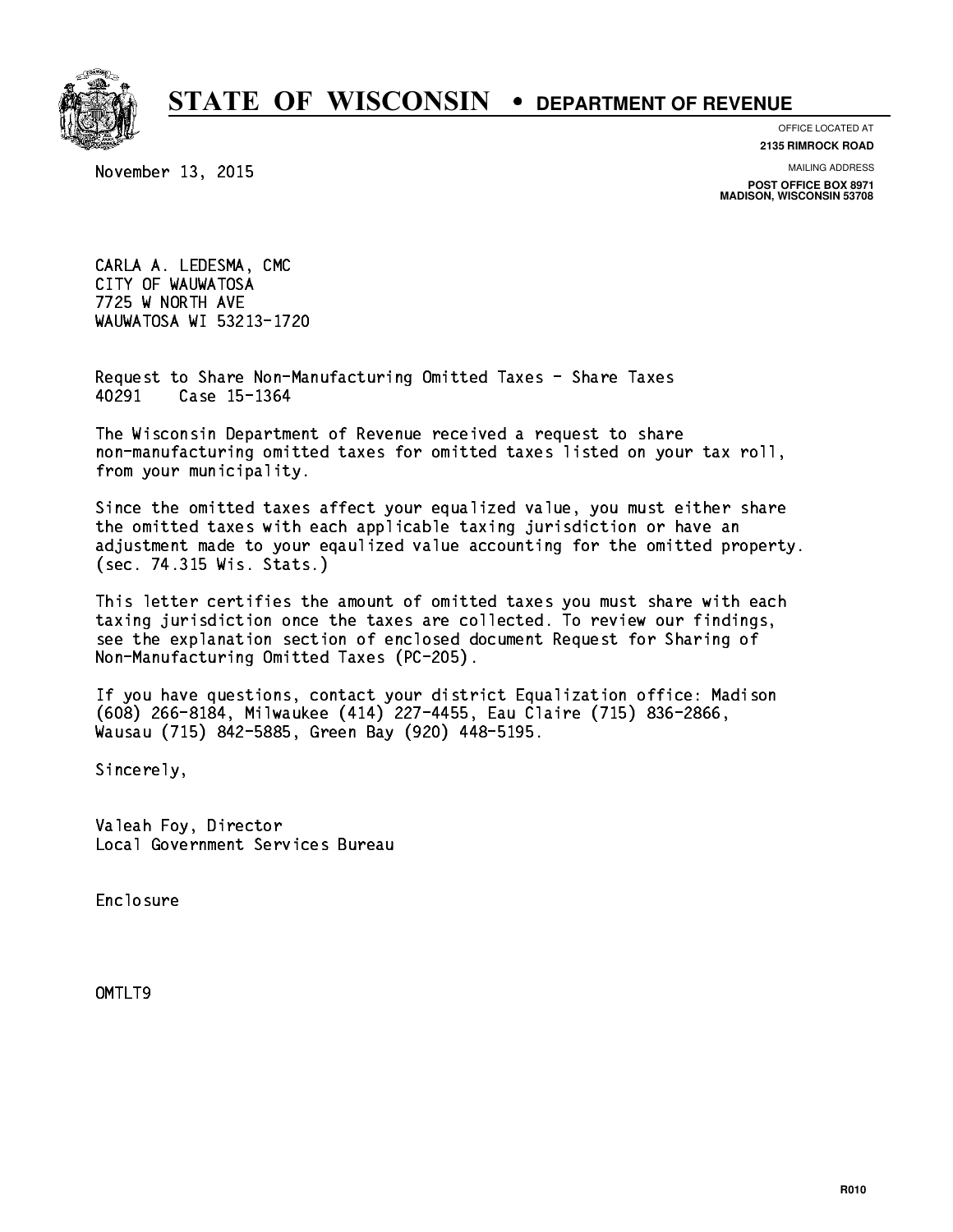

**OFFICE LOCATED AT**

November 13, 2015

**2135 RIMROCK ROAD**

**MAILING ADDRESS POST OFFICE BOX 8971 MADISON, WISCONSIN 53708**

 CARLA A. LEDESMA, CMC CITY OF WAUWATOSA 7725 W NORTH AVE WAUWATOSA WI 53213-1720

 Request to Share Non-Manufacturing Omitted Taxes - Share Taxes 40291 Case 15-1361

 The Wisconsin Department of Revenue received a request to share non-manufacturing omitted taxes for omitted taxes listed on your tax roll, from your municipality.

 Since the omitted taxes affect your equalized value, you must either share the omitted taxes with each applicable taxing jurisdiction or have an adjustment made to your eqaulized value accounting for the omitted property. (sec. 74.315 Wis. Stats.)

 This letter certifies the amount of omitted taxes you must share with each taxing jurisdiction once the taxes are collected. To review our findings, see the explanation section of enclosed document Request for Sharing of Non-Manufacturing Omitted Taxes (PC-205).

 If you have questions, contact your district Equalization office: Madison (608) 266-8184, Milwaukee (414) 227-4455, Eau Claire (715) 836-2866, Wausau (715) 842-5885, Green Bay (920) 448-5195.

Sincerely,

 Valeah Foy, Director Local Government Services Bureau

Enclosure Enclosure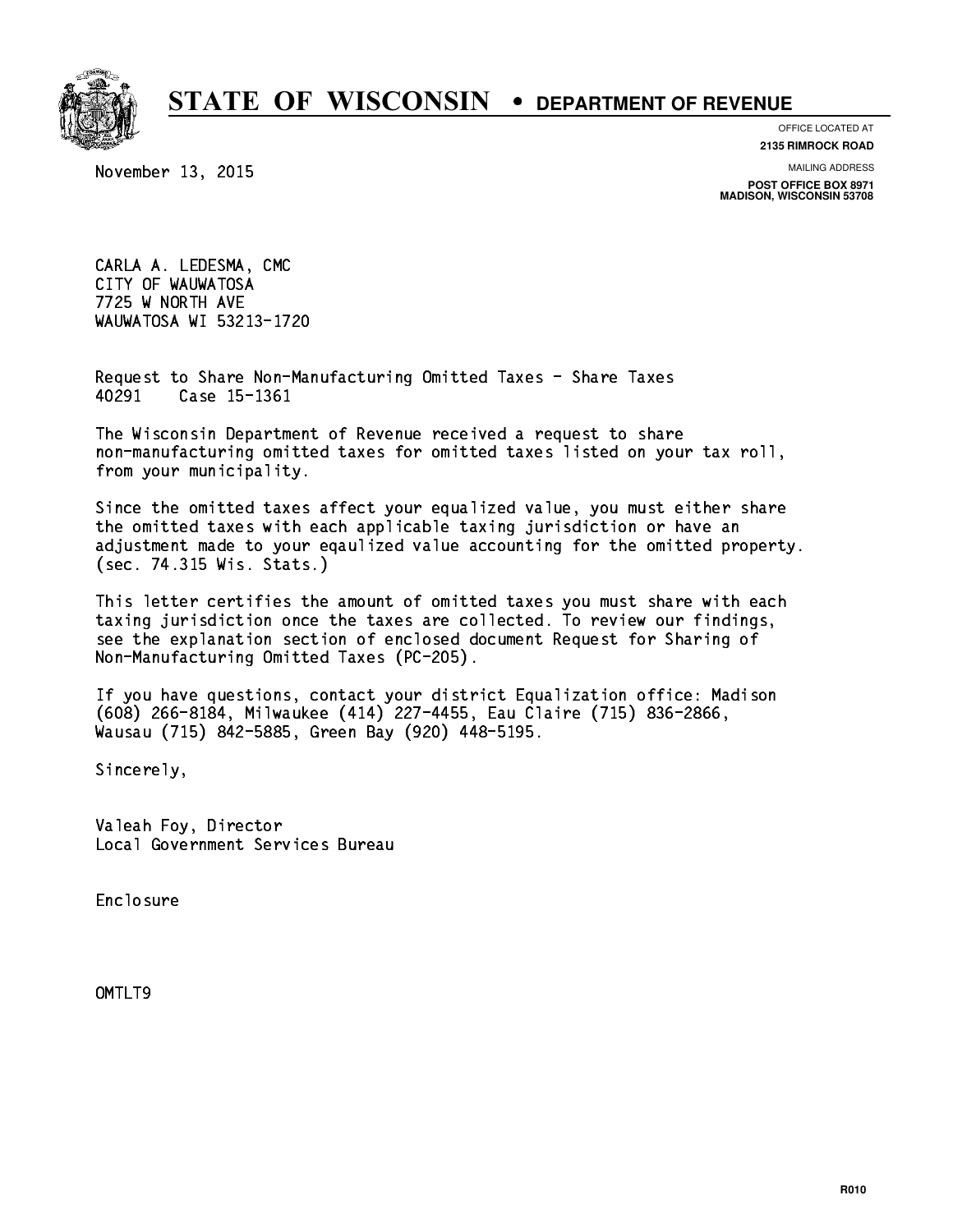

**OFFICE LOCATED AT**

November 13, 2015

**2135 RIMROCK ROAD**

**MAILING ADDRESS POST OFFICE BOX 8971 MADISON, WISCONSIN 53708**

 CARLA A. LEDESMA, CMC CITY OF WAUWATOSA 7725 W NORTH AVE WAUWATOSA WI 53213-1720

 Request to Share Non-Manufacturing Omitted Taxes - Share Taxes 40291 Case 15-1365

 The Wisconsin Department of Revenue received a request to share non-manufacturing omitted taxes for omitted taxes listed on your tax roll, from your municipality.

 Since the omitted taxes affect your equalized value, you must either share the omitted taxes with each applicable taxing jurisdiction or have an adjustment made to your eqaulized value accounting for the omitted property. (sec. 74.315 Wis. Stats.)

 This letter certifies the amount of omitted taxes you must share with each taxing jurisdiction once the taxes are collected. To review our findings, see the explanation section of enclosed document Request for Sharing of Non-Manufacturing Omitted Taxes (PC-205).

 If you have questions, contact your district Equalization office: Madison (608) 266-8184, Milwaukee (414) 227-4455, Eau Claire (715) 836-2866, Wausau (715) 842-5885, Green Bay (920) 448-5195.

Sincerely,

 Valeah Foy, Director Local Government Services Bureau

Enclosure Enclosure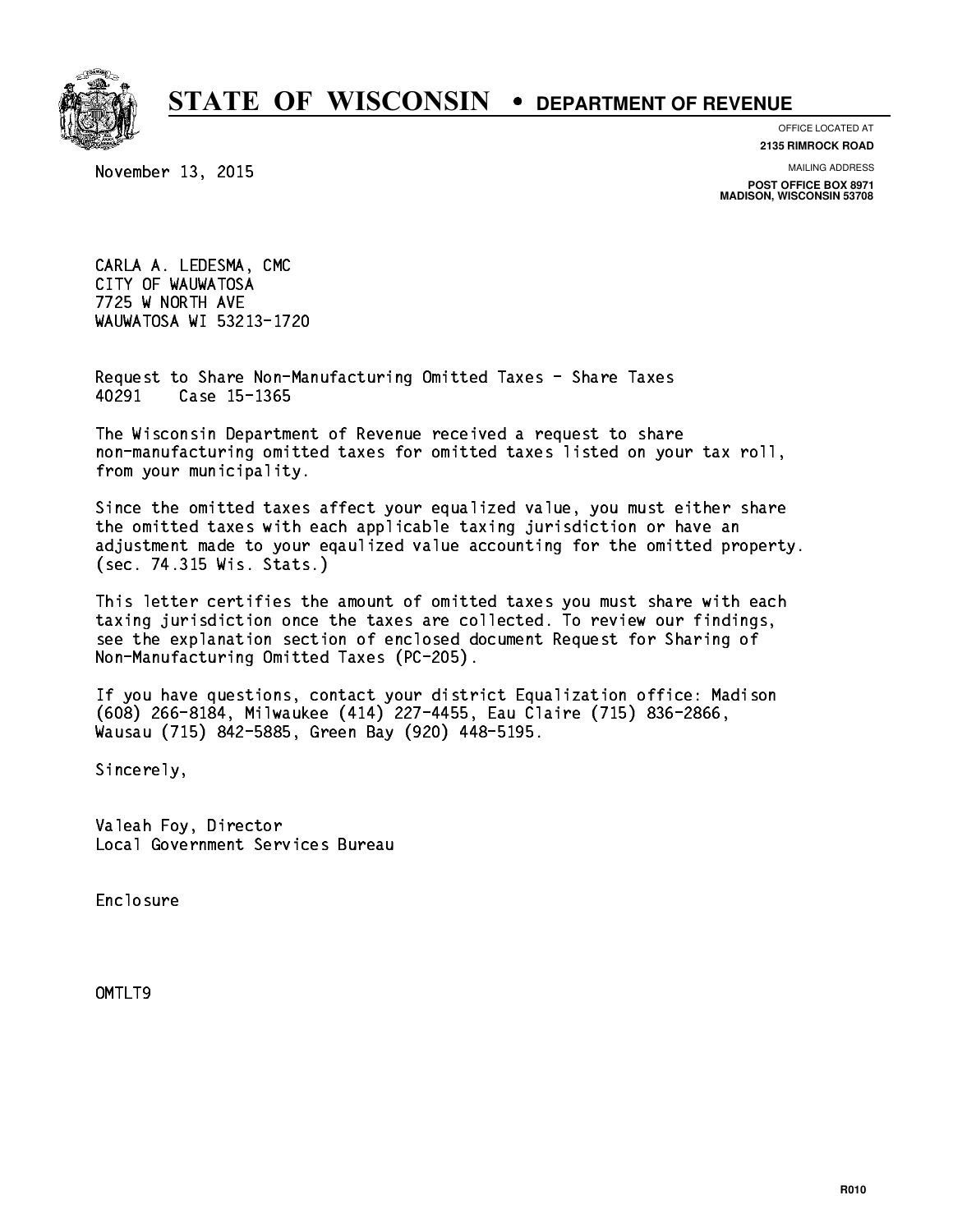

**OFFICE LOCATED AT**

November 13, 2015

**2135 RIMROCK ROAD**

**MAILING ADDRESS POST OFFICE BOX 8971 MADISON, WISCONSIN 53708**

 CARLA A. LEDESMA, CMC CITY OF WAUWATOSA 7725 W NORTH AVE WAUWATOSA WI 53213-1720

 Request to Share Non-Manufacturing Omitted Taxes - Share Taxes 40291 Case 15-1366

 The Wisconsin Department of Revenue received a request to share non-manufacturing omitted taxes for omitted taxes listed on your tax roll, from your municipality.

 Since the omitted taxes affect your equalized value, you must either share the omitted taxes with each applicable taxing jurisdiction or have an adjustment made to your eqaulized value accounting for the omitted property. (sec. 74.315 Wis. Stats.)

 This letter certifies the amount of omitted taxes you must share with each taxing jurisdiction once the taxes are collected. To review our findings, see the explanation section of enclosed document Request for Sharing of Non-Manufacturing Omitted Taxes (PC-205).

 If you have questions, contact your district Equalization office: Madison (608) 266-8184, Milwaukee (414) 227-4455, Eau Claire (715) 836-2866, Wausau (715) 842-5885, Green Bay (920) 448-5195.

Sincerely,

 Valeah Foy, Director Local Government Services Bureau

Enclosure Enclosure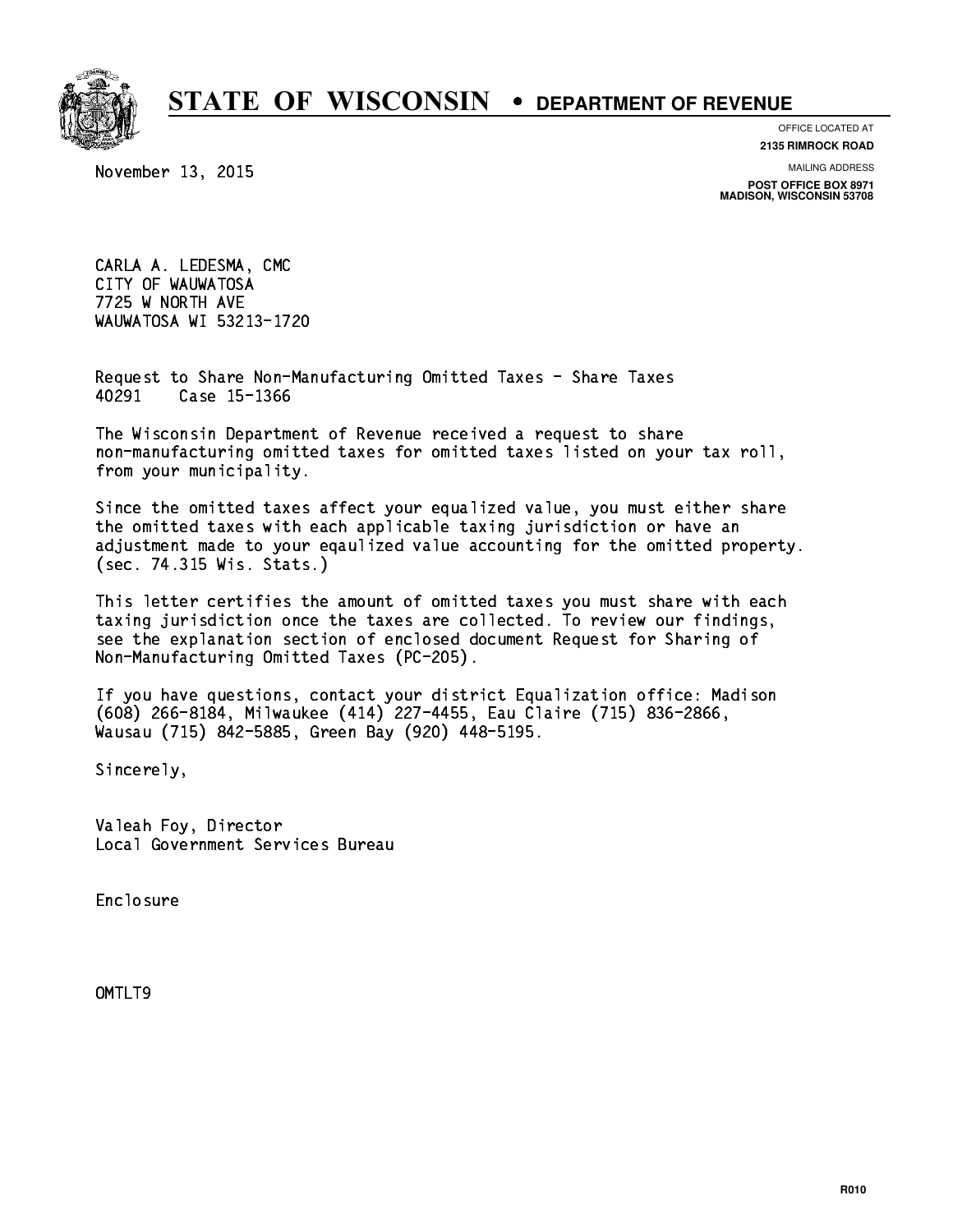

**OFFICE LOCATED AT**

November 13, 2015

**2135 RIMROCK ROAD**

**MAILING ADDRESS POST OFFICE BOX 8971 MADISON, WISCONSIN 53708**

 CARLA A. LEDESMA, CMC CITY OF WAUWATOSA 7725 W NORTH AVE WAUWATOSA WI 53213-1720

 Request to Share Non-Manufacturing Omitted Taxes - Share Taxes 40291 Case 15-1367

 The Wisconsin Department of Revenue received a request to share non-manufacturing omitted taxes for omitted taxes listed on your tax roll, from your municipality.

 Since the omitted taxes affect your equalized value, you must either share the omitted taxes with each applicable taxing jurisdiction or have an adjustment made to your eqaulized value accounting for the omitted property. (sec. 74.315 Wis. Stats.)

 This letter certifies the amount of omitted taxes you must share with each taxing jurisdiction once the taxes are collected. To review our findings, see the explanation section of enclosed document Request for Sharing of Non-Manufacturing Omitted Taxes (PC-205).

 If you have questions, contact your district Equalization office: Madison (608) 266-8184, Milwaukee (414) 227-4455, Eau Claire (715) 836-2866, Wausau (715) 842-5885, Green Bay (920) 448-5195.

Sincerely,

 Valeah Foy, Director Local Government Services Bureau

Enclosure Enclosure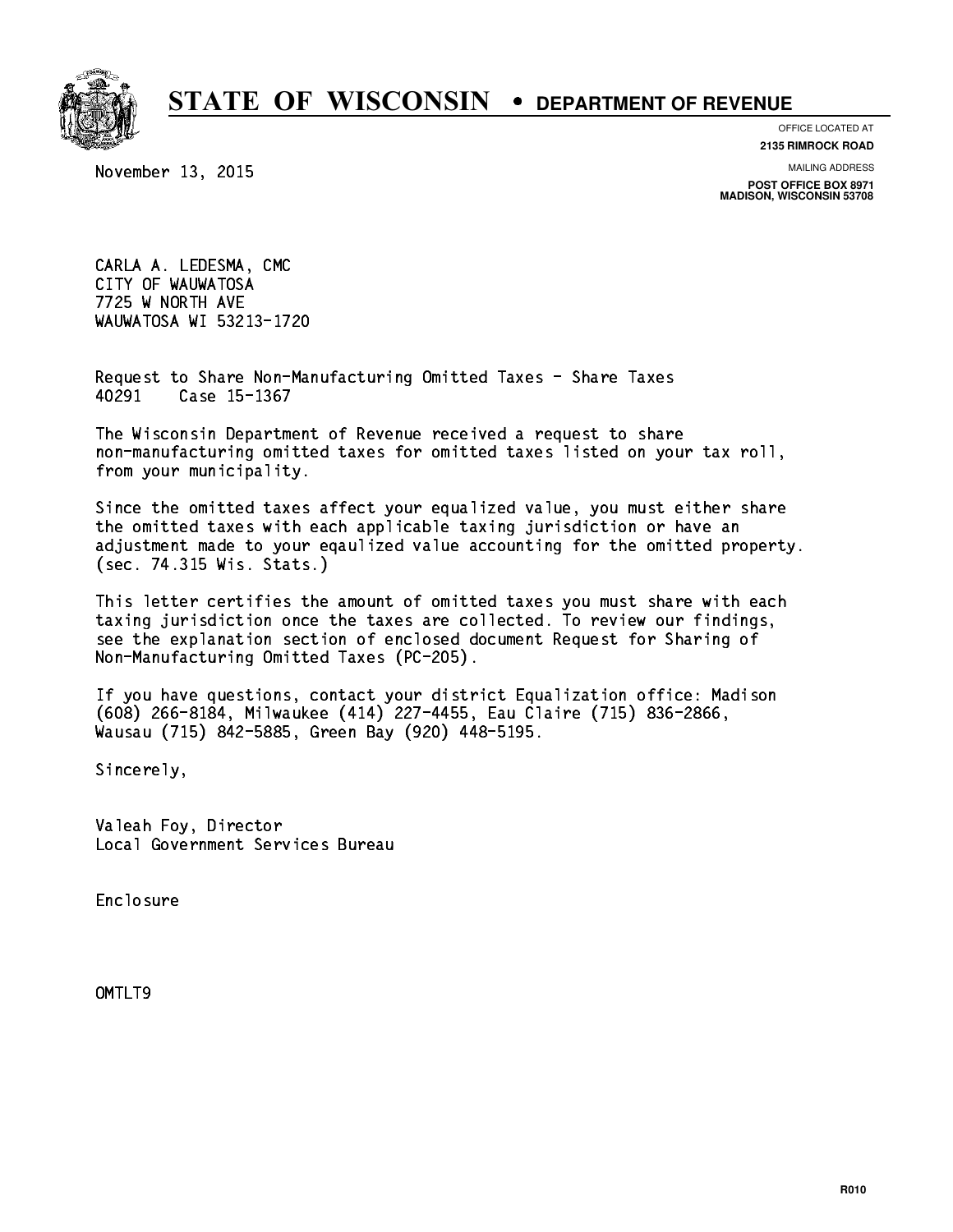

**OFFICE LOCATED AT**

November 13, 2015

**2135 RIMROCK ROAD**

**MAILING ADDRESS POST OFFICE BOX 8971 MADISON, WISCONSIN 53708**

 CARLA A. LEDESMA, CMC CITY OF WAUWATOSA 7725 W NORTH AVE WAUWATOSA WI 53213-1720

 Request to Share Non-Manufacturing Omitted Taxes - Share Taxes 40291 Case 15-1368

 The Wisconsin Department of Revenue received a request to share non-manufacturing omitted taxes for omitted taxes listed on your tax roll, from your municipality.

 Since the omitted taxes affect your equalized value, you must either share the omitted taxes with each applicable taxing jurisdiction or have an adjustment made to your eqaulized value accounting for the omitted property. (sec. 74.315 Wis. Stats.)

 This letter certifies the amount of omitted taxes you must share with each taxing jurisdiction once the taxes are collected. To review our findings, see the explanation section of enclosed document Request for Sharing of Non-Manufacturing Omitted Taxes (PC-205).

 If you have questions, contact your district Equalization office: Madison (608) 266-8184, Milwaukee (414) 227-4455, Eau Claire (715) 836-2866, Wausau (715) 842-5885, Green Bay (920) 448-5195.

Sincerely,

 Valeah Foy, Director Local Government Services Bureau

Enclosure Enclosure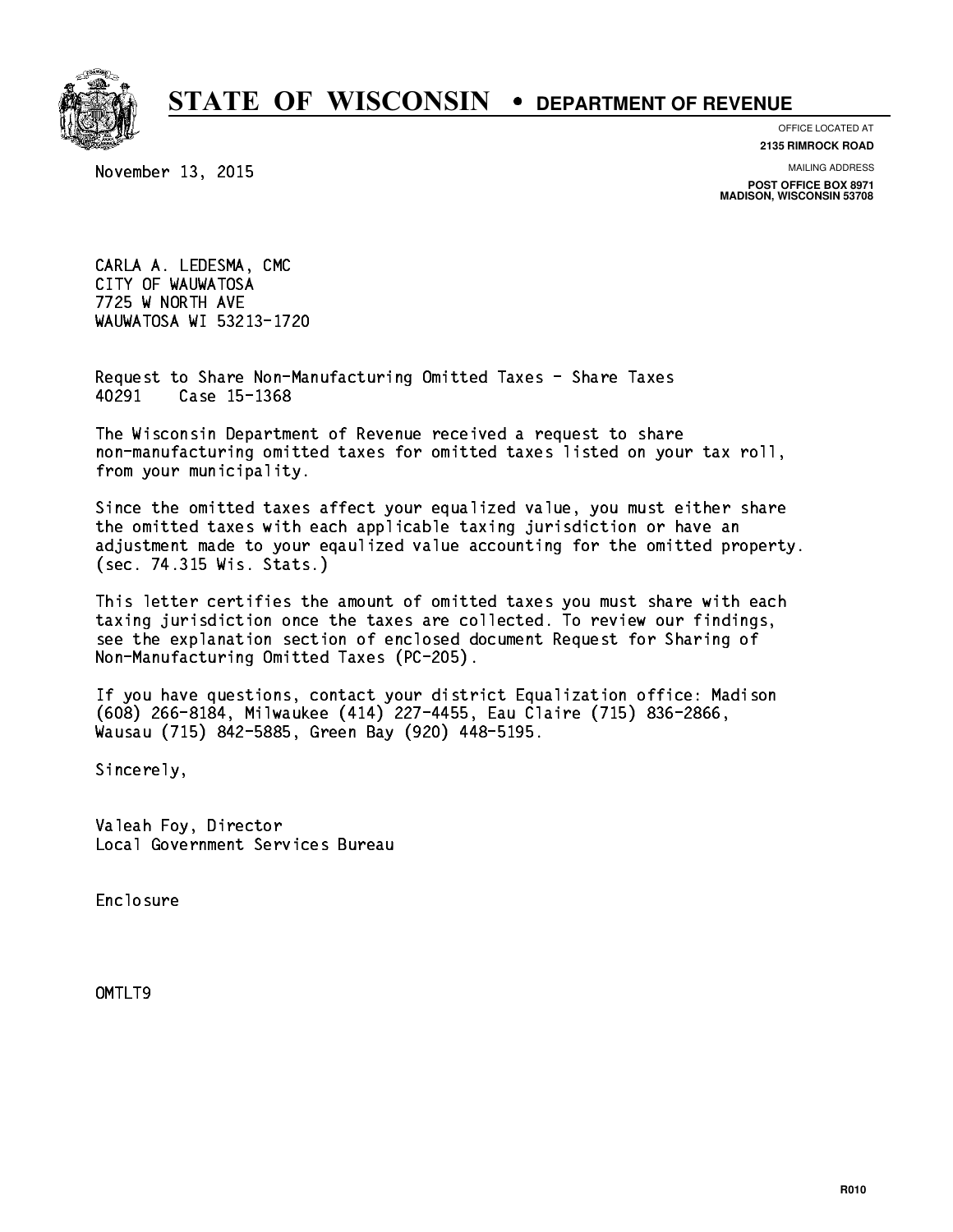

**OFFICE LOCATED AT**

November 13, 2015

**2135 RIMROCK ROAD**

**MAILING ADDRESS POST OFFICE BOX 8971 MADISON, WISCONSIN 53708**

 CARLA A. LEDESMA, CMC CITY OF WAUWATOSA 7725 W NORTH AVE WAUWATOSA WI 53213-1720

 Request to Share Non-Manufacturing Omitted Taxes - Share Taxes Case 15-1369 40291

 The Wisconsin Department of Revenue received a request to share non-manufacturing omitted taxes for omitted taxes listed on your tax roll, from your municipality.

 Since the omitted taxes affect your equalized value, you must either share the omitted taxes with each applicable taxing jurisdiction or have an adjustment made to your eqaulized value accounting for the omitted property. (sec. 74.315 Wis. Stats.)

 This letter certifies the amount of omitted taxes you must share with each taxing jurisdiction once the taxes are collected. To review our findings, see the explanation section of enclosed document Request for Sharing of Non-Manufacturing Omitted Taxes (PC-205).

 If you have questions, contact your district Equalization office: Madison (608) 266-8184, Milwaukee (414) 227-4455, Eau Claire (715) 836-2866, Wausau (715) 842-5885, Green Bay (920) 448-5195.

Sincerely,

 Valeah Foy, Director Local Government Services Bureau

Enclosure Enclosure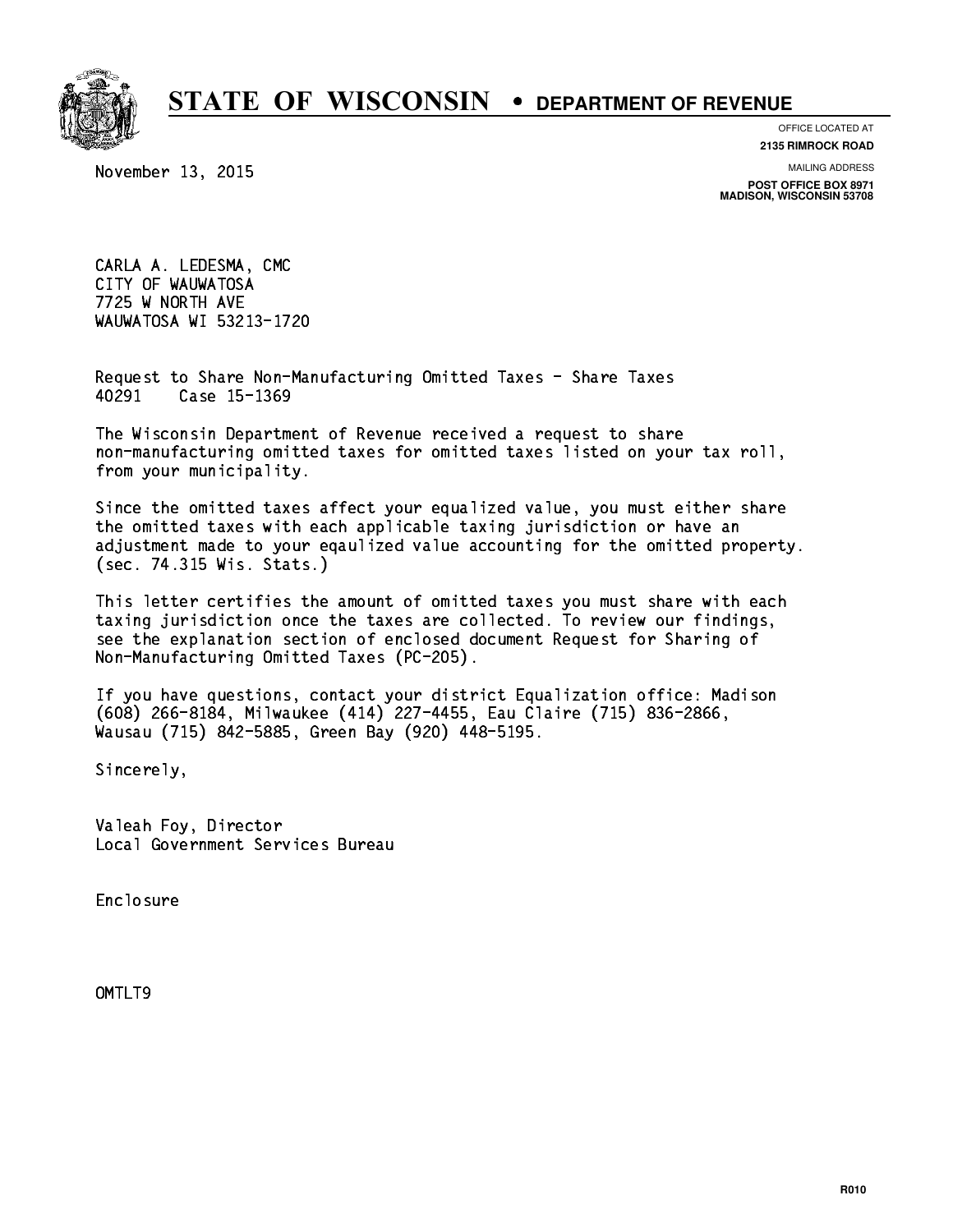

**OFFICE LOCATED AT**

November 13, 2015

**2135 RIMROCK ROAD**

**MAILING ADDRESS**

**POST OFFICE BOX 8971 MADISON, WISCONSIN 53708**

 JUDY WALTON CITY OF EVANSVILLE P.O. BOX 76 P.O. BOX 76 EVANSVILLE WI 53536-0076

 Request to Share Non-Manufacturing Omitted Taxes - Share Taxes 53222 Case 15-0366

 The Wisconsin Department of Revenue received a request to share non-manufacturing omitted taxes for omitted taxes listed on your tax roll, from your municipality.

 Since the omitted taxes affect your equalized value, you must either share the omitted taxes with each applicable taxing jurisdiction or have an adjustment made to your eqaulized value accounting for the omitted property. (sec. 74.315 Wis. Stats.)

 This letter certifies the amount of omitted taxes you must share with each taxing jurisdiction once the taxes are collected. To review our findings, see the explanation section of enclosed document Request for Sharing of Non-Manufacturing Omitted Taxes (PC-205).

 If you have questions, contact your district Equalization office: Madison (608) 266-8184, Milwaukee (414) 227-4455, Eau Claire (715) 836-2866, Wausau (715) 842-5885, Green Bay (920) 448-5195.

Sincerely,

 Valeah Foy, Director Local Government Services Bureau

Enclosure Enclosure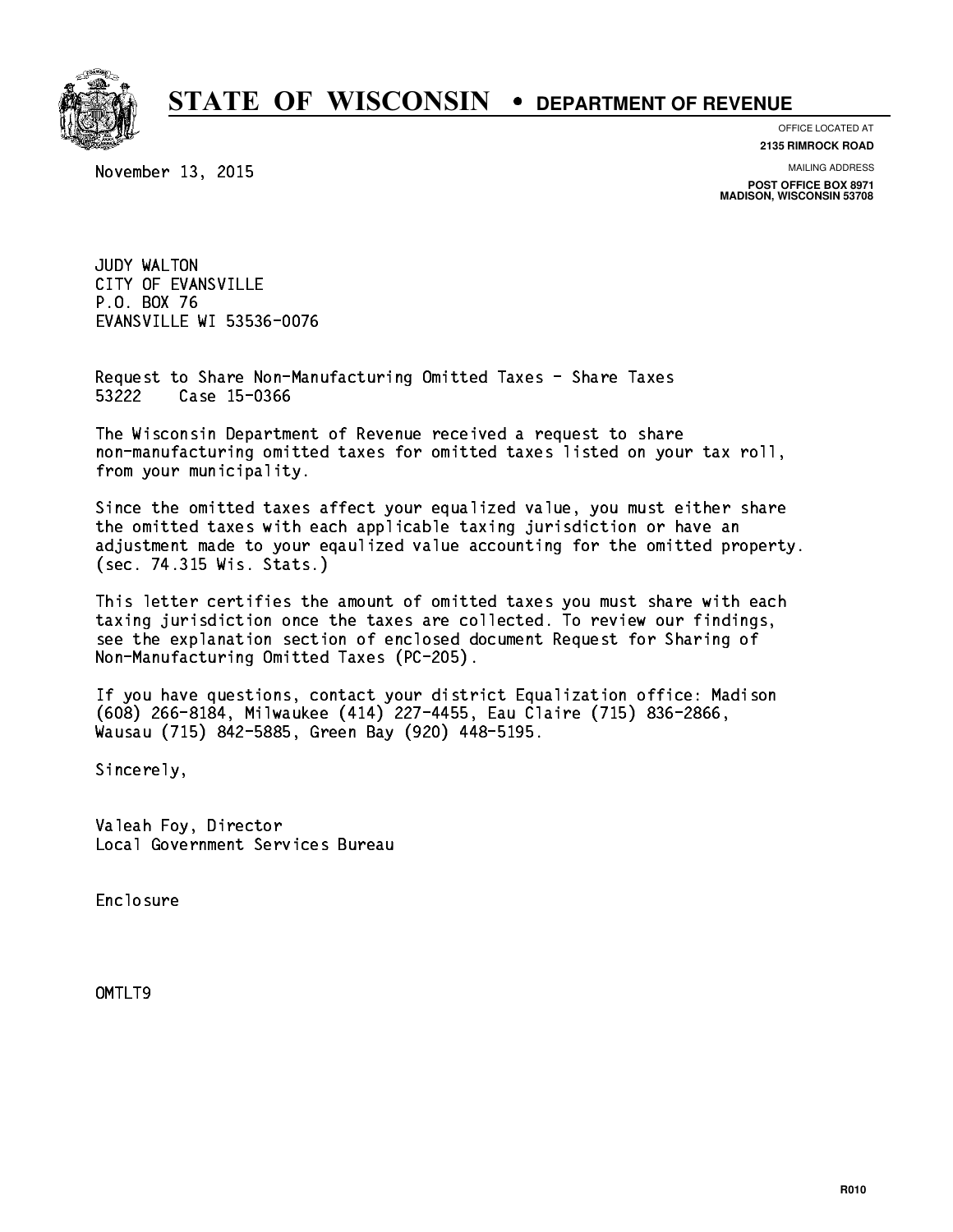

**OFFICE LOCATED AT**

**2135 RIMROCK ROAD**

November 13, 2015

**MAILING ADDRESS**

**POST OFFICE BOX 8971 MADISON, WISCONSIN 53708**

 SANDY RASSBACH TOWN OF BIG BEND N372 EAU CLAIRE STREET NEW AUBURN WI 54757-8937

 Request to Share Non-Manufacturing Omitted Taxes - Share Taxes Case 15-0654 54004

 The Wisconsin Department of Revenue received a request to share non-manufacturing omitted taxes for omitted taxes listed on your tax roll, from your municipality.

 Since the omitted taxes affect your equalized value, you must either share the omitted taxes with each applicable taxing jurisdiction or have an adjustment made to your eqaulized value accounting for the omitted property. (sec. 74.315 Wis. Stats.)

 This letter certifies the amount of omitted taxes you must share with each taxing jurisdiction once the taxes are collected. To review our findings, see the explanation section of enclosed document Request for Sharing of Non-Manufacturing Omitted Taxes (PC-205).

 If you have questions, contact your district Equalization office: Madison (608) 266-8184, Milwaukee (414) 227-4455, Eau Claire (715) 836-2866, Wausau (715) 842-5885, Green Bay (920) 448-5195.

Sincerely,

 Valeah Foy, Director Local Government Services Bureau

Enclosure Enclosure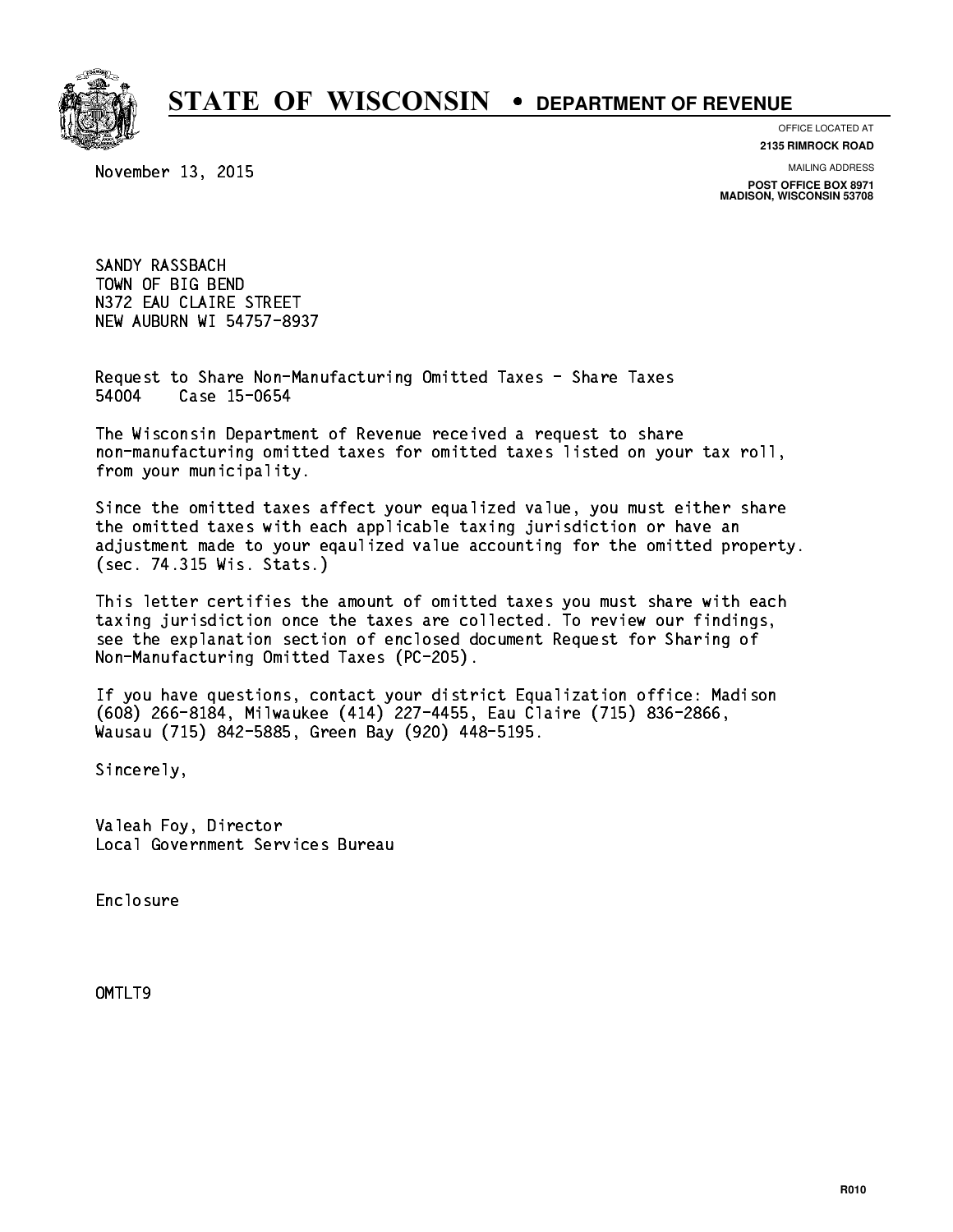

**OFFICE LOCATED AT**

**2135 RIMROCK ROAD**

November 13, 2015

**MAILING ADDRESS**

**POST OFFICE BOX 8971 MADISON, WISCONSIN 53708**

 SANDY RASSBACH TOWN OF BIG BEND N372 EAU CLAIRE STREET NEW AUBURN WI 54757-8937

 Request to Share Non-Manufacturing Omitted Taxes - Share Taxes 54004 Case 15-0655

 The Wisconsin Department of Revenue received a request to share non-manufacturing omitted taxes for omitted taxes listed on your tax roll, from your municipality.

 Since the omitted taxes affect your equalized value, you must either share the omitted taxes with each applicable taxing jurisdiction or have an adjustment made to your eqaulized value accounting for the omitted property. (sec. 74.315 Wis. Stats.)

 This letter certifies the amount of omitted taxes you must share with each taxing jurisdiction once the taxes are collected. To review our findings, see the explanation section of enclosed document Request for Sharing of Non-Manufacturing Omitted Taxes (PC-205).

 If you have questions, contact your district Equalization office: Madison (608) 266-8184, Milwaukee (414) 227-4455, Eau Claire (715) 836-2866, Wausau (715) 842-5885, Green Bay (920) 448-5195.

Sincerely,

 Valeah Foy, Director Local Government Services Bureau

Enclosure Enclosure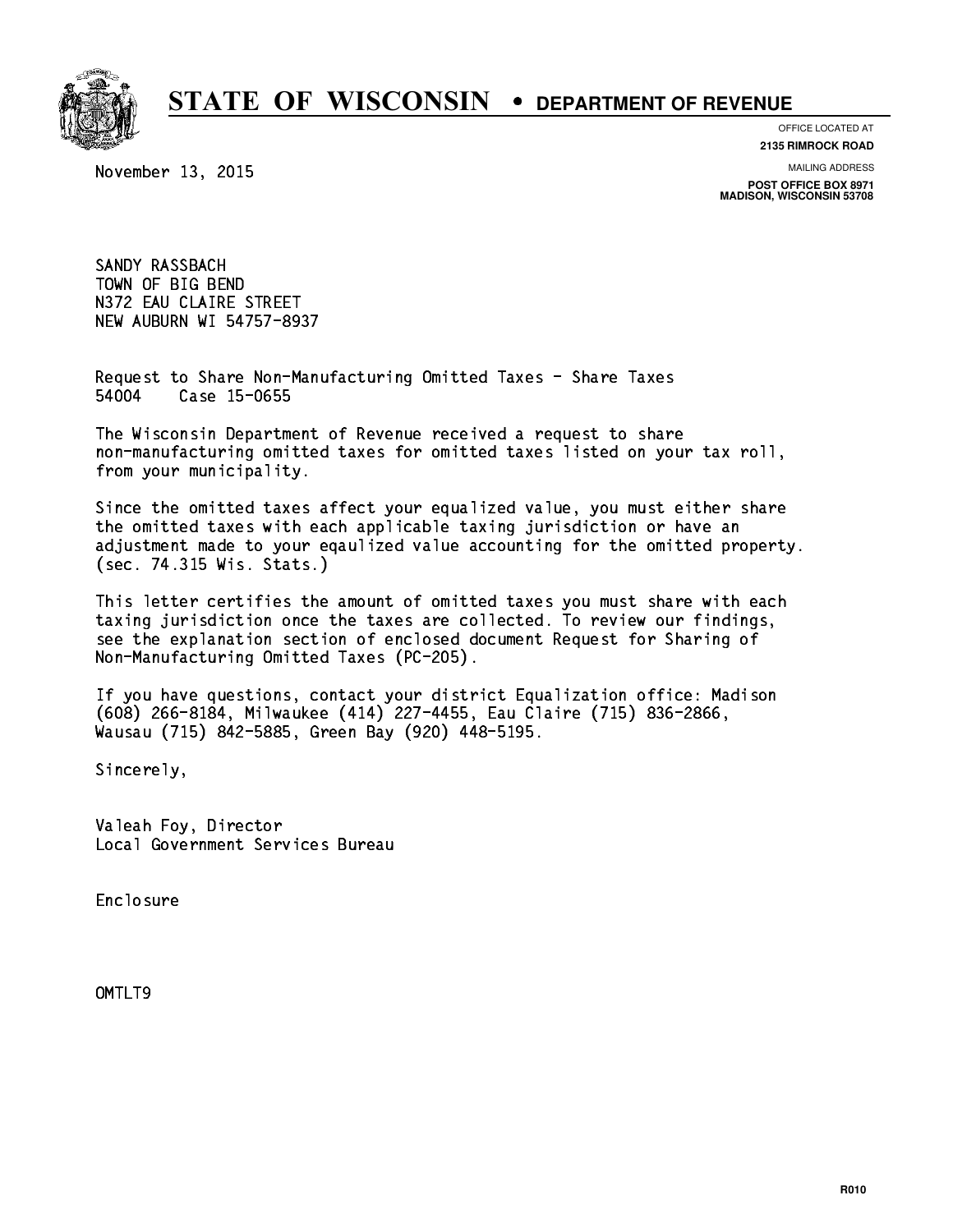

**OFFICE LOCATED AT**

**2135 RIMROCK ROAD**

November 13, 2015

**MAILING ADDRESS**

**POST OFFICE BOX 8971 MADISON, WISCONSIN 53708**

 DOREEN KRUSCHKE VILLAGE OF ROBERTS 107 E MAPLE ST ROBERTS WI 54023-9703

 Request to Share Non-Manufacturing Omitted Taxes - Share Taxes Case 15-0149 55176

 The Wisconsin Department of Revenue received a request to share non-manufacturing omitted taxes for omitted taxes listed on your tax roll, from your municipality.

 Since the omitted taxes affect your equalized value, you must either share the omitted taxes with each applicable taxing jurisdiction or have an adjustment made to your eqaulized value accounting for the omitted property. (sec. 74.315 Wis. Stats.)

 This letter certifies the amount of omitted taxes you must share with each taxing jurisdiction once the taxes are collected. To review our findings, see the explanation section of enclosed document Request for Sharing of Non-Manufacturing Omitted Taxes (PC-205).

 If you have questions, contact your district Equalization office: Madison (608) 266-8184, Milwaukee (414) 227-4455, Eau Claire (715) 836-2866, Wausau (715) 842-5885, Green Bay (920) 448-5195.

Sincerely,

 Valeah Foy, Director Local Government Services Bureau

Enclosure Enclosure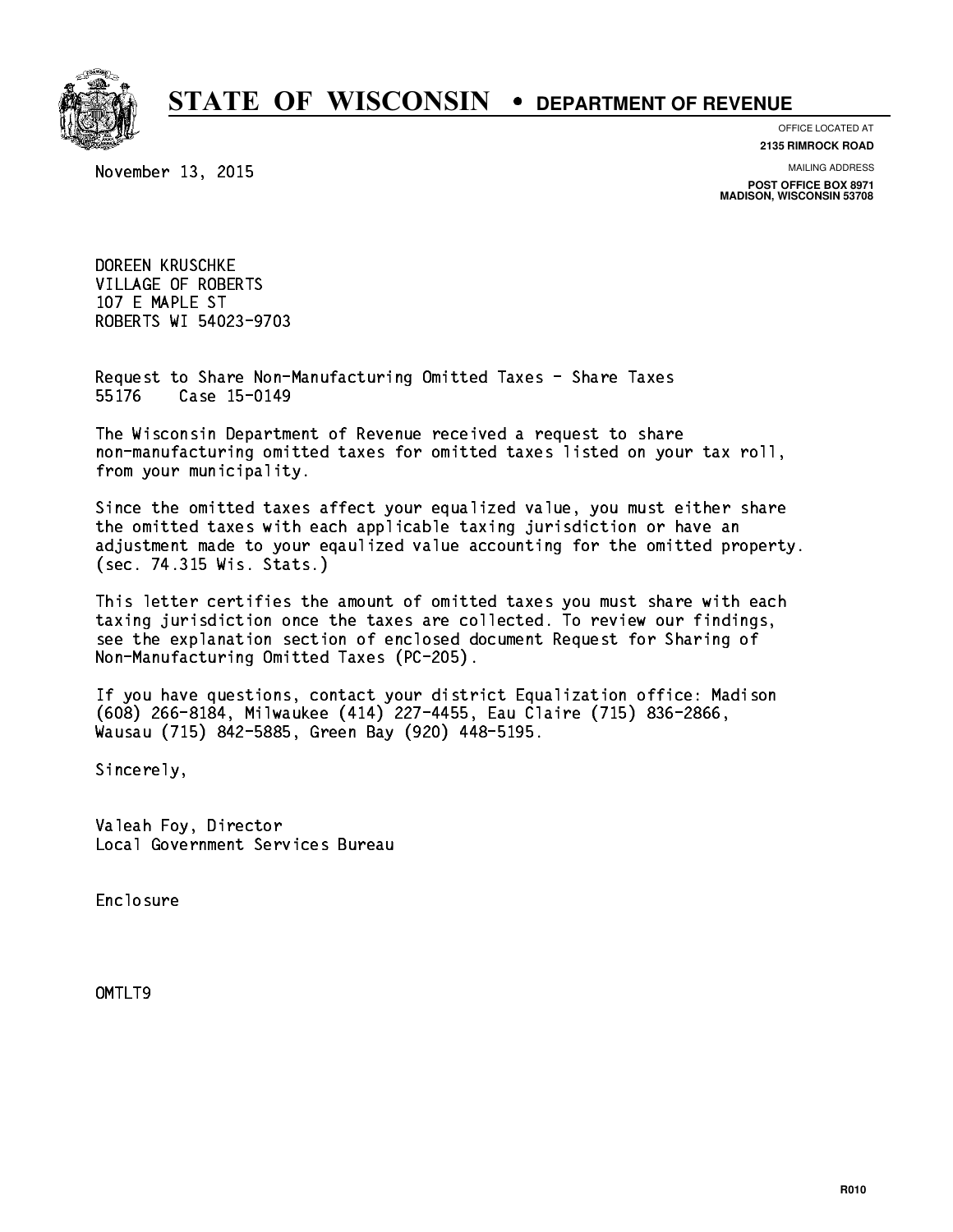

**OFFICE LOCATED AT**

**2135 RIMROCK ROAD**

November 13, 2015

**MAILING ADDRESS**

**POST OFFICE BOX 8971 MADISON, WISCONSIN 53708**

 DOREEN KRUSCHKE VILLAGE OF ROBERTS 107 E MAPLE ST ROBERTS WI 54023-9703

 Request to Share Non-Manufacturing Omitted Taxes - Share Taxes Case 15-0150 55176

 The Wisconsin Department of Revenue received a request to share non-manufacturing omitted taxes for omitted taxes listed on your tax roll, from your municipality.

 Since the omitted taxes affect your equalized value, you must either share the omitted taxes with each applicable taxing jurisdiction or have an adjustment made to your eqaulized value accounting for the omitted property. (sec. 74.315 Wis. Stats.)

 This letter certifies the amount of omitted taxes you must share with each taxing jurisdiction once the taxes are collected. To review our findings, see the explanation section of enclosed document Request for Sharing of Non-Manufacturing Omitted Taxes (PC-205).

 If you have questions, contact your district Equalization office: Madison (608) 266-8184, Milwaukee (414) 227-4455, Eau Claire (715) 836-2866, Wausau (715) 842-5885, Green Bay (920) 448-5195.

Sincerely,

 Valeah Foy, Director Local Government Services Bureau

Enclosure Enclosure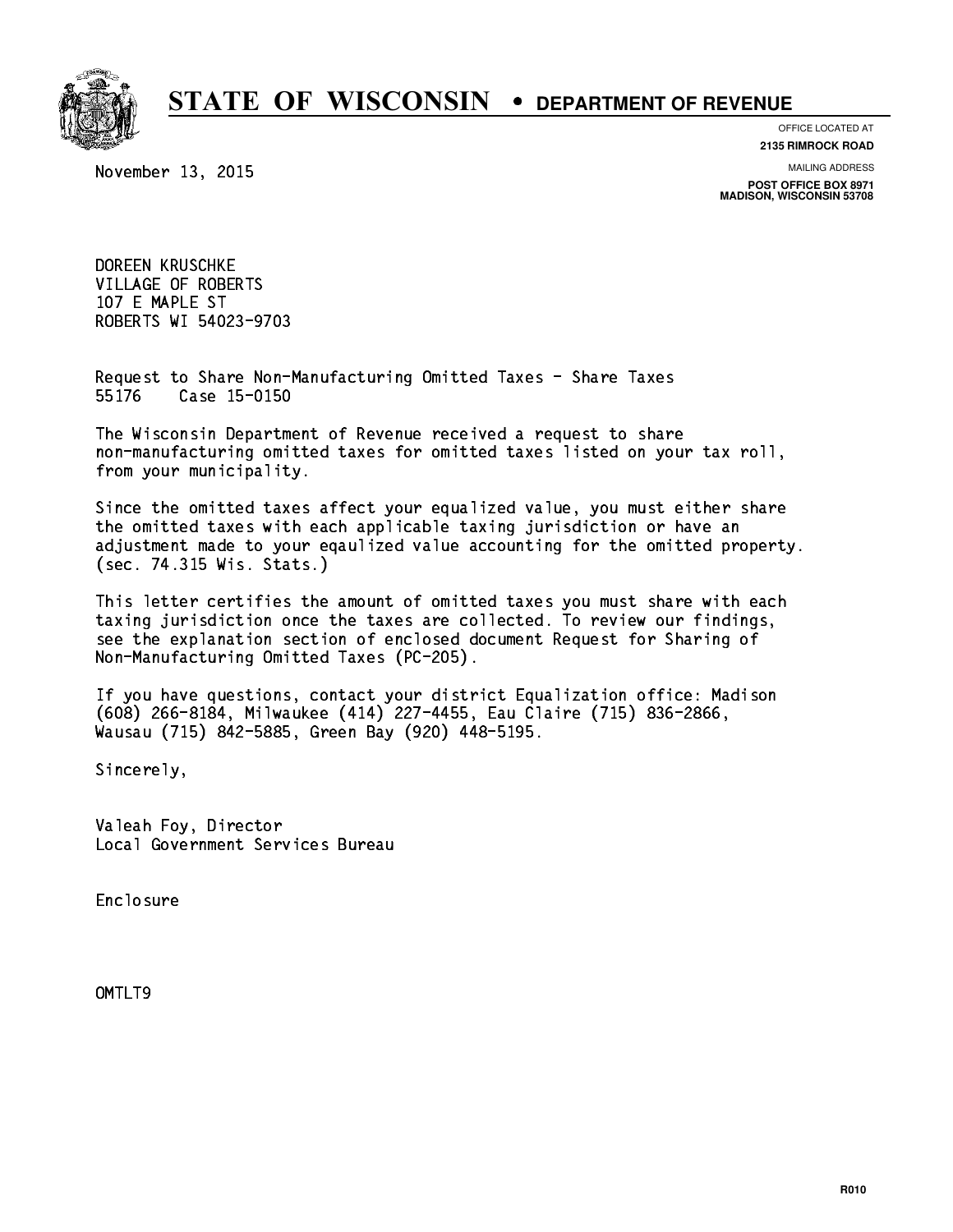

**OFFICE LOCATED AT**

November 13, 2015

**2135 RIMROCK ROAD**

**MAILING ADDRESS**

**POST OFFICE BOX 8971 MADISON, WISCONSIN 53708**

 BRENDA PHIPPS TOWN OF GREENBUSH N6644 SUGARBUSH RD GLENBEULAH WI 53023

 Request to Share Non-Manufacturing Omitted Taxes - Share Taxes Case 15-0164 59002

 The Wisconsin Department of Revenue received a request to share non-manufacturing omitted taxes for omitted taxes listed on your tax roll, from your municipality.

 Since the omitted taxes affect your equalized value, you must either share the omitted taxes with each applicable taxing jurisdiction or have an adjustment made to your eqaulized value accounting for the omitted property. (sec. 74.315 Wis. Stats.)

 This letter certifies the amount of omitted taxes you must share with each taxing jurisdiction once the taxes are collected. To review our findings, see the explanation section of enclosed document Request for Sharing of Non-Manufacturing Omitted Taxes (PC-205).

 If you have questions, contact your district Equalization office: Madison (608) 266-8184, Milwaukee (414) 227-4455, Eau Claire (715) 836-2866, Wausau (715) 842-5885, Green Bay (920) 448-5195.

Sincerely,

 Valeah Foy, Director Local Government Services Bureau

Enclosure Enclosure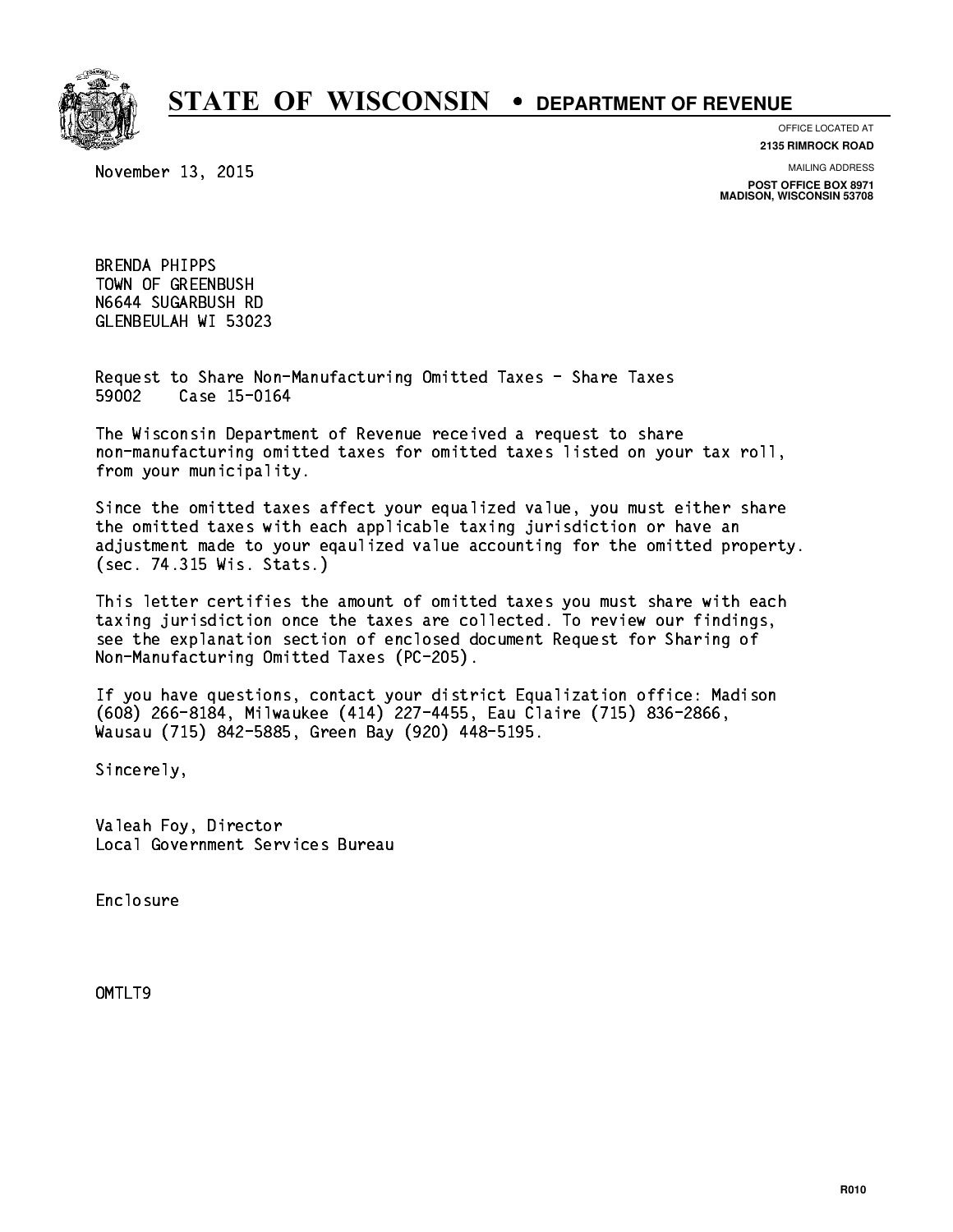

**OFFICE LOCATED AT**

November 13, 2015

**2135 RIMROCK ROAD**

**MAILING ADDRESS**

**POST OFFICE BOX 8971 MADISON, WISCONSIN 53708**

 BRENDA PHIPPS TOWN OF GREENBUSH N6644 SUGARBUSH RD GLENBEULAH WI 53023

 Request to Share Non-Manufacturing Omitted Taxes - Share Taxes 59002 Case 15-0163

 The Wisconsin Department of Revenue received a request to share non-manufacturing omitted taxes for omitted taxes listed on your tax roll, from your municipality.

 Since the omitted taxes affect your equalized value, you must either share the omitted taxes with each applicable taxing jurisdiction or have an adjustment made to your eqaulized value accounting for the omitted property. (sec. 74.315 Wis. Stats.)

 This letter certifies the amount of omitted taxes you must share with each taxing jurisdiction once the taxes are collected. To review our findings, see the explanation section of enclosed document Request for Sharing of Non-Manufacturing Omitted Taxes (PC-205).

 If you have questions, contact your district Equalization office: Madison (608) 266-8184, Milwaukee (414) 227-4455, Eau Claire (715) 836-2866, Wausau (715) 842-5885, Green Bay (920) 448-5195.

Sincerely,

 Valeah Foy, Director Local Government Services Bureau

Enclosure Enclosure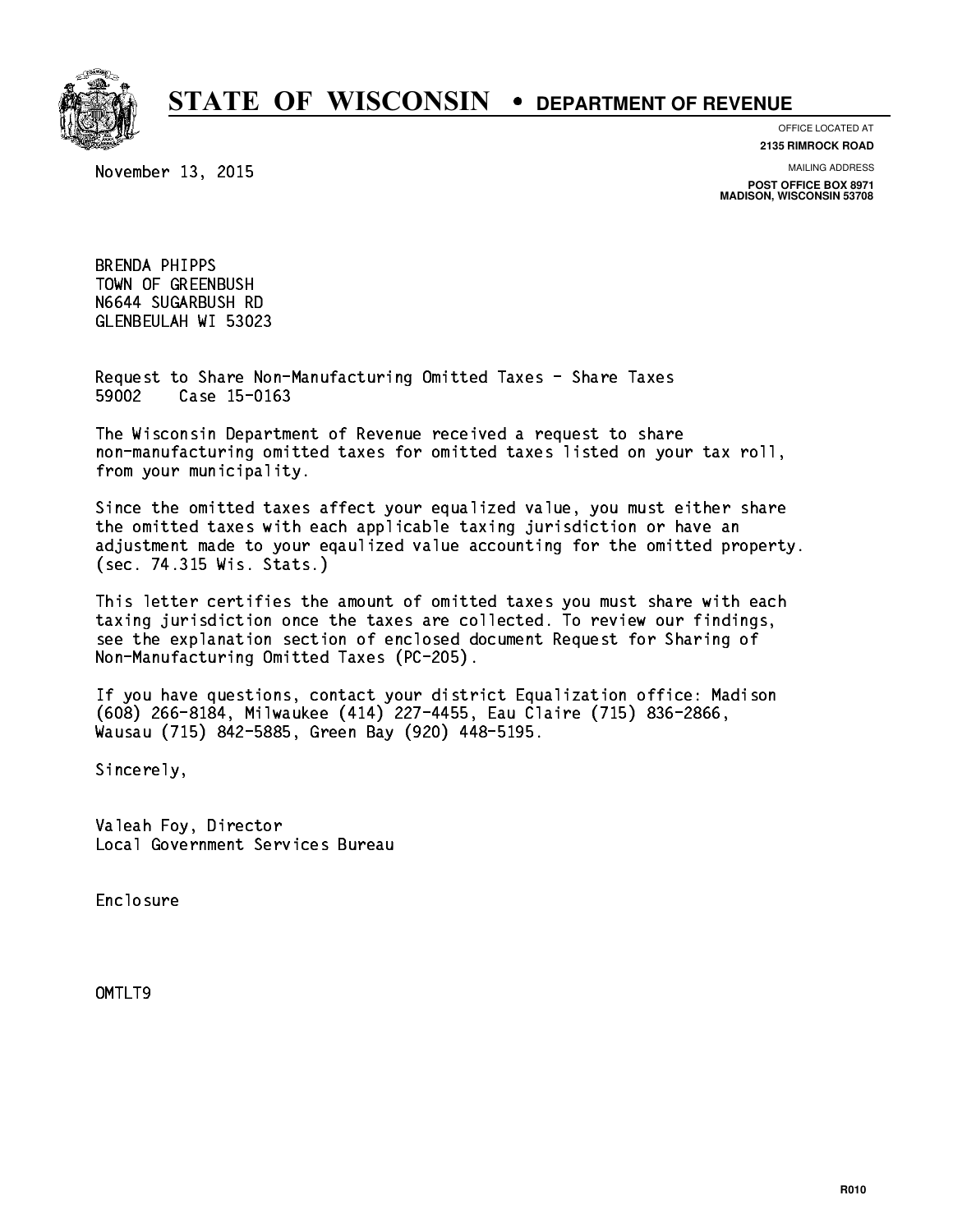

**OFFICE LOCATED AT**

November 13, 2015

**2135 RIMROCK ROAD**

**MAILING ADDRESS**

**POST OFFICE BOX 8971 MADISON, WISCONSIN 53708**

 BRENDA PHIPPS TOWN OF GREENBUSH N6644 SUGARBUSH RD GLENBEULAH WI 53023

 Request to Share Non-Manufacturing Omitted Taxes - Share Taxes 59002 Case 15-0165

 The Wisconsin Department of Revenue received a request to share non-manufacturing omitted taxes for omitted taxes listed on your tax roll, from your municipality.

 Since the omitted taxes affect your equalized value, you must either share the omitted taxes with each applicable taxing jurisdiction or have an adjustment made to your eqaulized value accounting for the omitted property. (sec. 74.315 Wis. Stats.)

 This letter certifies the amount of omitted taxes you must share with each taxing jurisdiction once the taxes are collected. To review our findings, see the explanation section of enclosed document Request for Sharing of Non-Manufacturing Omitted Taxes (PC-205).

 If you have questions, contact your district Equalization office: Madison (608) 266-8184, Milwaukee (414) 227-4455, Eau Claire (715) 836-2866, Wausau (715) 842-5885, Green Bay (920) 448-5195.

Sincerely,

 Valeah Foy, Director Local Government Services Bureau

Enclosure Enclosure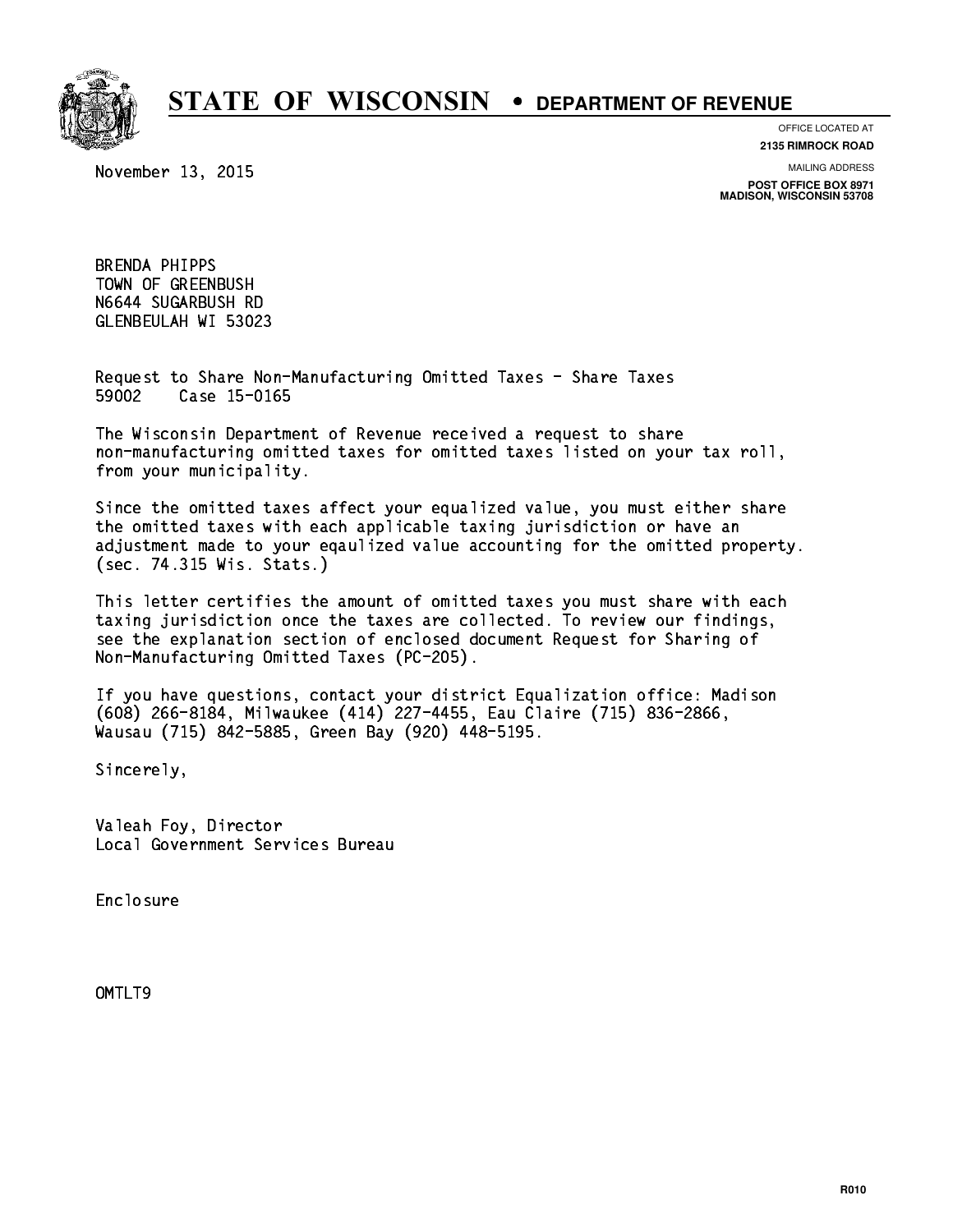

**OFFICE LOCATED AT**

**2135 RIMROCK ROAD**

November 13, 2015

**MAILING ADDRESS**

**POST OFFICE BOX 8971 MADISON, WISCONSIN 53708**

 PATRICIA HUBERTY CITY OF PLYMOUTH PO BOX 107 PO BOX 107 PLYMOUTH WI 53073-0107

 Request to Share Non-Manufacturing Omitted Taxes - Share Taxes 59271 Case 15-0172

 The Wisconsin Department of Revenue received a request to share non-manufacturing omitted taxes for omitted taxes listed on your tax roll, from your municipality.

 Since the omitted taxes affect your equalized value, you must either share the omitted taxes with each applicable taxing jurisdiction or have an adjustment made to your eqaulized value accounting for the omitted property. (sec. 74.315 Wis. Stats.)

 This letter certifies the amount of omitted taxes you must share with each taxing jurisdiction once the taxes are collected. To review our findings, see the explanation section of enclosed document Request for Sharing of Non-Manufacturing Omitted Taxes (PC-205).

 If you have questions, contact your district Equalization office: Madison (608) 266-8184, Milwaukee (414) 227-4455, Eau Claire (715) 836-2866, Wausau (715) 842-5885, Green Bay (920) 448-5195.

Sincerely,

 Valeah Foy, Director Local Government Services Bureau

Enclosure Enclosure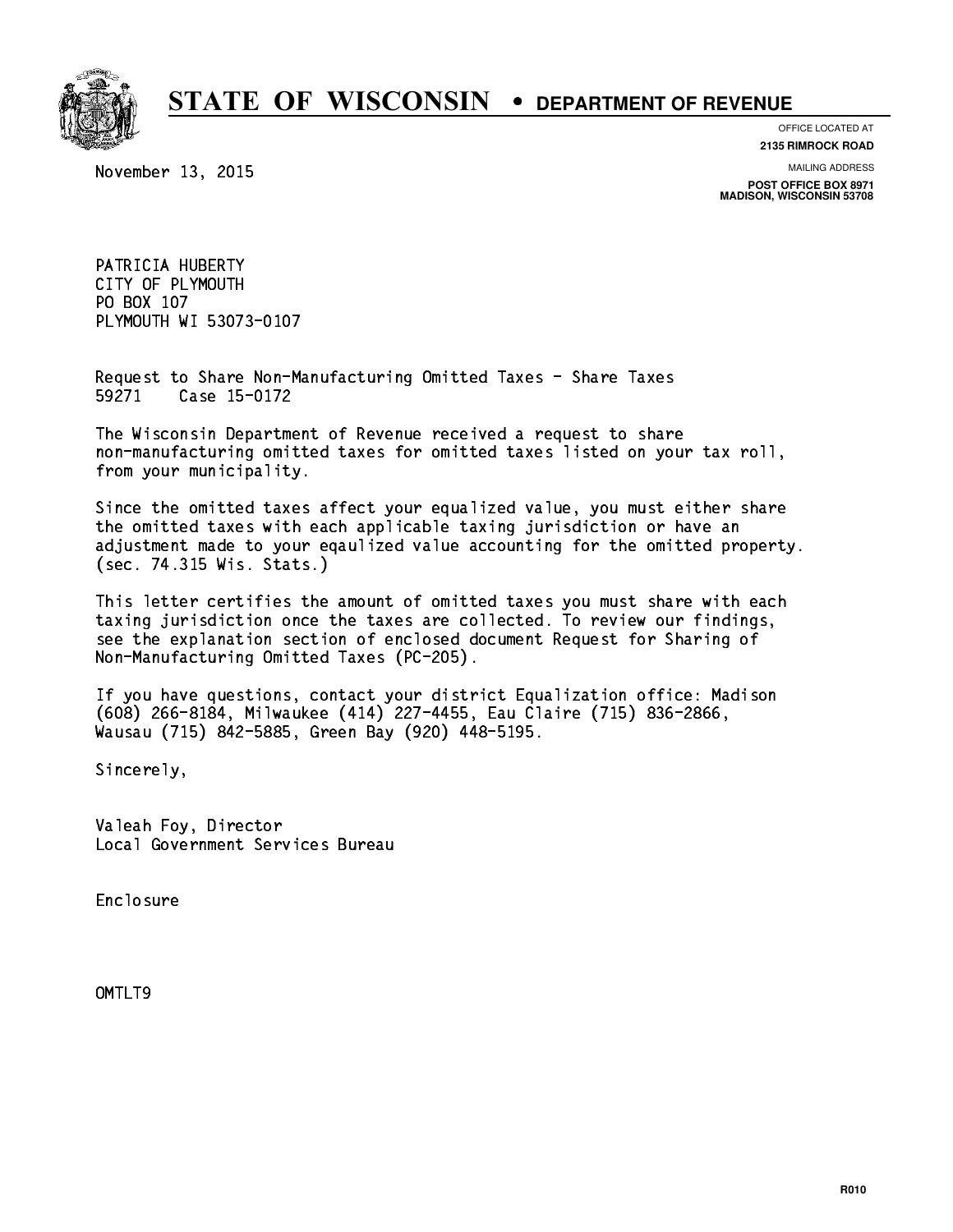

**OFFICE LOCATED AT**

November 13, 2015

**2135 RIMROCK ROAD**

**MAILING ADDRESS**

**POST OFFICE BOX 8971 MADISON, WISCONSIN 53708**

 GINA KOZLIK CITY OF WAUKESHA 201 DELAFIELD ST WAUKESHA WI 53188-3646

 Request to Share Non-Manufacturing Omitted Taxes - Share Taxes Case 15-0206 67291

 The Wisconsin Department of Revenue received a request to share non-manufacturing omitted taxes for omitted taxes listed on your tax roll, from your municipality.

 Since the omitted taxes affect your equalized value, you must either share the omitted taxes with each applicable taxing jurisdiction or have an adjustment made to your eqaulized value accounting for the omitted property. (sec. 74.315 Wis. Stats.)

 This letter certifies the amount of omitted taxes you must share with each taxing jurisdiction once the taxes are collected. To review our findings, see the explanation section of enclosed document Request for Sharing of Non-Manufacturing Omitted Taxes (PC-205).

 If you have questions, contact your district Equalization office: Madison (608) 266-8184, Milwaukee (414) 227-4455, Eau Claire (715) 836-2866, Wausau (715) 842-5885, Green Bay (920) 448-5195.

Sincerely,

 Valeah Foy, Director Local Government Services Bureau

Enclosure Enclosure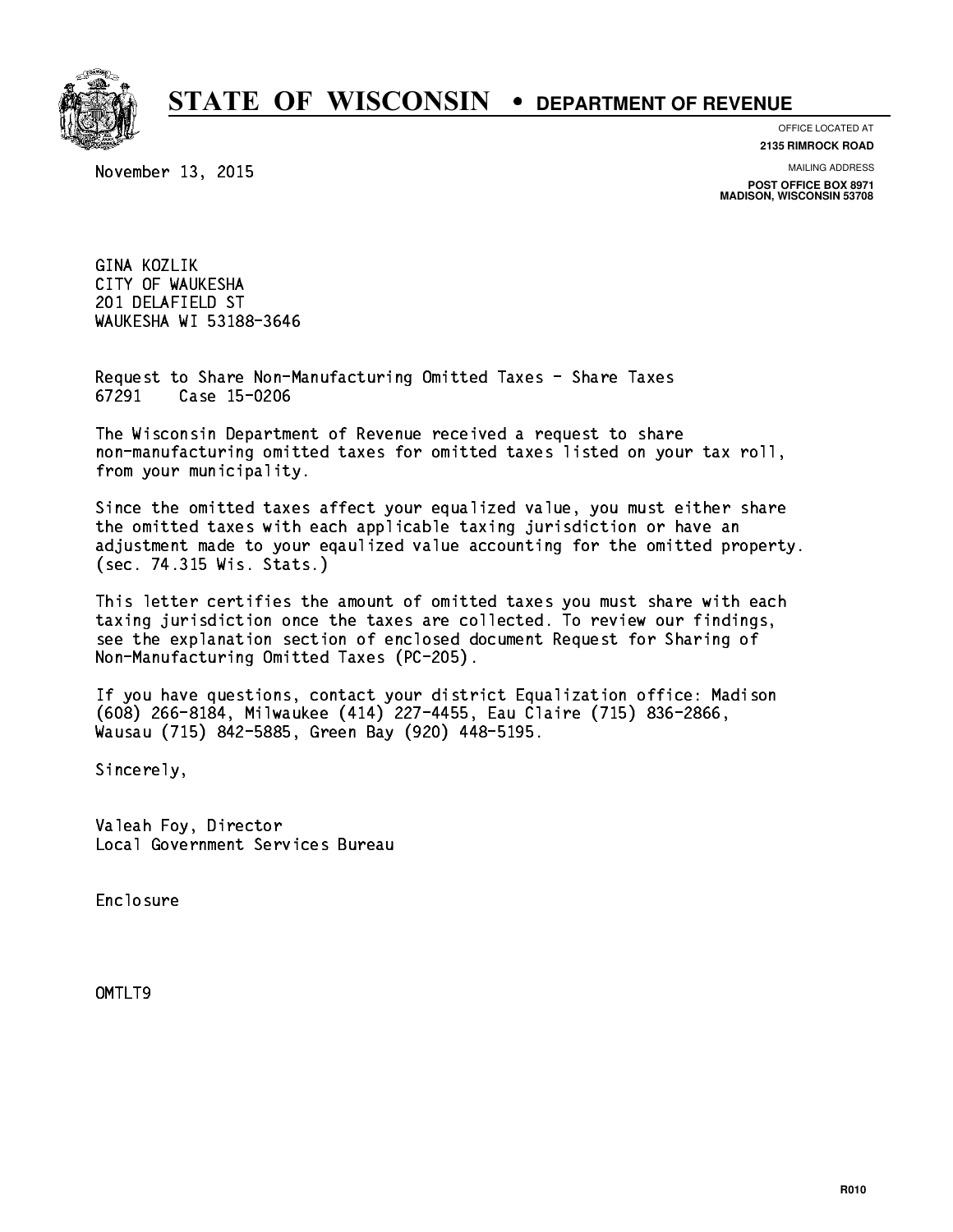

**OFFICE LOCATED AT**

November 13, 2015

**2135 RIMROCK ROAD**

**MAILING ADDRESS**

**POST OFFICE BOX 8971 MADISON, WISCONSIN 53708**

 GINA KOZLIK CITY OF WAUKESHA 201 DELAFIELD ST WAUKESHA WI 53188-3646

 Request to Share Non-Manufacturing Omitted Taxes - Share Taxes Case 15-0208 67291

 The Wisconsin Department of Revenue received a request to share non-manufacturing omitted taxes for omitted taxes listed on your tax roll, from your municipality.

 Since the omitted taxes affect your equalized value, you must either share the omitted taxes with each applicable taxing jurisdiction or have an adjustment made to your eqaulized value accounting for the omitted property. (sec. 74.315 Wis. Stats.)

 This letter certifies the amount of omitted taxes you must share with each taxing jurisdiction once the taxes are collected. To review our findings, see the explanation section of enclosed document Request for Sharing of Non-Manufacturing Omitted Taxes (PC-205).

 If you have questions, contact your district Equalization office: Madison (608) 266-8184, Milwaukee (414) 227-4455, Eau Claire (715) 836-2866, Wausau (715) 842-5885, Green Bay (920) 448-5195.

Sincerely,

 Valeah Foy, Director Local Government Services Bureau

Enclosure Enclosure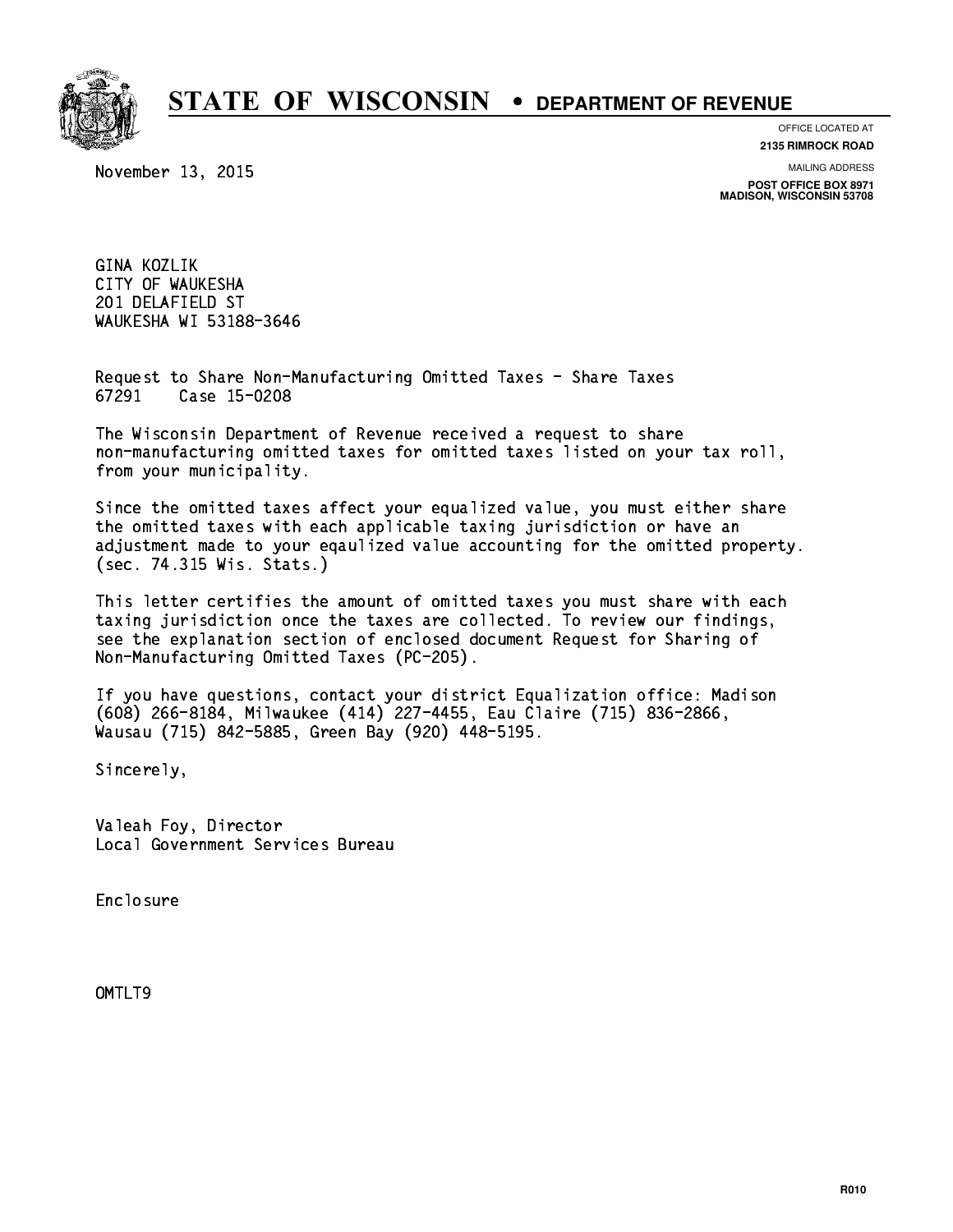

**OFFICE LOCATED AT**

November 13, 2015

**2135 RIMROCK ROAD**

**MAILING ADDRESS**

**POST OFFICE BOX 8971 MADISON, WISCONSIN 53708**

 GINA KOZLIK CITY OF WAUKESHA 201 DELAFIELD ST WAUKESHA WI 53188-3646

 Request to Share Non-Manufacturing Omitted Taxes - Share Taxes Case 15-0228 67291

 The Wisconsin Department of Revenue received a request to share non-manufacturing omitted taxes for omitted taxes listed on your tax roll, from your municipality.

 Since the omitted taxes affect your equalized value, you must either share the omitted taxes with each applicable taxing jurisdiction or have an adjustment made to your eqaulized value accounting for the omitted property. (sec. 74.315 Wis. Stats.)

 This letter certifies the amount of omitted taxes you must share with each taxing jurisdiction once the taxes are collected. To review our findings, see the explanation section of enclosed document Request for Sharing of Non-Manufacturing Omitted Taxes (PC-205).

 If you have questions, contact your district Equalization office: Madison (608) 266-8184, Milwaukee (414) 227-4455, Eau Claire (715) 836-2866, Wausau (715) 842-5885, Green Bay (920) 448-5195.

Sincerely,

 Valeah Foy, Director Local Government Services Bureau

Enclosure Enclosure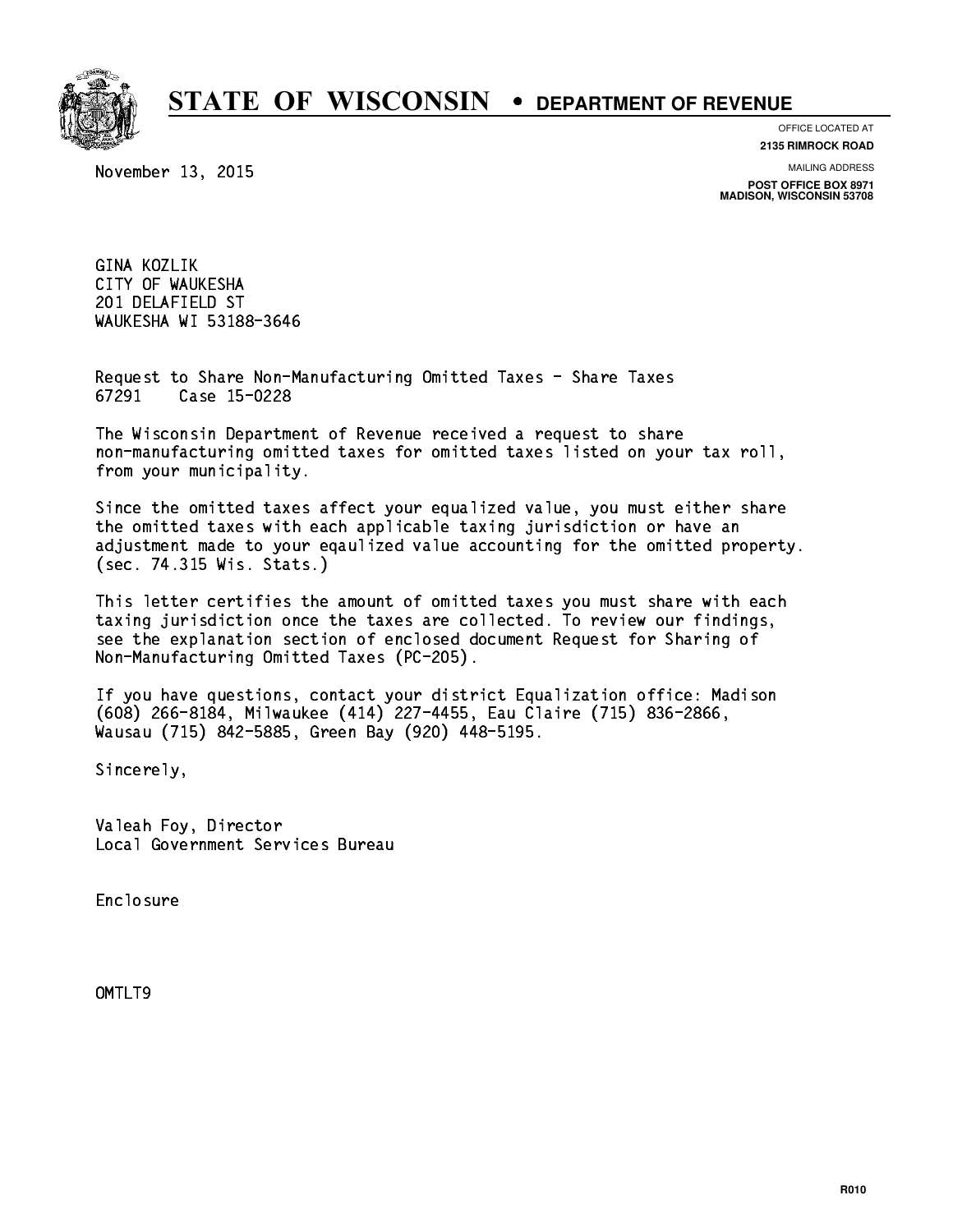

**OFFICE LOCATED AT**

November 13, 2015

**2135 RIMROCK ROAD**

**MAILING ADDRESS**

**POST OFFICE BOX 8971 MADISON, WISCONSIN 53708**

 GINA KOZLIK CITY OF WAUKESHA 201 DELAFIELD ST WAUKESHA WI 53188-3646

 Request to Share Non-Manufacturing Omitted Taxes - Share Taxes Case 15-0229 67291

 The Wisconsin Department of Revenue received a request to share non-manufacturing omitted taxes for omitted taxes listed on your tax roll, from your municipality.

 Since the omitted taxes affect your equalized value, you must either share the omitted taxes with each applicable taxing jurisdiction or have an adjustment made to your eqaulized value accounting for the omitted property. (sec. 74.315 Wis. Stats.)

 This letter certifies the amount of omitted taxes you must share with each taxing jurisdiction once the taxes are collected. To review our findings, see the explanation section of enclosed document Request for Sharing of Non-Manufacturing Omitted Taxes (PC-205).

 If you have questions, contact your district Equalization office: Madison (608) 266-8184, Milwaukee (414) 227-4455, Eau Claire (715) 836-2866, Wausau (715) 842-5885, Green Bay (920) 448-5195.

Sincerely,

 Valeah Foy, Director Local Government Services Bureau

Enclosure Enclosure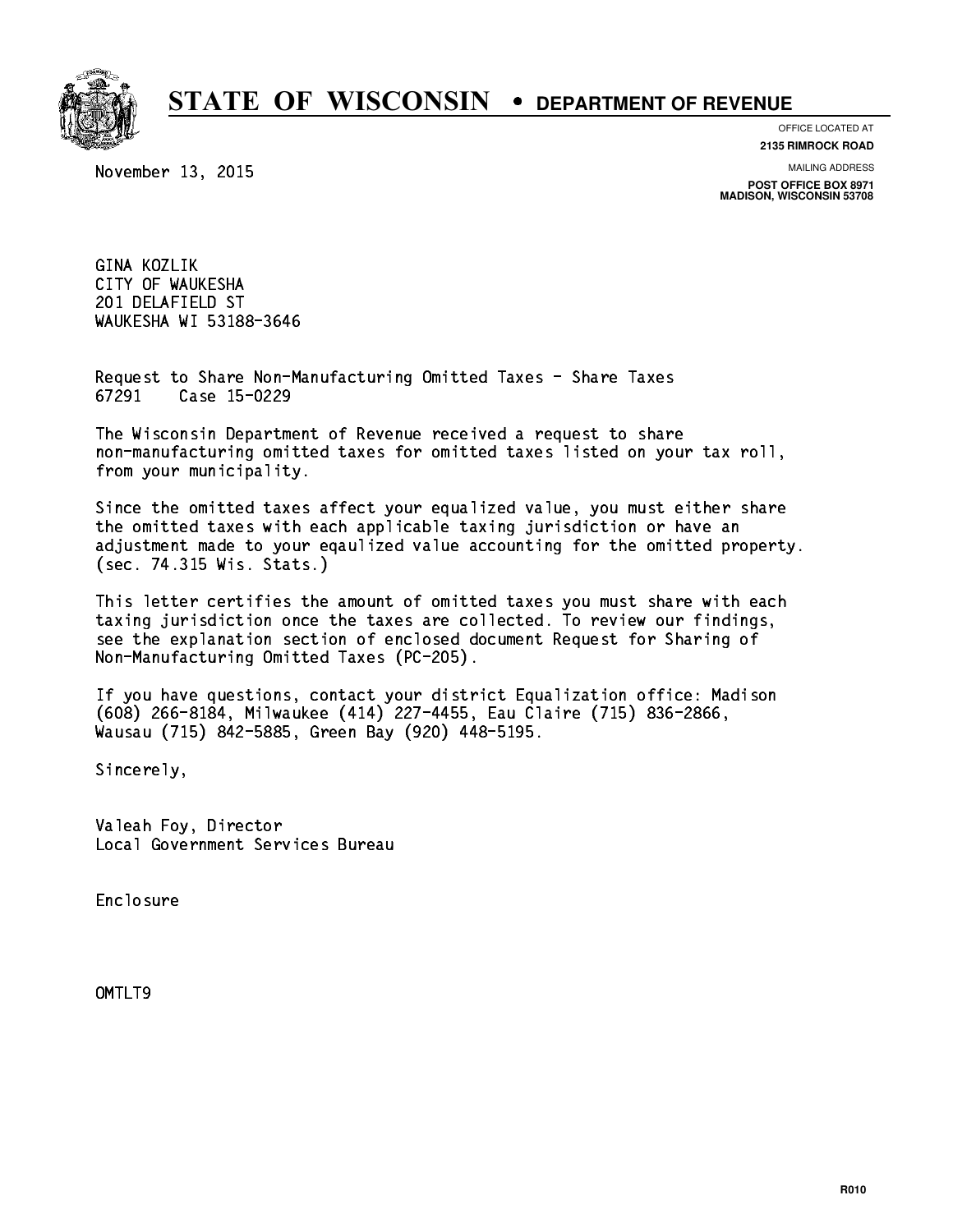

**OFFICE LOCATED AT**

November 13, 2015

**2135 RIMROCK ROAD**

**MAILING ADDRESS**

**POST OFFICE BOX 8971 MADISON, WISCONSIN 53708**

 GINA KOZLIK CITY OF WAUKESHA 201 DELAFIELD ST WAUKESHA WI 53188-3646

 Request to Share Non-Manufacturing Omitted Taxes - Share Taxes Case 15-0230 67291

 The Wisconsin Department of Revenue received a request to share non-manufacturing omitted taxes for omitted taxes listed on your tax roll, from your municipality.

 Since the omitted taxes affect your equalized value, you must either share the omitted taxes with each applicable taxing jurisdiction or have an adjustment made to your eqaulized value accounting for the omitted property. (sec. 74.315 Wis. Stats.)

 This letter certifies the amount of omitted taxes you must share with each taxing jurisdiction once the taxes are collected. To review our findings, see the explanation section of enclosed document Request for Sharing of Non-Manufacturing Omitted Taxes (PC-205).

 If you have questions, contact your district Equalization office: Madison (608) 266-8184, Milwaukee (414) 227-4455, Eau Claire (715) 836-2866, Wausau (715) 842-5885, Green Bay (920) 448-5195.

Sincerely,

 Valeah Foy, Director Local Government Services Bureau

Enclosure Enclosure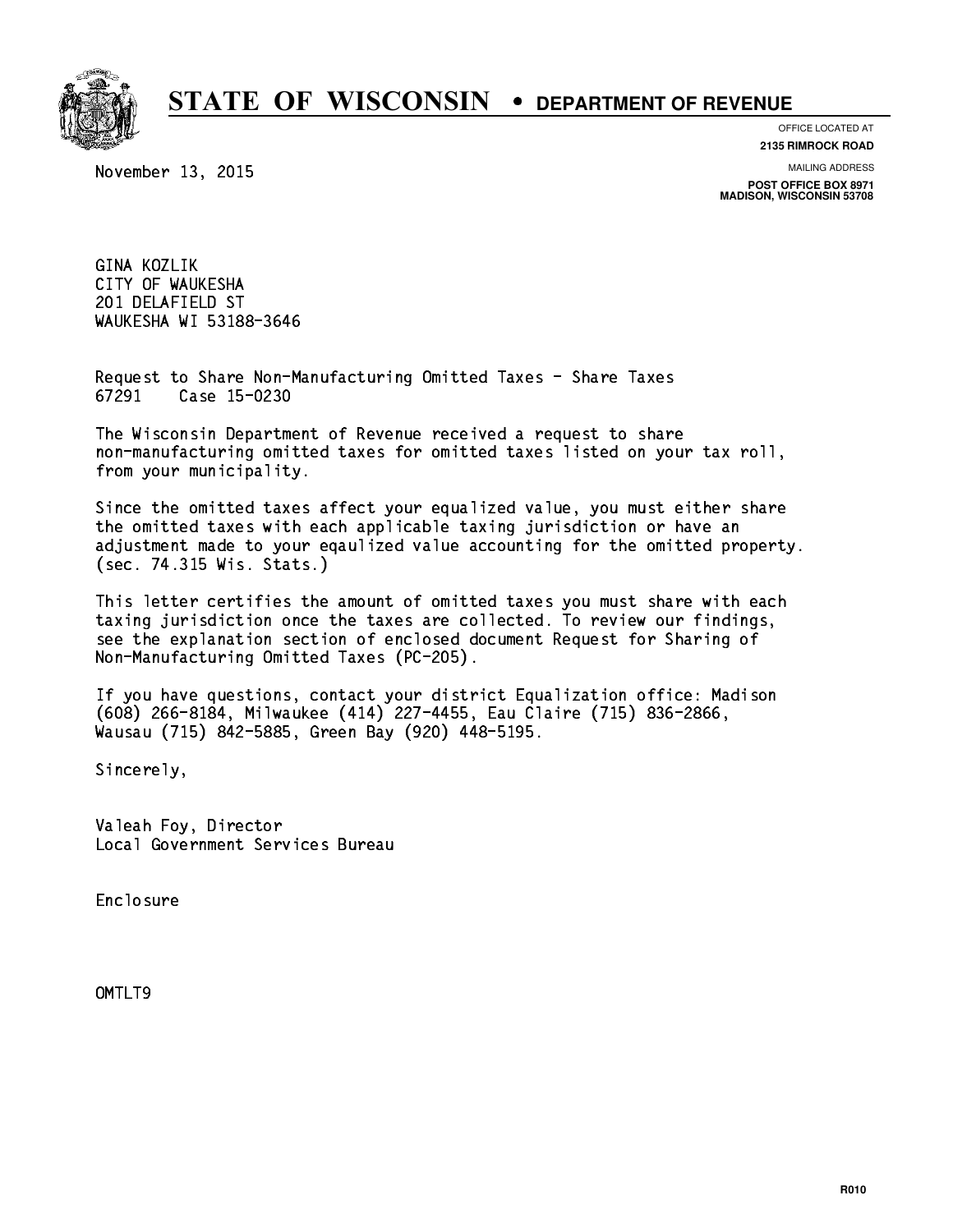

**OFFICE LOCATED AT**

November 13, 2015

**2135 RIMROCK ROAD**

**MAILING ADDRESS**

**POST OFFICE BOX 8971 MADISON, WISCONSIN 53708**

 GINA KOZLIK CITY OF WAUKESHA 201 DELAFIELD ST WAUKESHA WI 53188-3646

 Request to Share Non-Manufacturing Omitted Taxes - Share Taxes Case 15-0231 67291

 The Wisconsin Department of Revenue received a request to share non-manufacturing omitted taxes for omitted taxes listed on your tax roll, from your municipality.

 Since the omitted taxes affect your equalized value, you must either share the omitted taxes with each applicable taxing jurisdiction or have an adjustment made to your eqaulized value accounting for the omitted property. (sec. 74.315 Wis. Stats.)

 This letter certifies the amount of omitted taxes you must share with each taxing jurisdiction once the taxes are collected. To review our findings, see the explanation section of enclosed document Request for Sharing of Non-Manufacturing Omitted Taxes (PC-205).

 If you have questions, contact your district Equalization office: Madison (608) 266-8184, Milwaukee (414) 227-4455, Eau Claire (715) 836-2866, Wausau (715) 842-5885, Green Bay (920) 448-5195.

Sincerely,

 Valeah Foy, Director Local Government Services Bureau

Enclosure Enclosure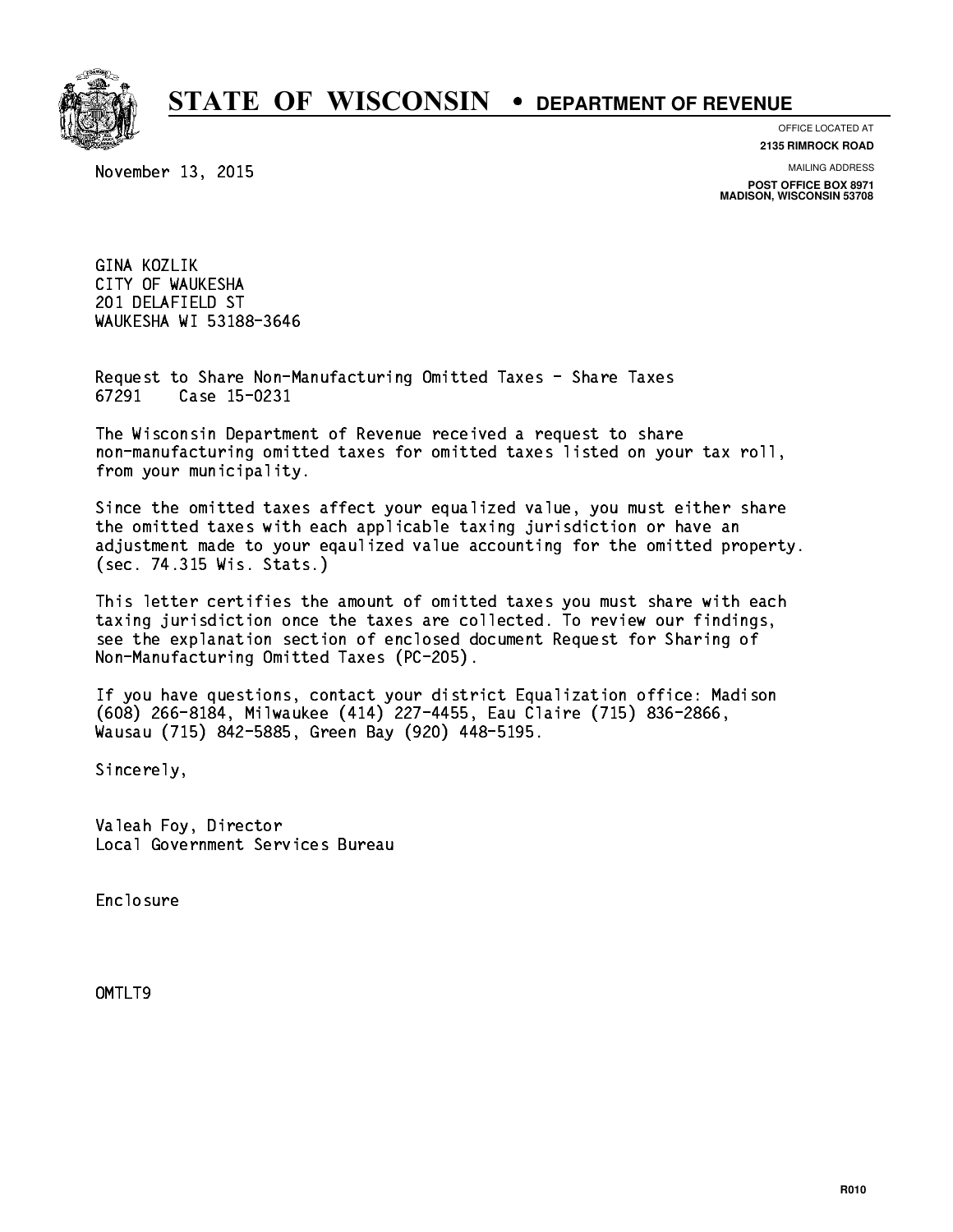

**OFFICE LOCATED AT**

November 13, 2015

**2135 RIMROCK ROAD**

**MAILING ADDRESS**

**POST OFFICE BOX 8971 MADISON, WISCONSIN 53708**

 GINA KOZLIK CITY OF WAUKESHA 201 DELAFIELD ST WAUKESHA WI 53188-3646

 Request to Share Non-Manufacturing Omitted Taxes - Share Taxes Case 15-0207 67291

 The Wisconsin Department of Revenue received a request to share non-manufacturing omitted taxes for omitted taxes listed on your tax roll, from your municipality.

 Since the omitted taxes affect your equalized value, you must either share the omitted taxes with each applicable taxing jurisdiction or have an adjustment made to your eqaulized value accounting for the omitted property. (sec. 74.315 Wis. Stats.)

 This letter certifies the amount of omitted taxes you must share with each taxing jurisdiction once the taxes are collected. To review our findings, see the explanation section of enclosed document Request for Sharing of Non-Manufacturing Omitted Taxes (PC-205).

 If you have questions, contact your district Equalization office: Madison (608) 266-8184, Milwaukee (414) 227-4455, Eau Claire (715) 836-2866, Wausau (715) 842-5885, Green Bay (920) 448-5195.

Sincerely,

 Valeah Foy, Director Local Government Services Bureau

Enclosure Enclosure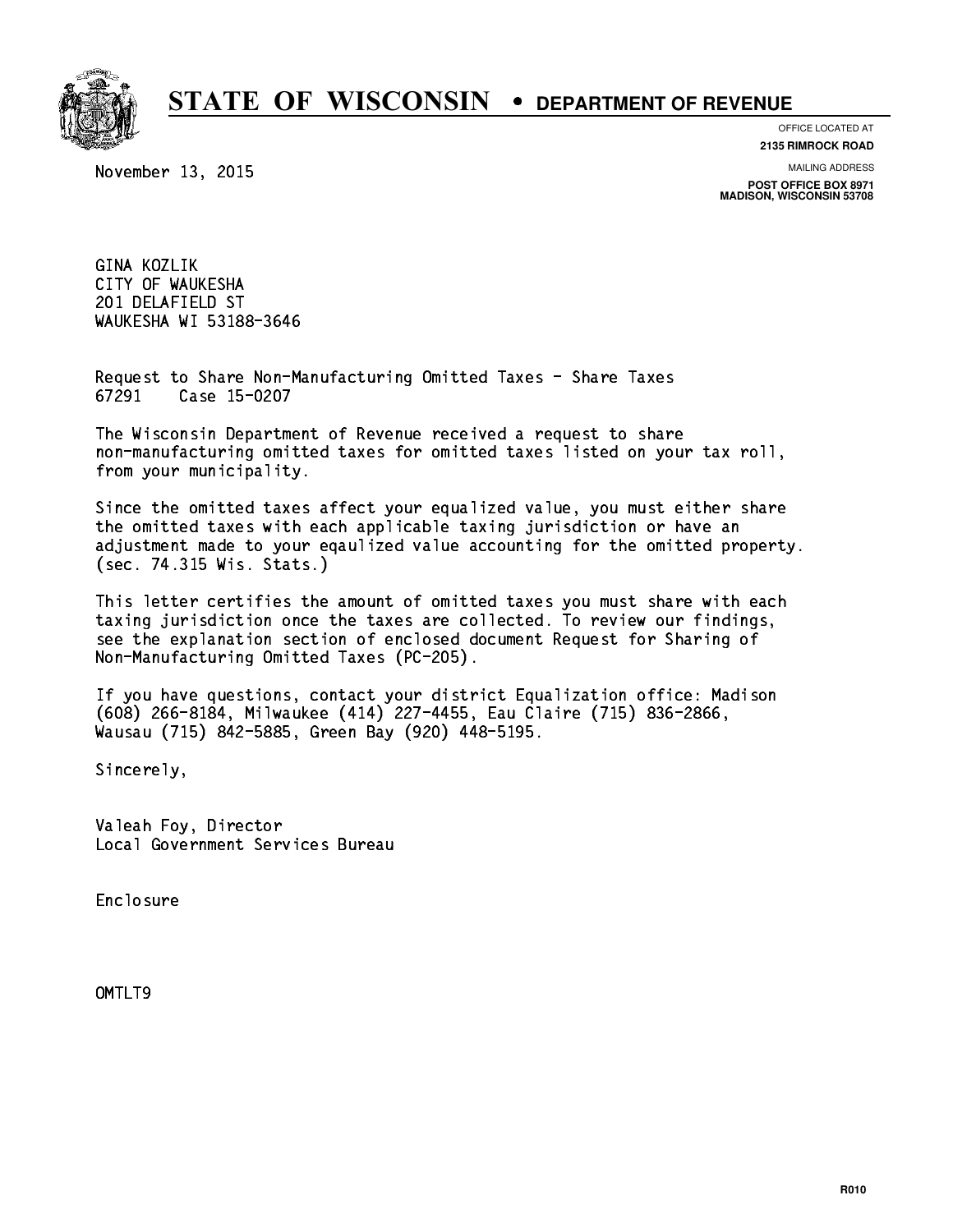

**OFFICE LOCATED AT**

November 13, 2015

**2135 RIMROCK ROAD**

**MAILING ADDRESS**

**POST OFFICE BOX 8971 MADISON, WISCONSIN 53708**

 GINA KOZLIK CITY OF WAUKESHA 201 DELAFIELD ST WAUKESHA WI 53188-3646

 Request to Share Non-Manufacturing Omitted Taxes - Share Taxes Case 15-0209 67291

 The Wisconsin Department of Revenue received a request to share non-manufacturing omitted taxes for omitted taxes listed on your tax roll, from your municipality.

 Since the omitted taxes affect your equalized value, you must either share the omitted taxes with each applicable taxing jurisdiction or have an adjustment made to your eqaulized value accounting for the omitted property. (sec. 74.315 Wis. Stats.)

 This letter certifies the amount of omitted taxes you must share with each taxing jurisdiction once the taxes are collected. To review our findings, see the explanation section of enclosed document Request for Sharing of Non-Manufacturing Omitted Taxes (PC-205).

 If you have questions, contact your district Equalization office: Madison (608) 266-8184, Milwaukee (414) 227-4455, Eau Claire (715) 836-2866, Wausau (715) 842-5885, Green Bay (920) 448-5195.

Sincerely,

 Valeah Foy, Director Local Government Services Bureau

Enclosure Enclosure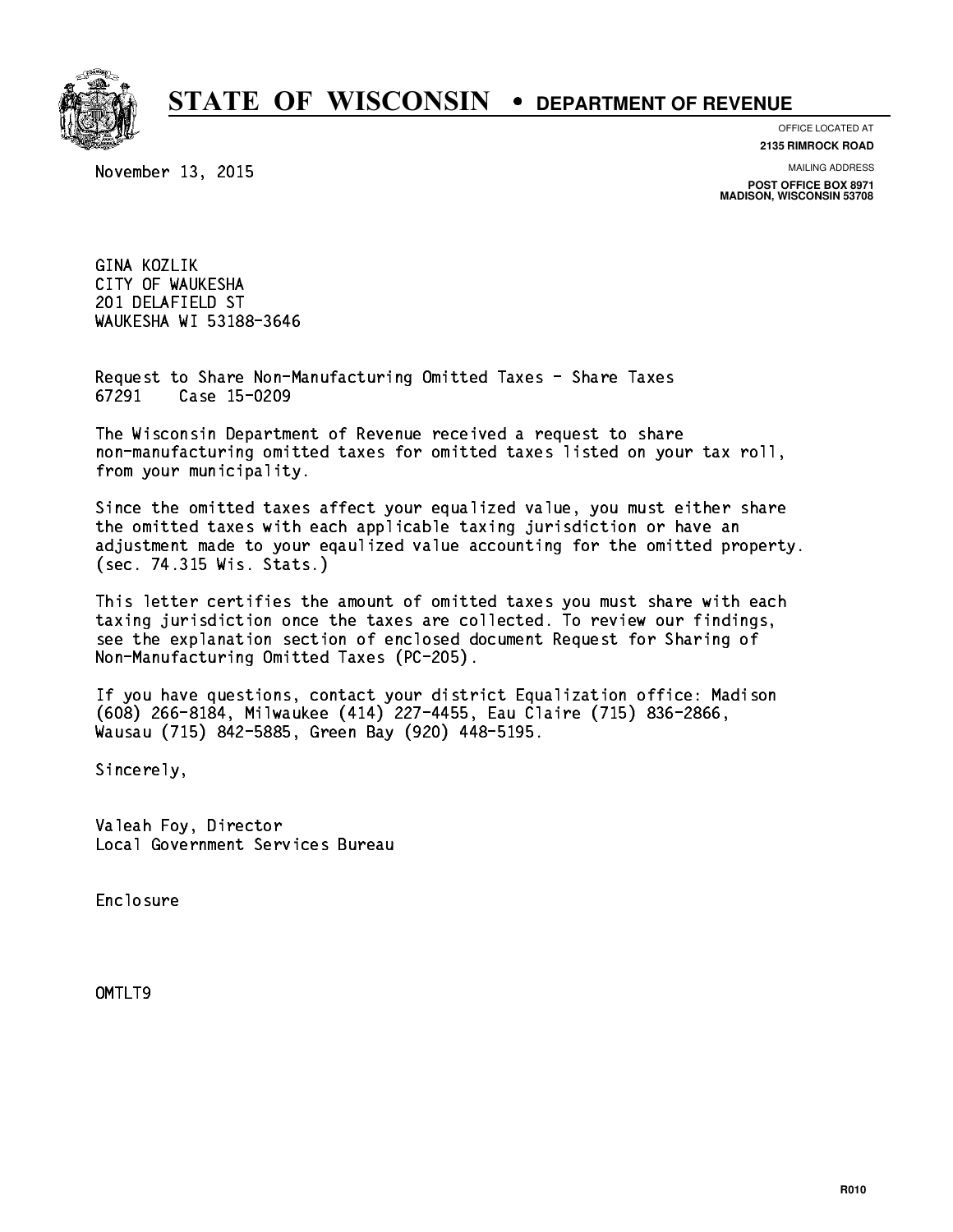

**OFFICE LOCATED AT**

November 13, 2015

**2135 RIMROCK ROAD**

**MAILING ADDRESS**

**POST OFFICE BOX 8971 MADISON, WISCONSIN 53708**

 GINA KOZLIK CITY OF WAUKESHA 201 DELAFIELD ST WAUKESHA WI 53188-3646

 Request to Share Non-Manufacturing Omitted Taxes - Share Taxes Case 15-0210 67291

 The Wisconsin Department of Revenue received a request to share non-manufacturing omitted taxes for omitted taxes listed on your tax roll, from your municipality.

 Since the omitted taxes affect your equalized value, you must either share the omitted taxes with each applicable taxing jurisdiction or have an adjustment made to your eqaulized value accounting for the omitted property. (sec. 74.315 Wis. Stats.)

 This letter certifies the amount of omitted taxes you must share with each taxing jurisdiction once the taxes are collected. To review our findings, see the explanation section of enclosed document Request for Sharing of Non-Manufacturing Omitted Taxes (PC-205).

 If you have questions, contact your district Equalization office: Madison (608) 266-8184, Milwaukee (414) 227-4455, Eau Claire (715) 836-2866, Wausau (715) 842-5885, Green Bay (920) 448-5195.

Sincerely,

 Valeah Foy, Director Local Government Services Bureau

Enclosure Enclosure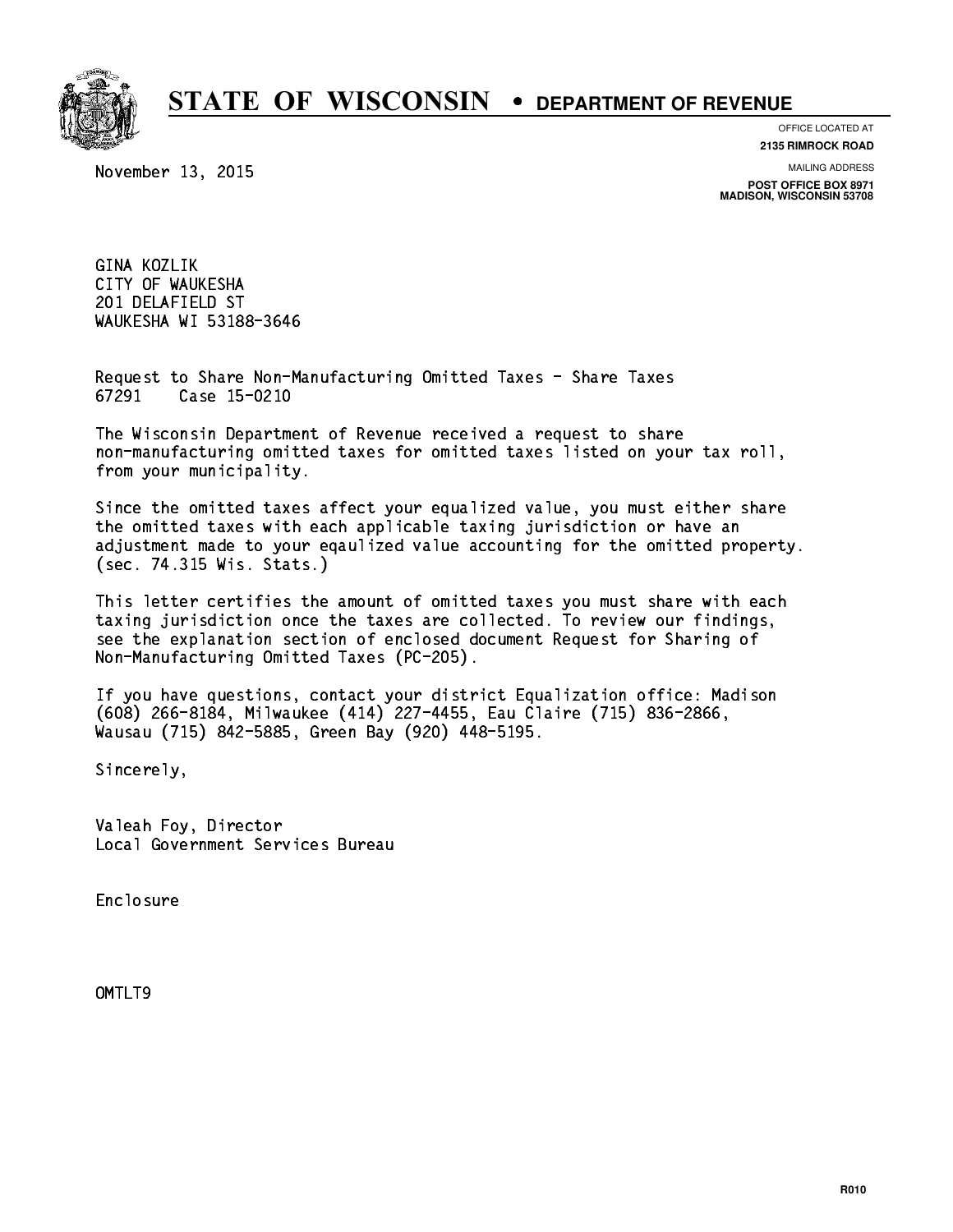

**OFFICE LOCATED AT**

November 13, 2015

**2135 RIMROCK ROAD**

**MAILING ADDRESS**

**POST OFFICE BOX 8971 MADISON, WISCONSIN 53708**

 GINA KOZLIK CITY OF WAUKESHA 201 DELAFIELD ST WAUKESHA WI 53188-3646

 Request to Share Non-Manufacturing Omitted Taxes - Share Taxes 67291 Case 15-0211

 The Wisconsin Department of Revenue received a request to share non-manufacturing omitted taxes for omitted taxes listed on your tax roll, from your municipality.

 Since the omitted taxes affect your equalized value, you must either share the omitted taxes with each applicable taxing jurisdiction or have an adjustment made to your eqaulized value accounting for the omitted property. (sec. 74.315 Wis. Stats.)

 This letter certifies the amount of omitted taxes you must share with each taxing jurisdiction once the taxes are collected. To review our findings, see the explanation section of enclosed document Request for Sharing of Non-Manufacturing Omitted Taxes (PC-205).

 If you have questions, contact your district Equalization office: Madison (608) 266-8184, Milwaukee (414) 227-4455, Eau Claire (715) 836-2866, Wausau (715) 842-5885, Green Bay (920) 448-5195.

Sincerely,

 Valeah Foy, Director Local Government Services Bureau

Enclosure Enclosure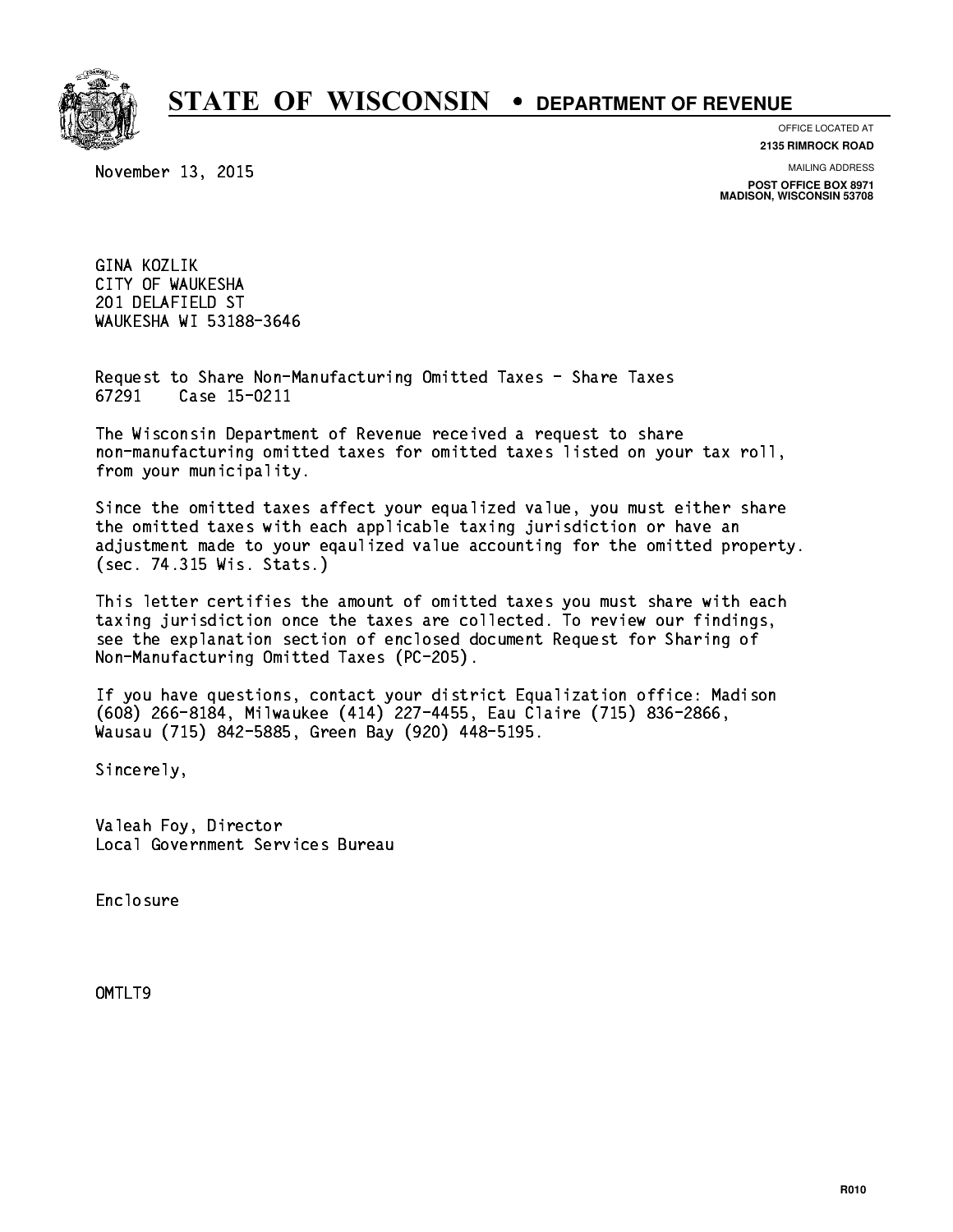

**OFFICE LOCATED AT**

November 13, 2015

**2135 RIMROCK ROAD**

**MAILING ADDRESS**

**POST OFFICE BOX 8971 MADISON, WISCONSIN 53708**

 GINA KOZLIK CITY OF WAUKESHA 201 DELAFIELD ST WAUKESHA WI 53188-3646

 Request to Share Non-Manufacturing Omitted Taxes - Share Taxes Case 15-0212 67291

 The Wisconsin Department of Revenue received a request to share non-manufacturing omitted taxes for omitted taxes listed on your tax roll, from your municipality.

 Since the omitted taxes affect your equalized value, you must either share the omitted taxes with each applicable taxing jurisdiction or have an adjustment made to your eqaulized value accounting for the omitted property. (sec. 74.315 Wis. Stats.)

 This letter certifies the amount of omitted taxes you must share with each taxing jurisdiction once the taxes are collected. To review our findings, see the explanation section of enclosed document Request for Sharing of Non-Manufacturing Omitted Taxes (PC-205).

 If you have questions, contact your district Equalization office: Madison (608) 266-8184, Milwaukee (414) 227-4455, Eau Claire (715) 836-2866, Wausau (715) 842-5885, Green Bay (920) 448-5195.

Sincerely,

 Valeah Foy, Director Local Government Services Bureau

Enclosure Enclosure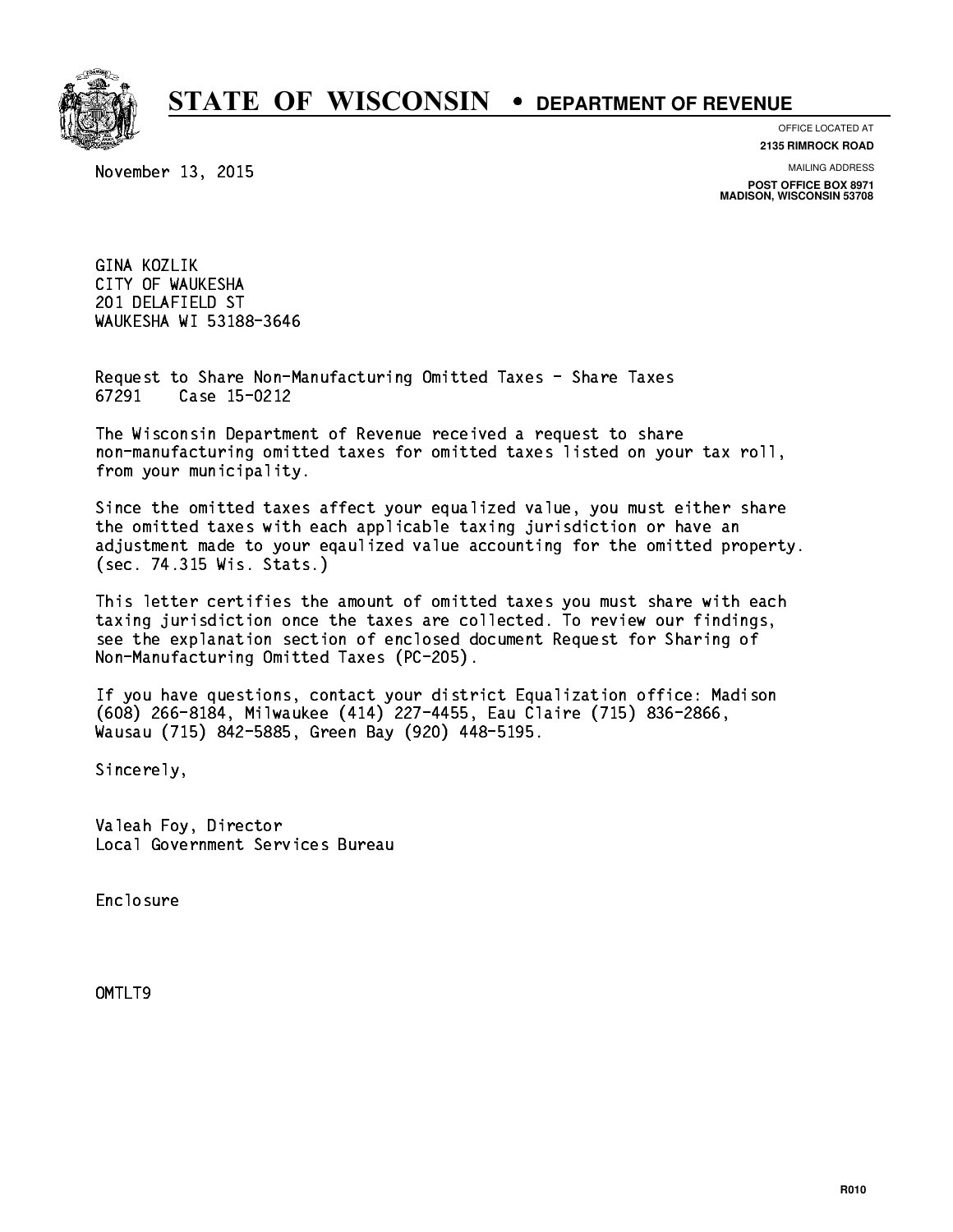

**OFFICE LOCATED AT**

November 13, 2015

**2135 RIMROCK ROAD**

**MAILING ADDRESS**

**POST OFFICE BOX 8971 MADISON, WISCONSIN 53708**

 GINA KOZLIK CITY OF WAUKESHA 201 DELAFIELD ST WAUKESHA WI 53188-3646

 Request to Share Non-Manufacturing Omitted Taxes - Share Taxes Case 15-0213 67291

 The Wisconsin Department of Revenue received a request to share non-manufacturing omitted taxes for omitted taxes listed on your tax roll, from your municipality.

 Since the omitted taxes affect your equalized value, you must either share the omitted taxes with each applicable taxing jurisdiction or have an adjustment made to your eqaulized value accounting for the omitted property. (sec. 74.315 Wis. Stats.)

 This letter certifies the amount of omitted taxes you must share with each taxing jurisdiction once the taxes are collected. To review our findings, see the explanation section of enclosed document Request for Sharing of Non-Manufacturing Omitted Taxes (PC-205).

 If you have questions, contact your district Equalization office: Madison (608) 266-8184, Milwaukee (414) 227-4455, Eau Claire (715) 836-2866, Wausau (715) 842-5885, Green Bay (920) 448-5195.

Sincerely,

 Valeah Foy, Director Local Government Services Bureau

Enclosure Enclosure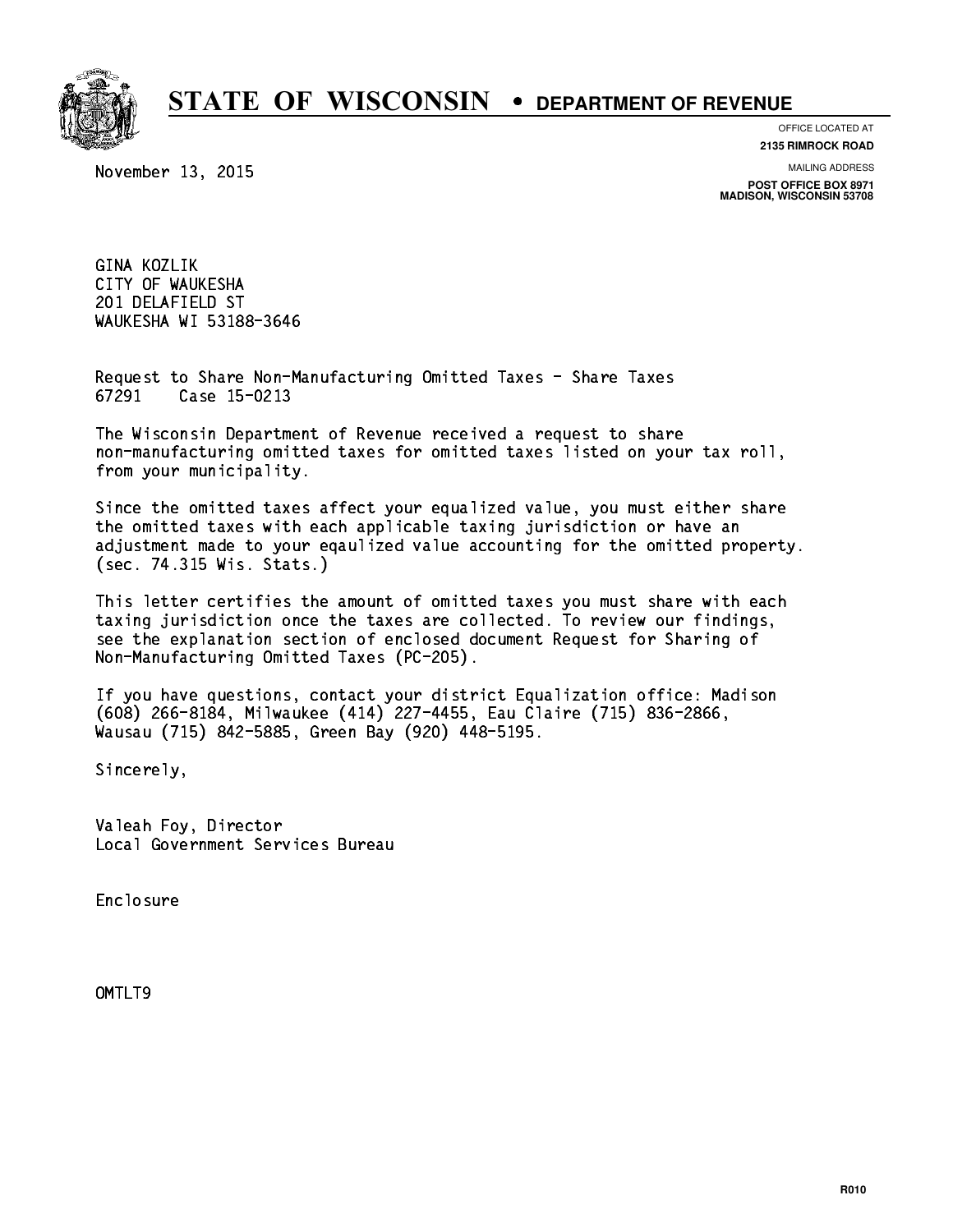

**OFFICE LOCATED AT**

November 13, 2015

**2135 RIMROCK ROAD**

**MAILING ADDRESS**

**POST OFFICE BOX 8971 MADISON, WISCONSIN 53708**

 GINA KOZLIK CITY OF WAUKESHA 201 DELAFIELD ST WAUKESHA WI 53188-3646

 Request to Share Non-Manufacturing Omitted Taxes - Share Taxes Case 15-0214 67291

 The Wisconsin Department of Revenue received a request to share non-manufacturing omitted taxes for omitted taxes listed on your tax roll, from your municipality.

 Since the omitted taxes affect your equalized value, you must either share the omitted taxes with each applicable taxing jurisdiction or have an adjustment made to your eqaulized value accounting for the omitted property. (sec. 74.315 Wis. Stats.)

 This letter certifies the amount of omitted taxes you must share with each taxing jurisdiction once the taxes are collected. To review our findings, see the explanation section of enclosed document Request for Sharing of Non-Manufacturing Omitted Taxes (PC-205).

 If you have questions, contact your district Equalization office: Madison (608) 266-8184, Milwaukee (414) 227-4455, Eau Claire (715) 836-2866, Wausau (715) 842-5885, Green Bay (920) 448-5195.

Sincerely,

 Valeah Foy, Director Local Government Services Bureau

Enclosure Enclosure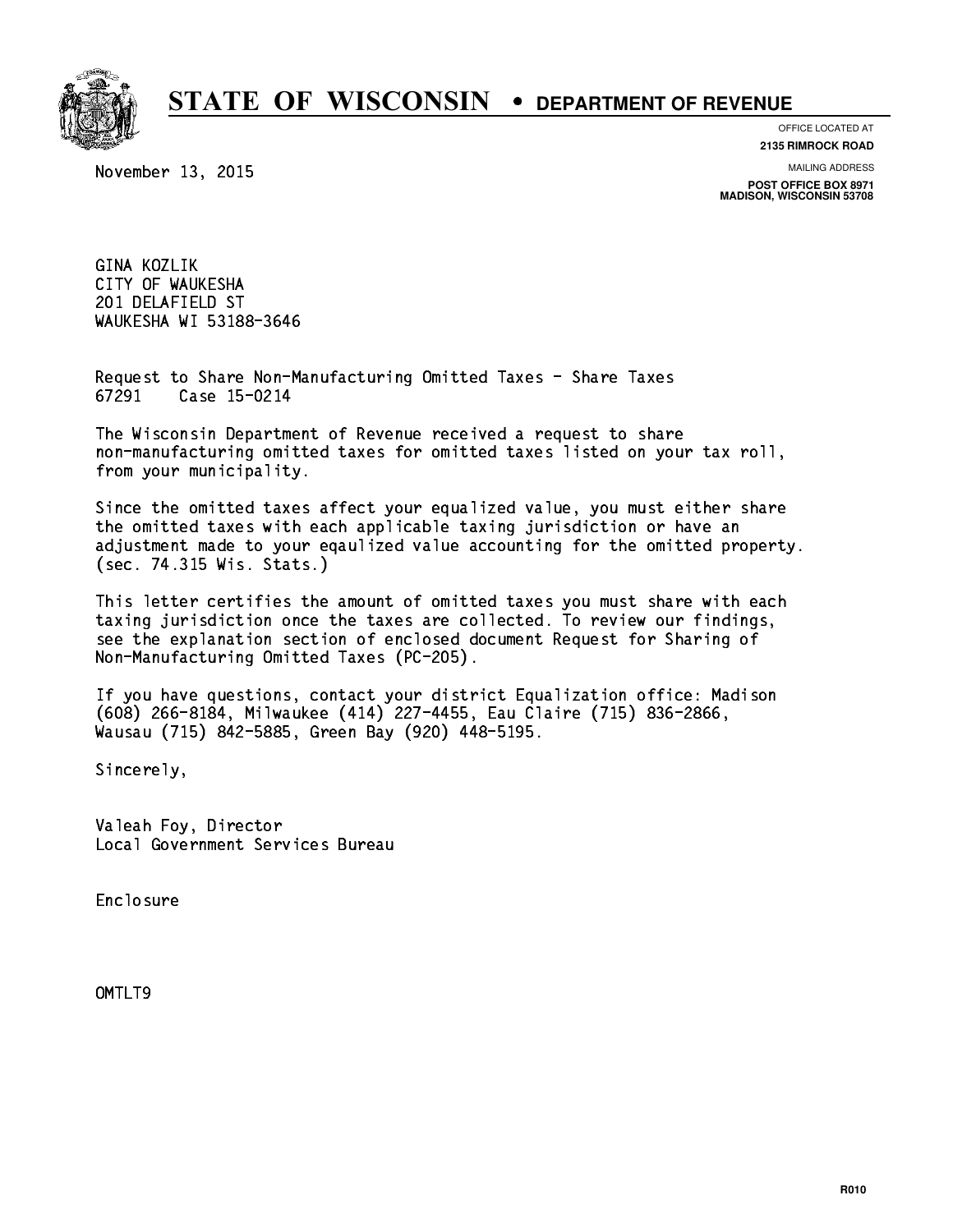

**OFFICE LOCATED AT**

November 13, 2015

**2135 RIMROCK ROAD**

**MAILING ADDRESS**

**POST OFFICE BOX 8971 MADISON, WISCONSIN 53708**

 GINA KOZLIK CITY OF WAUKESHA 201 DELAFIELD ST WAUKESHA WI 53188-3646

 Request to Share Non-Manufacturing Omitted Taxes - Share Taxes Case 15-0196 67291

 The Wisconsin Department of Revenue received a request to share non-manufacturing omitted taxes for omitted taxes listed on your tax roll, from your municipality.

 Since the omitted taxes affect your equalized value, you must either share the omitted taxes with each applicable taxing jurisdiction or have an adjustment made to your eqaulized value accounting for the omitted property. (sec. 74.315 Wis. Stats.)

 This letter certifies the amount of omitted taxes you must share with each taxing jurisdiction once the taxes are collected. To review our findings, see the explanation section of enclosed document Request for Sharing of Non-Manufacturing Omitted Taxes (PC-205).

 If you have questions, contact your district Equalization office: Madison (608) 266-8184, Milwaukee (414) 227-4455, Eau Claire (715) 836-2866, Wausau (715) 842-5885, Green Bay (920) 448-5195.

Sincerely,

 Valeah Foy, Director Local Government Services Bureau

Enclosure Enclosure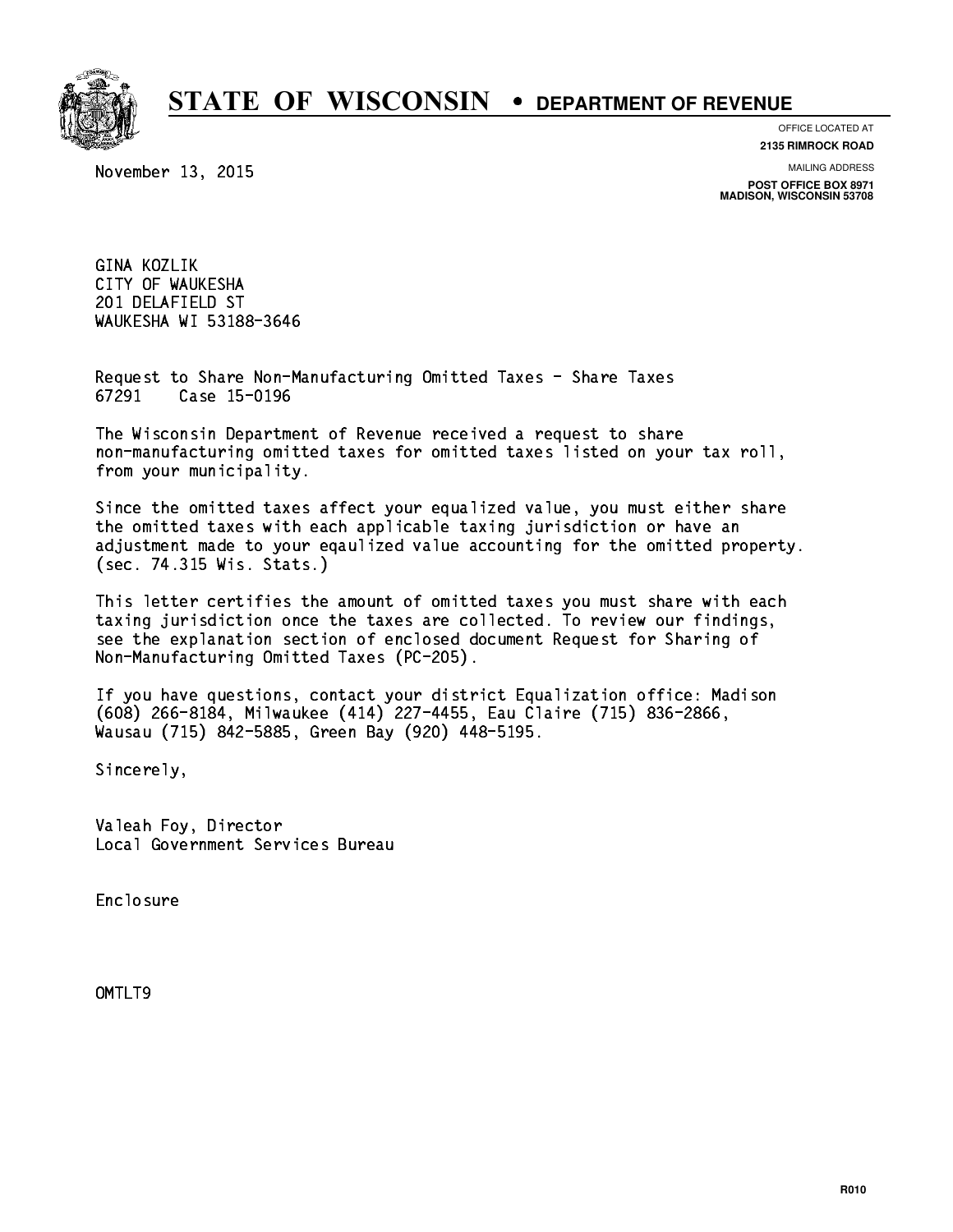

**OFFICE LOCATED AT**

November 13, 2015

**2135 RIMROCK ROAD**

**MAILING ADDRESS**

**POST OFFICE BOX 8971 MADISON, WISCONSIN 53708**

 GINA KOZLIK CITY OF WAUKESHA 201 DELAFIELD ST WAUKESHA WI 53188-3646

 Request to Share Non-Manufacturing Omitted Taxes - Share Taxes Case 15-0215 67291

 The Wisconsin Department of Revenue received a request to share non-manufacturing omitted taxes for omitted taxes listed on your tax roll, from your municipality.

 Since the omitted taxes affect your equalized value, you must either share the omitted taxes with each applicable taxing jurisdiction or have an adjustment made to your eqaulized value accounting for the omitted property. (sec. 74.315 Wis. Stats.)

 This letter certifies the amount of omitted taxes you must share with each taxing jurisdiction once the taxes are collected. To review our findings, see the explanation section of enclosed document Request for Sharing of Non-Manufacturing Omitted Taxes (PC-205).

 If you have questions, contact your district Equalization office: Madison (608) 266-8184, Milwaukee (414) 227-4455, Eau Claire (715) 836-2866, Wausau (715) 842-5885, Green Bay (920) 448-5195.

Sincerely,

 Valeah Foy, Director Local Government Services Bureau

Enclosure Enclosure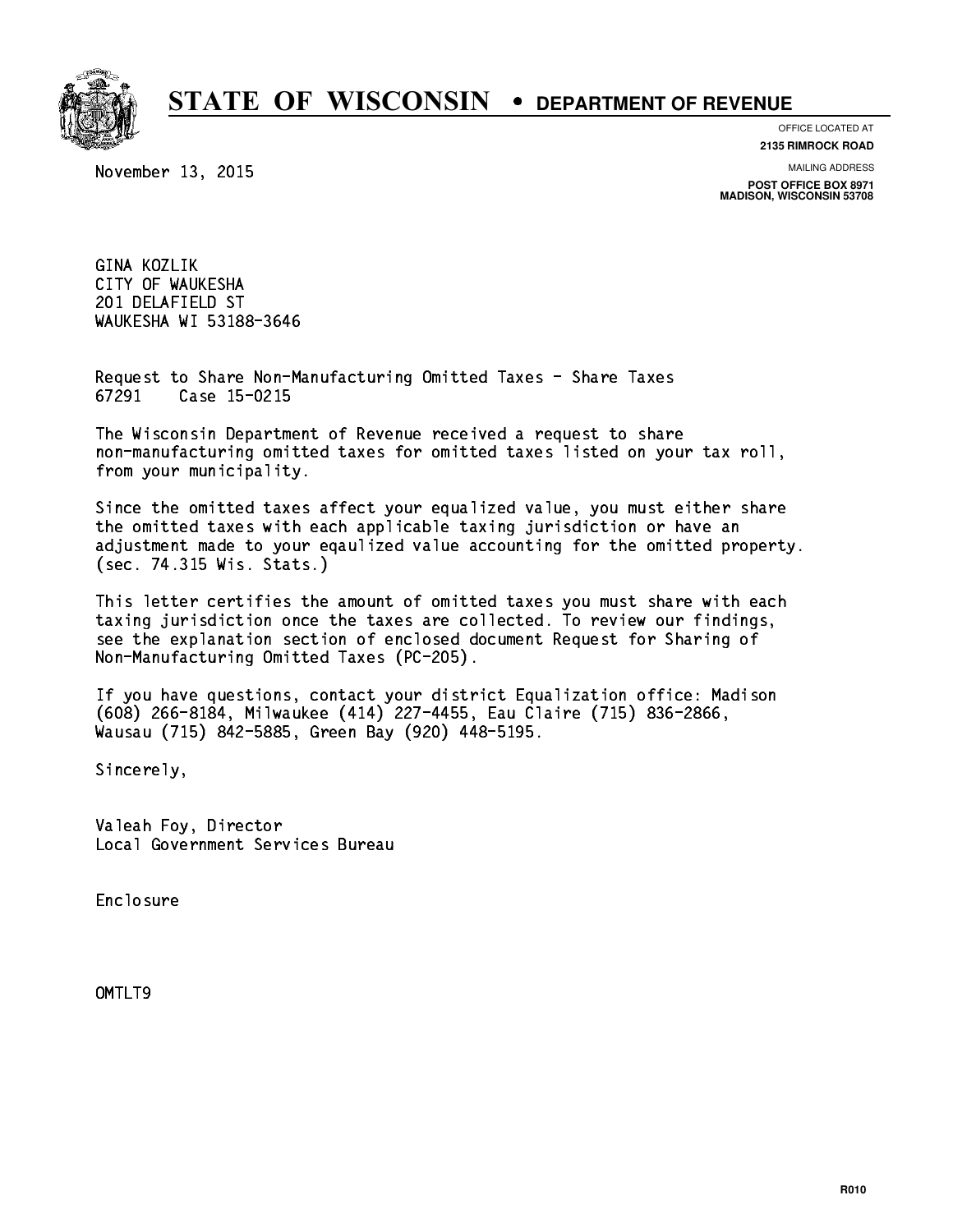

**OFFICE LOCATED AT**

November 13, 2015

**2135 RIMROCK ROAD**

**MAILING ADDRESS**

**POST OFFICE BOX 8971 MADISON, WISCONSIN 53708**

 GINA KOZLIK CITY OF WAUKESHA 201 DELAFIELD ST WAUKESHA WI 53188-3646

 Request to Share Non-Manufacturing Omitted Taxes - Share Taxes 67291 Case 15-0216

 The Wisconsin Department of Revenue received a request to share non-manufacturing omitted taxes for omitted taxes listed on your tax roll, from your municipality.

 Since the omitted taxes affect your equalized value, you must either share the omitted taxes with each applicable taxing jurisdiction or have an adjustment made to your eqaulized value accounting for the omitted property. (sec. 74.315 Wis. Stats.)

 This letter certifies the amount of omitted taxes you must share with each taxing jurisdiction once the taxes are collected. To review our findings, see the explanation section of enclosed document Request for Sharing of Non-Manufacturing Omitted Taxes (PC-205).

 If you have questions, contact your district Equalization office: Madison (608) 266-8184, Milwaukee (414) 227-4455, Eau Claire (715) 836-2866, Wausau (715) 842-5885, Green Bay (920) 448-5195.

Sincerely,

 Valeah Foy, Director Local Government Services Bureau

Enclosure Enclosure